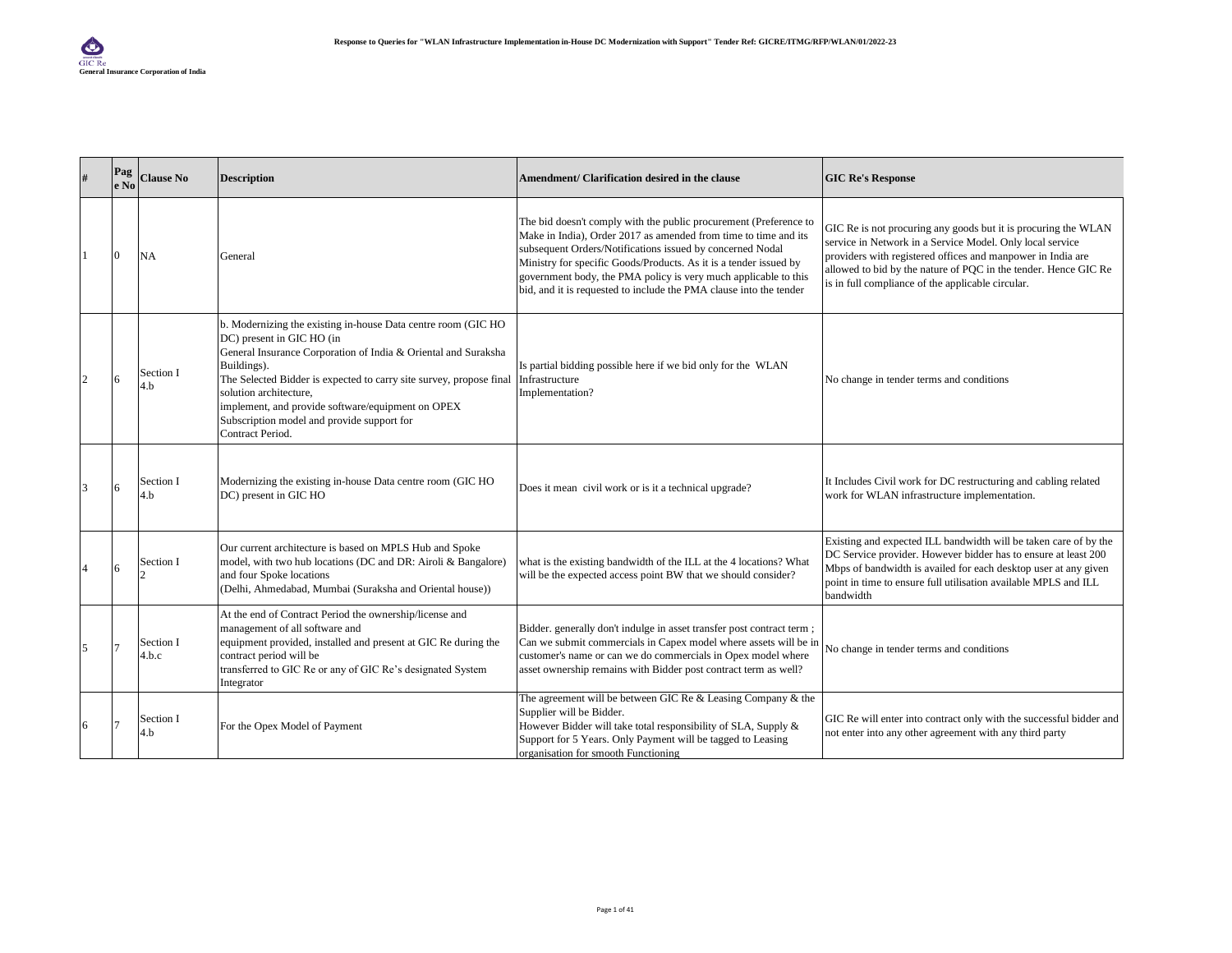| $\#$ | Pag<br>e No | <b>Clause No</b>         | <b>Description</b>                                                                                                                                                                                                                                                                                                                                                                                                                                                                                                                                                                                                                                                                                                                                                                                                                                                                                                                                                             | Amendment/ Clarification desired in the clause                                                                                                                                                                                                                               | <b>GIC Re's Response</b>                                                                                                                                                                                                                                             |
|------|-------------|--------------------------|--------------------------------------------------------------------------------------------------------------------------------------------------------------------------------------------------------------------------------------------------------------------------------------------------------------------------------------------------------------------------------------------------------------------------------------------------------------------------------------------------------------------------------------------------------------------------------------------------------------------------------------------------------------------------------------------------------------------------------------------------------------------------------------------------------------------------------------------------------------------------------------------------------------------------------------------------------------------------------|------------------------------------------------------------------------------------------------------------------------------------------------------------------------------------------------------------------------------------------------------------------------------|----------------------------------------------------------------------------------------------------------------------------------------------------------------------------------------------------------------------------------------------------------------------|
|      |             | Section I<br>4.PartI.A   | The Selected Bidder will have to buyback the existing network<br>devices like switches, access points, power Supply, UPS etc. as<br>per (Annexure XI).                                                                                                                                                                                                                                                                                                                                                                                                                                                                                                                                                                                                                                                                                                                                                                                                                         | There is no buyback option, we offer under our product portfolio.<br>Can we get some relaxation on the same.                                                                                                                                                                 | No change in tender terms and conditions                                                                                                                                                                                                                             |
| 8    |             | Section I<br>4.Part1.B.a | The Prospective Bidders must perform manual channel plans in<br>dense areas and include drawings of each floor with device<br>placement. Survey drawings must be submitted with the proposal<br>esponse.                                                                                                                                                                                                                                                                                                                                                                                                                                                                                                                                                                                                                                                                                                                                                                       | For survey drawing, we required existing layout of each floor,<br>request you to provide the same                                                                                                                                                                            | Latest floor map diagram is not available, bidders are expected to<br>draw heatmap based on the site survey conducted.                                                                                                                                               |
| 9    |             | Section I<br>4.Part1.B.a | The prospective Bidders, in the technical bid proposal, must<br>provide an as-is built<br>document and diagram detailing all hardware installation, software<br>configuration, showing the location of all network equipment and<br>details of the backbone connections between equipment.                                                                                                                                                                                                                                                                                                                                                                                                                                                                                                                                                                                                                                                                                     | Documents and drawing requested in the technical bid, these<br>documents can be submitted by selected bidder at the time<br>implementation of project.<br>Hence request you amend the clause as only selected bidder will<br>provide the requested documents                 | Bidders are expected to submit proposal based on the site survey<br>conducted for technical evaluation. Further details can be amended<br>upon mutual agreement with the selected bidder provided they do<br>fulfil all requirements mentioned in the scope of work. |
| 10   | 10          | Section I<br>4.Part1.B   | OPEX Model of offering must include the following but not<br>limited to.<br>$\triangleright$ Bidder taking complete ownership proposed at various<br>locations including<br>compliance to various licensing and usage regulations<br>$\triangleright$ Full warranty and support for the life of the system<br>$\triangleright$ Flexibility to upgrade, change, and scale the solution.<br>$\triangleright$ Upgrade of network equipment if a new technology is<br>introduced in the market.<br>> Role-based access control to allow all types of users and<br>devices to securely<br>connect on one system<br>$\triangleright$ Next-generation security against malware and other malicious<br>threats<br>$\triangleright$ Integrated security for IoT<br>$\triangleright$ PCI compliance<br>$\triangleright$ Network monitoring and performance testing<br>$\triangleright$ Guest management: custom splash pages with options for Wi-<br>Fi, and social media<br>integration | Bidder. generally don't indulge in asset transfer post contract term;<br>Can we submit commercials in Capex model where assets will be in<br>customer's name or can we do commercials in Opex model where<br>asset ownership remains with Bidder post contract term as well? | No change in tender terms and conditions                                                                                                                                                                                                                             |
| 11   | 10          | Section I<br>4.Part1.B   | Primary OFC Core (Cores 1 & 2), Redundant OFC Core (Core 3<br>&4)                                                                                                                                                                                                                                                                                                                                                                                                                                                                                                                                                                                                                                                                                                                                                                                                                                                                                                              | For redundancy two deferent cable $& 2$ different cable pathway are<br>suggested, But as per requirement only one fiber cable is mention in<br>requirement.                                                                                                                  | Bidder must propose the number of fibres as per redundancy<br>requirements. Redundancy requirements override any other                                                                                                                                               |
| 12   | 10          | Section I<br>4.Part1.B.b | The existing network infrastructure must be purchased by the<br>Selected Bidder as per list in Annexure XI.                                                                                                                                                                                                                                                                                                                                                                                                                                                                                                                                                                                                                                                                                                                                                                                                                                                                    | <b>NA</b>                                                                                                                                                                                                                                                                    | No change in tender terms and conditions                                                                                                                                                                                                                             |
| 13   | 11          | Section I<br>4.Part1I    | Data Center at HO redesign requirement:                                                                                                                                                                                                                                                                                                                                                                                                                                                                                                                                                                                                                                                                                                                                                                                                                                                                                                                                        | Please help to share the commercial format for Data Center at HO<br>redesign                                                                                                                                                                                                 | It is to be included in One Time Cost (OTC) of Whole project as<br>mentioned in the Commercial Bid format in the tender document.                                                                                                                                    |
| 14   | 11          | Section I<br>4.Part1.B.b | <b>Network Access Control</b>                                                                                                                                                                                                                                                                                                                                                                                                                                                                                                                                                                                                                                                                                                                                                                                                                                                                                                                                                  | For Network Access Control solution, GIC will provide required<br>virtual server to install the AAA software.                                                                                                                                                                | Agreed as per RFP wordings.                                                                                                                                                                                                                                          |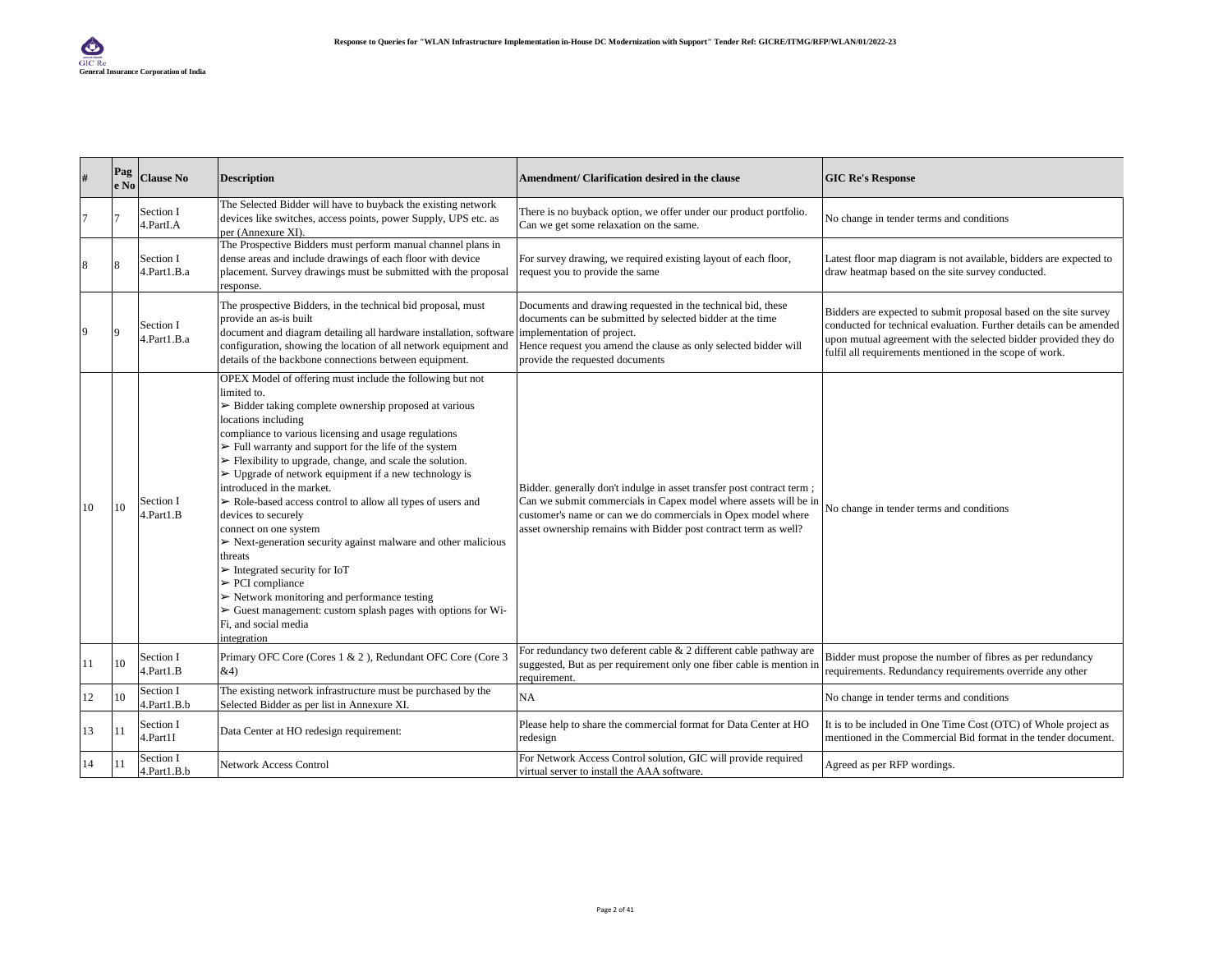| $\#$ | Pag<br>e No | <b>Clause No</b>         | <b>Description</b>                                                                                                                                                                                                                                                                 | Amendment/ Clarification desired in the clause                                                                                                                                                                                                                                                                                                                                                                                                                                                                                                                                                                | <b>GIC Re's Response</b>                                                                                                                                                                                                                             |
|------|-------------|--------------------------|------------------------------------------------------------------------------------------------------------------------------------------------------------------------------------------------------------------------------------------------------------------------------------|---------------------------------------------------------------------------------------------------------------------------------------------------------------------------------------------------------------------------------------------------------------------------------------------------------------------------------------------------------------------------------------------------------------------------------------------------------------------------------------------------------------------------------------------------------------------------------------------------------------|------------------------------------------------------------------------------------------------------------------------------------------------------------------------------------------------------------------------------------------------------|
| 15   | 11          | Section I<br>4.Part1.B.b | The proposed solution must include compatible specifications for<br>WLAN controller.<br>management software, NAC solution as it needs to be hosted at<br>GIC Re's Data Center<br>Cloud environment.                                                                                | What the features required with respect to NAC?                                                                                                                                                                                                                                                                                                                                                                                                                                                                                                                                                               | Already mentioned in tender document (Annexure XIII).                                                                                                                                                                                                |
| 16   | 11          | Section I<br>4.Part1.B.b | The Wi-Fi Solution: The prospective Bidder must provide<br>functionalities of all the components like WLAN Controller<br>(Software-based), Authentication, Authorization and Accounting<br>(AAA), RADIUS, SMS Gateway, Captive Portal, customization,<br>and branding of services. | Is there a choice of specific OEM here or any Controller based<br>OEM complying to the RFP clauses can be suggested?<br>Please change this clause to<br>"The Wi-Fi Solution: The prospective Bidder must provide<br>functionalities of all the components like WLAN Controller<br>(Software-based/Hardware based), Authentication, Authorization<br>and Accounting (AAA), RADIUS, SMS Gateway, Captive Portal,<br>customization, and branding of services."<br>Controller will be hardware based because it will have more security<br>than software based.                                                   | Bidder is free to propose Oem that is most suitable to the<br>specifications mentioned in RFP. All specification relevant for<br>Software/Cloud controller will be applicable.<br>Hardware/Physical controller specification will be not considered. |
| 17   | 11          | Section I<br>4.Part1.B.b | The Wi-Fi Solution: The prospective Bidder must provide<br>functionalities of all the components like WLAN Controller<br>(Software-based), Authentication, Authorization and Accounting<br>(AAA), RADIUS, SMS Gateway, Captive Portal, customization,<br>and branding of services. | SMS gateway has to provided by GIC, Bidder will integrate the<br>same with WLAN Infra                                                                                                                                                                                                                                                                                                                                                                                                                                                                                                                         | No change in tender terms and conditions                                                                                                                                                                                                             |
| 18   | 11          | Section I<br>4.Part1.B.b | <b>Wireless Controller</b>                                                                                                                                                                                                                                                         | If Bidder is not proposing the cloud based management tool, then<br>bidder can propose WLAN Controller (Software-based) or OEM<br>specific hardware controller, in case of hardware based controller<br>bidder should proposed OEM hardware with wireless controller<br>software.                                                                                                                                                                                                                                                                                                                             | No change in tender terms and conditions                                                                                                                                                                                                             |
| 19   | 11          | Section I<br>4.Part1.B.b | <b>Wireless Controller Specification</b>                                                                                                                                                                                                                                           | Please clarify, if our understanding is correct.<br>If the proposed solution is manage by cloud then all the wireless<br>controller feature is not applicable and if bidder is not having cloud<br>based solution the All the Wireless controller specification applied<br>for those bidder who is providing on-prim virtual/Physical<br>controller.<br>if Bidder is proposing cloud based management tool for wireless AF<br>then all the functional requirement mentioned for controller will not<br>be applicable like DC (+DR standby) based WLAN software<br>controller with a fixed no of licenses etc. | all specification relevant for Software/Cloud controller will be<br>applicable.<br>Hardware/Physical controller specification will be not considered.                                                                                                |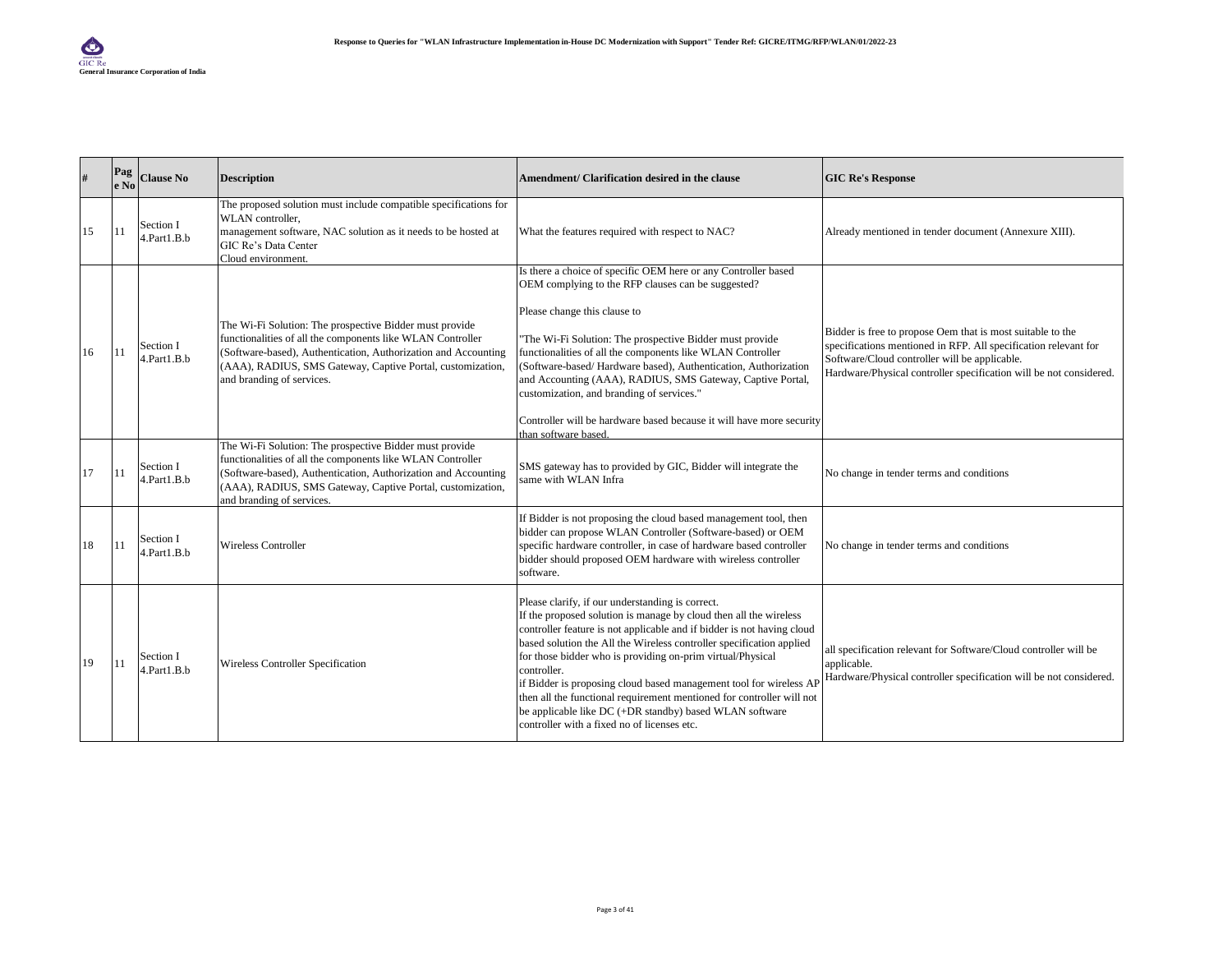| #  | Pag<br>e No | <b>Clause No</b>         | <b>Description</b>                                                                                                                                                                                                                                                                                                                                                                                                                                                                                                                                                                                                                                                                                                                                                                                                                                                                                                                                                                                               | Amendment/ Clarification desired in the clause                                                                                                                                                             | <b>GIC Re's Response</b>                                                                                                                                                                                                                                                                                                                                                                                                                        |
|----|-------------|--------------------------|------------------------------------------------------------------------------------------------------------------------------------------------------------------------------------------------------------------------------------------------------------------------------------------------------------------------------------------------------------------------------------------------------------------------------------------------------------------------------------------------------------------------------------------------------------------------------------------------------------------------------------------------------------------------------------------------------------------------------------------------------------------------------------------------------------------------------------------------------------------------------------------------------------------------------------------------------------------------------------------------------------------|------------------------------------------------------------------------------------------------------------------------------------------------------------------------------------------------------------|-------------------------------------------------------------------------------------------------------------------------------------------------------------------------------------------------------------------------------------------------------------------------------------------------------------------------------------------------------------------------------------------------------------------------------------------------|
| 20 | 11          | Section I<br>4.Part1.B.b | Any structure, permanent or temporary, dismantled or destroyed<br>during the execution of<br>the work shall be refilled/remade or restored to its previous<br>condition by the Selected<br>Bidder at its own cost.                                                                                                                                                                                                                                                                                                                                                                                                                                                                                                                                                                                                                                                                                                                                                                                               | During site survey, we identified that material and structure is very<br>old, its impossible to get that material now, request to clarify how it<br>can be restored                                        | The bidder is expected to deploy WLAN solution with minimum<br>modification to existing building structure. If there is any<br>unavoidable dismantling or structural change required for the<br>proposed solution bidder must mention the same in the proposed<br>solution as part of bid document for technical evaluation. GIC Re<br>is open to find a solution to overcome unavoidable structural<br>modifications with the selected bidder. |
| 21 | 12          | Section I<br>l.Part1.B.b | The Selected Bidder shall provide a DC (+DR standby) based<br>WLAN software controller with a fixed no of licenses.                                                                                                                                                                                                                                                                                                                                                                                                                                                                                                                                                                                                                                                                                                                                                                                                                                                                                              | what are the min number of fixed licenses required                                                                                                                                                         | to be read as:<br>"The Selected Bidder shall provide a DC (+DR standby) based<br>WLAN software controller with a fixed no of licenses catering to<br>500 to 1000 user with option to expand under OPEX model."                                                                                                                                                                                                                                  |
| 22 | 12          | Section I<br>1.Part1.B.b | The Selected Bidders must submit Wi-Fi feasibility report and<br>heatmap for each location (refer Annexure XII). The above report<br>must be attached along with technical compliance sheet, at the<br>time of submitting technical bid. The Selected Bidder s who<br>confirms feasibility at respective locations will only be eligible for<br>further processing of their bids.                                                                                                                                                                                                                                                                                                                                                                                                                                                                                                                                                                                                                                | Help to share all floor map diagram to generate Heatmap.                                                                                                                                                   | Latest floor map diagram is not available, bidders are expected to<br>draw heatmap based on the site survey conducted.                                                                                                                                                                                                                                                                                                                          |
| 23 | 12          | Section I<br>4.Part1.B.b | The Selected Bidder must have qualified engineers with<br>experience and certifications in the Wireless and Networking field.                                                                                                                                                                                                                                                                                                                                                                                                                                                                                                                                                                                                                                                                                                                                                                                                                                                                                    | any specific certifications?                                                                                                                                                                               | Relevant certifications related to wireless Lan equipment being<br>proposed and wireless Lan implementation are acceptable.                                                                                                                                                                                                                                                                                                                     |
| 24 | 12          | Section I<br>4.Part1.B.b | The Selected Bidder shall implement IP Sec AES 256 encryption<br>for every location as per existing setup of GIC Re (if required).                                                                                                                                                                                                                                                                                                                                                                                                                                                                                                                                                                                                                                                                                                                                                                                                                                                                               | Normally in WLAN, it uses DTLS encryption so please provide<br>more clarity on IPSEC AES 256 requirement.                                                                                                  | DTLS encryption is acceptable and IPSEC AES 256 requirement<br>is wherever appliable and if required.                                                                                                                                                                                                                                                                                                                                           |
| 25 | 13          | Section I<br>4.Part1.B.b | Solution Design and Implementation                                                                                                                                                                                                                                                                                                                                                                                                                                                                                                                                                                                                                                                                                                                                                                                                                                                                                                                                                                               | The Solution Architecture of the proposed solution must be signed<br>off by an experienced<br>and certified engineer employed by the OEM before<br>implementation.                                         | The same has been mentioned on the page No 12 of the tender<br>document and is applicable wherever necessary across the scope of<br>work.                                                                                                                                                                                                                                                                                                       |
| 26 | 13          | Section I<br>4.Part1.B.b | Guest / un-identified users: Any endpoint or user who is not<br>having their credentials defined in the (Authentication,<br>Authorization and Accounting) AAA server, when they try to<br>connect to the network, they shall be redirected to a Guest (Virtual<br>LAN) VLAN with no access to request for temporary password.<br>These users shall be redirected to a captive portal for Guest user<br>authentication. If such a user has been assigned a temporary<br>password by the network admin, then he/she may get<br>authenticated using these temporary credentials with dual factor<br>authentication, whose validity must be time bound (the passwords<br>configured to expire automatically after certain time period). The<br>Selected Bidder shall configure separate SSID for guest users.<br>Such temporary/guest users shall be assigned a guest role and only<br>be allowed access to the Internet. All logs for guest users to be<br>maintained for security and audit purposes for 6 months. | Typically Guest user access is implemented with single factor<br>authentication. Current clause is asking to have two factor<br>authentication for guest which is not required. Please provide<br>clarity. | Guest is required to their mobile number for two factor<br>authentication for safety and record of GIC Re.                                                                                                                                                                                                                                                                                                                                      |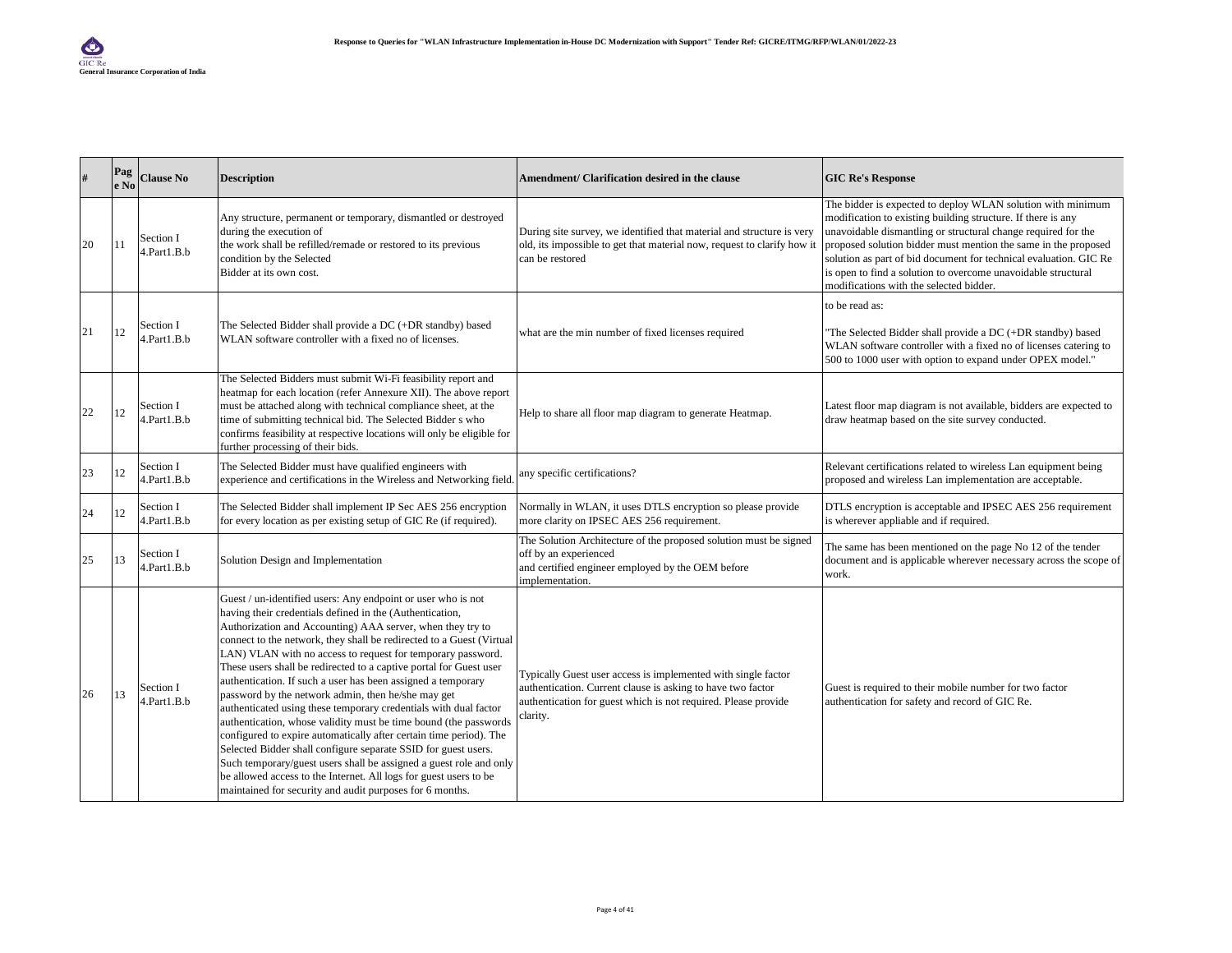| #  | Pag<br>e No | <b>Clause No</b>         | <b>Description</b>                                                                                                                                                                                                                                                                                  | Amendment/ Clarification desired in the clause                                                                                                                                                                                                                                                                                                                                                                                                                                                                | <b>GIC Re's Response</b>                                                                                                                                                                                                                                                                                                                                                                                                                         |
|----|-------------|--------------------------|-----------------------------------------------------------------------------------------------------------------------------------------------------------------------------------------------------------------------------------------------------------------------------------------------------|---------------------------------------------------------------------------------------------------------------------------------------------------------------------------------------------------------------------------------------------------------------------------------------------------------------------------------------------------------------------------------------------------------------------------------------------------------------------------------------------------------------|--------------------------------------------------------------------------------------------------------------------------------------------------------------------------------------------------------------------------------------------------------------------------------------------------------------------------------------------------------------------------------------------------------------------------------------------------|
| 27 | 14          | Section I<br>4.Part1.B.c | Access point placement and planning must be done in such a way<br>that not more than 5 concurrent users must be connected to one<br>access point in failover configuration.                                                                                                                         | this condition is depending on various factors including roaming<br>devices like mobiles, so every time number of CPE latched with<br>particular AP would always vary in numbers                                                                                                                                                                                                                                                                                                                              | This clause is intended for stationary devices and not for roaming<br>devices.                                                                                                                                                                                                                                                                                                                                                                   |
| 28 | 14          | Section I<br>4.Part1.B.c | GHz frequencies.                                                                                                                                                                                                                                                                                    | All Access points must be able transmit on 2.4 GHz, 5 GHz and 6 6 GHz frequency support not required as all the Laptops & handheld<br>devices operate in 2.4 & 5GHz band                                                                                                                                                                                                                                                                                                                                      | Since Bidder is on OPEX model, this is for future readiness in next<br>5 years.<br>No change in tender terms and conditions                                                                                                                                                                                                                                                                                                                      |
| 29 | 14          | Section I<br>4.Part1.B.c | All access points must be using MU-MIMO (Multiple User -<br>Multiple Input Multiple Output) technology in 4x4 or more<br>configuration to cater to 5 devices at a time without a drop in<br>throughput at each endpoint. The Access points must be capable<br>of Beam forming for Desktops/Laptops. | Please change this clause to<br>"All access points must be using MU-MIMO (Multiple User -<br>Multiple Input Multiple Output) technology in 2x2 or more<br>configuration to cater to 5 devices at a time without a drop in<br>throughput at each endpoint. The Access points must be capable of<br>Beam forming for Desktops/Laptops."<br>All the Laptop/desktop will have 1x1 or 2x2 antenna. So asking 4x4<br>on 3 Radio will not improve the performance if the client device is<br>having 1x1 or 2x2 MIMO. | If a Wi-Fi 6 AP has 4 transmitting and receiving antennas (4x4), it<br>enables it to simultaneously transmit to two 2x2 clients. Since all<br>our desktops have 2x2 antenna (Intel Wi-Fi 6 AX201) and wireless<br>is going to be our primary Network backbone, we require a<br>minimum of 4x4 antenna. AP must support features such as<br>Uplink and Downlink OFDMA and 1024QAM features that are<br>available in Intel Wi-Fi 6 AX201 receiver. |
| 30 | 14          | Section I<br>4.Part1.B.c | All components including the passive cabling must be capable of<br>catering to the speeds up to 5 Gbps per access point.                                                                                                                                                                            | In Annexure XIII Access point technical specification, data rate<br>asked for 3Gbps. Kindly modify this with 3 Gbps.                                                                                                                                                                                                                                                                                                                                                                                          | To be read as :<br>All components including the passive cabling must be capable of<br>catering to the speeds up to 2.5 Gbps per access point however the<br>Wireless data rate should be of 5G per AP"                                                                                                                                                                                                                                           |
| 31 | 14          | Section I<br>4.Part1.B.d | Software Solution for WLAN Management.                                                                                                                                                                                                                                                              | There are many features which is part of NMS, Firewall, AAA,<br>NAC, etc. Like SLA Monitoring, MIS Reports, project monitoring,<br>User activity logs, policy level blocking, monitoring and filtering of<br>data flow, log of Wi-Fi usages/services to be utilized by the end<br>users such as IP address details, URLs visited, etc. As more over<br>less controller technical specification is provided in Annexure XIII,<br>Hence, we request to remove this section.                                     | Software Solution for LAN can be read as features which are a part<br>of NMS, AAA, NAC, Controller etc and any software over and<br>above these features.                                                                                                                                                                                                                                                                                        |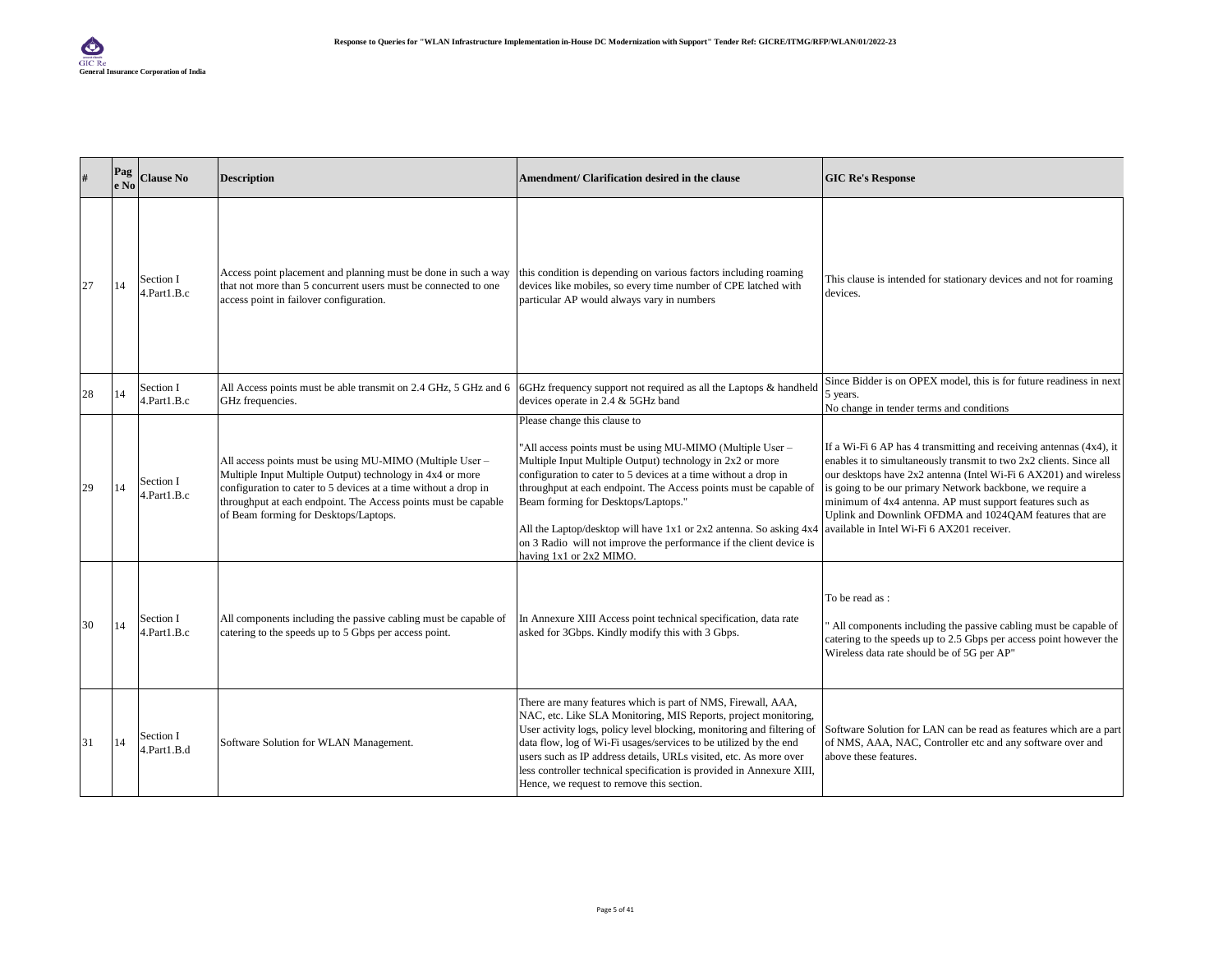| #  | Pag<br>e No | <b>Clause No</b>         | <b>Description</b>                                                                                                                                                                                                                                                                                                                                                                                                                                                                                                                                                                                                                | Amendment/ Clarification desired in the clause                                                                                                                                                                                                                                                                                                                                                                                                                                                                                                                                                     | <b>GIC Re's Response</b>                                                                                                                                                                                                                                                                                                                                                                                                                                                                                                                                                                                                                                         |
|----|-------------|--------------------------|-----------------------------------------------------------------------------------------------------------------------------------------------------------------------------------------------------------------------------------------------------------------------------------------------------------------------------------------------------------------------------------------------------------------------------------------------------------------------------------------------------------------------------------------------------------------------------------------------------------------------------------|----------------------------------------------------------------------------------------------------------------------------------------------------------------------------------------------------------------------------------------------------------------------------------------------------------------------------------------------------------------------------------------------------------------------------------------------------------------------------------------------------------------------------------------------------------------------------------------------------|------------------------------------------------------------------------------------------------------------------------------------------------------------------------------------------------------------------------------------------------------------------------------------------------------------------------------------------------------------------------------------------------------------------------------------------------------------------------------------------------------------------------------------------------------------------------------------------------------------------------------------------------------------------|
| 32 | 14          | Section I<br>4.Part1.B.b | that will be implemented at GIC Re.                                                                                                                                                                                                                                                                                                                                                                                                                                                                                                                                                                                               | The proposed solution must be compatible with SD-WAN solution Every OEM has their own SD-WAN Solution. Kindly remove this<br>clause.                                                                                                                                                                                                                                                                                                                                                                                                                                                               | GIC Re has its own DC provider and corresponding SD-WAN<br>solution that is going to be implemented. This clause is to make<br>sure the equipment is compatible with generic SD WAN solutions.<br>No change in terms and conditions.                                                                                                                                                                                                                                                                                                                                                                                                                             |
| 33 | 14          | Section I<br>1.Part1.B.c | All access points must be using MU-MIMO (Multiple User -<br>Multiple Input Multiple Output) technology in 4x4 or more<br>configuration to cater to 5 devices at a time without a drop in<br>throughput at each endpoint. The Access points must be capable<br>of Beam forming for Desktops/Laptops.                                                                                                                                                                                                                                                                                                                               | Performance is the key in WLAN, need minimum 4x4 MIMO for<br>enterprise class deployments on both radios. Please clarify if 4x4<br>requirement on both 2.4 and 5GHz radio.                                                                                                                                                                                                                                                                                                                                                                                                                         | No change in tender terms and conditions. Bidder must propose<br>the best fit for GIC Re requirement.                                                                                                                                                                                                                                                                                                                                                                                                                                                                                                                                                            |
| 34 | 14          | Section I<br>4.Part1.B.c | <b>WLAN</b> Technical Specifications                                                                                                                                                                                                                                                                                                                                                                                                                                                                                                                                                                                              | Access point placement and planning must be done in such a way<br>that not more than 5<br>concurrent users must be connected to one access point in failover<br>configuration                                                                                                                                                                                                                                                                                                                                                                                                                      | No change in tender terms and conditions                                                                                                                                                                                                                                                                                                                                                                                                                                                                                                                                                                                                                         |
| 35 | 15          | Section I<br>4.Part1.B.e | 1. Solution must facilitate the administrators for policy level<br>blocking, monitoring and filtering of data flow i.e., initial policies<br>for example must be to block pornography, torrents, pirated,<br>poker/casino related website and contents.<br>2. URLs visited                                                                                                                                                                                                                                                                                                                                                        | These are the features of firewall $\&$ can be achieved by external<br>firewall                                                                                                                                                                                                                                                                                                                                                                                                                                                                                                                    | Agree to be removed from Scope of Work                                                                                                                                                                                                                                                                                                                                                                                                                                                                                                                                                                                                                           |
| 36 | 15          | Section I<br>4.Part1.B.d | Wi-Fi usage log: Selected Bidder shall be responsible for keeping<br>log of Wi-Fi usages/services to be utilized by the end users                                                                                                                                                                                                                                                                                                                                                                                                                                                                                                 | whether a cloud based storage of the logs is allowed or it needs to be Bidder is free to propose the type of log storage mechanism within<br>on-prem servers                                                                                                                                                                                                                                                                                                                                                                                                                                       | GIC Re Network only.                                                                                                                                                                                                                                                                                                                                                                                                                                                                                                                                                                                                                                             |
| 37 | 15          | Section I<br>4.Part1.B.d | Wi-Fi usage log: Selected Bidder shall be responsible for keeping<br>log of Wi-Fi usages/services to be utilized by the end users such as<br>IP address details, URLs visited, time stamp/time details, endpoint<br>User Authentication, login success/failure events, Mobile<br>number MAC & IP addresses, access time, duration, data<br>consumed, etc. to meet the compliance with all Regulatory and<br>Legal guidelines issued by Department of Telecommunications<br>(DOT) / TRAI from time to time. These logs must be maintained<br>for at least 6 months and must be provided to GIC Re in readable<br>format on demand. | Please remove "IP address details, URLs visited, time stamp/time<br>details."<br>This feature will be possible through Firewall solution to fetch the<br>URL information access by user. None of the WIFI solution will<br>provide these details. For getting URL details GIC should have<br>centralised firewall.<br>Please change<br>"logs/Report must be maintained for at least one months and must<br>be provided to GIC Re in readable format on demand"<br>All NMS solution will have log retention for one month after that<br>Log will be exported to external storage for logger period. | The wording now stands changed to:<br>Wi-Fi usage log: Selected Bidder shall be responsible for keeping<br>log of Wi-Fi usages/services to be utilized by the end users such as<br>endpoint / User Authentication, login success/failure events,<br>Mobile number MAC & IP addresses, access time, duration, data<br>consumed, etc. to meet the compliance with all Regulatory and<br>Legal guidelines issued by Department of Telecommunications<br>(DOT) / TRAI from time to time. These logs must be maintained<br>for at least 1 month on real time basis and forever on external<br>storage and must be provided to GIC Re in readable format on<br>demand. |
| 38 | 16          | Section I<br>4.Part1.B.e | Structured cabling:                                                                                                                                                                                                                                                                                                                                                                                                                                                                                                                                                                                                               | Approve make list is required                                                                                                                                                                                                                                                                                                                                                                                                                                                                                                                                                                      | Given in Annexure XII                                                                                                                                                                                                                                                                                                                                                                                                                                                                                                                                                                                                                                            |
| 39 | 16          | Section I<br>4.Part1.B.e | Structured cabling:                                                                                                                                                                                                                                                                                                                                                                                                                                                                                                                                                                                                               | In annexure nothing is mention related to passive material<br>specification                                                                                                                                                                                                                                                                                                                                                                                                                                                                                                                        | No change in tender terms and conditions. Bidder may propose as<br>per other requirements in scope of scope of work                                                                                                                                                                                                                                                                                                                                                                                                                                                                                                                                              |
| 40 | 16          | Section I<br>4.Part1.B.e | Structured cabling:                                                                                                                                                                                                                                                                                                                                                                                                                                                                                                                                                                                                               | In annexure IV nothing is mention for cable buyback where in<br>annexure 11 cable buyback is mention.                                                                                                                                                                                                                                                                                                                                                                                                                                                                                              | No change in tender terms and conditions. Bidder may propose as<br>per site survey                                                                                                                                                                                                                                                                                                                                                                                                                                                                                                                                                                               |
| 41 | 16          | Section I<br>4.Part1.B.e | Structured cabling:                                                                                                                                                                                                                                                                                                                                                                                                                                                                                                                                                                                                               | In all Wi-Fi LAN cable will be laid in ceiling than why raceway are<br>required?                                                                                                                                                                                                                                                                                                                                                                                                                                                                                                                   | No change in tender terms and conditions. Bidder may propose as<br>per site survey                                                                                                                                                                                                                                                                                                                                                                                                                                                                                                                                                                               |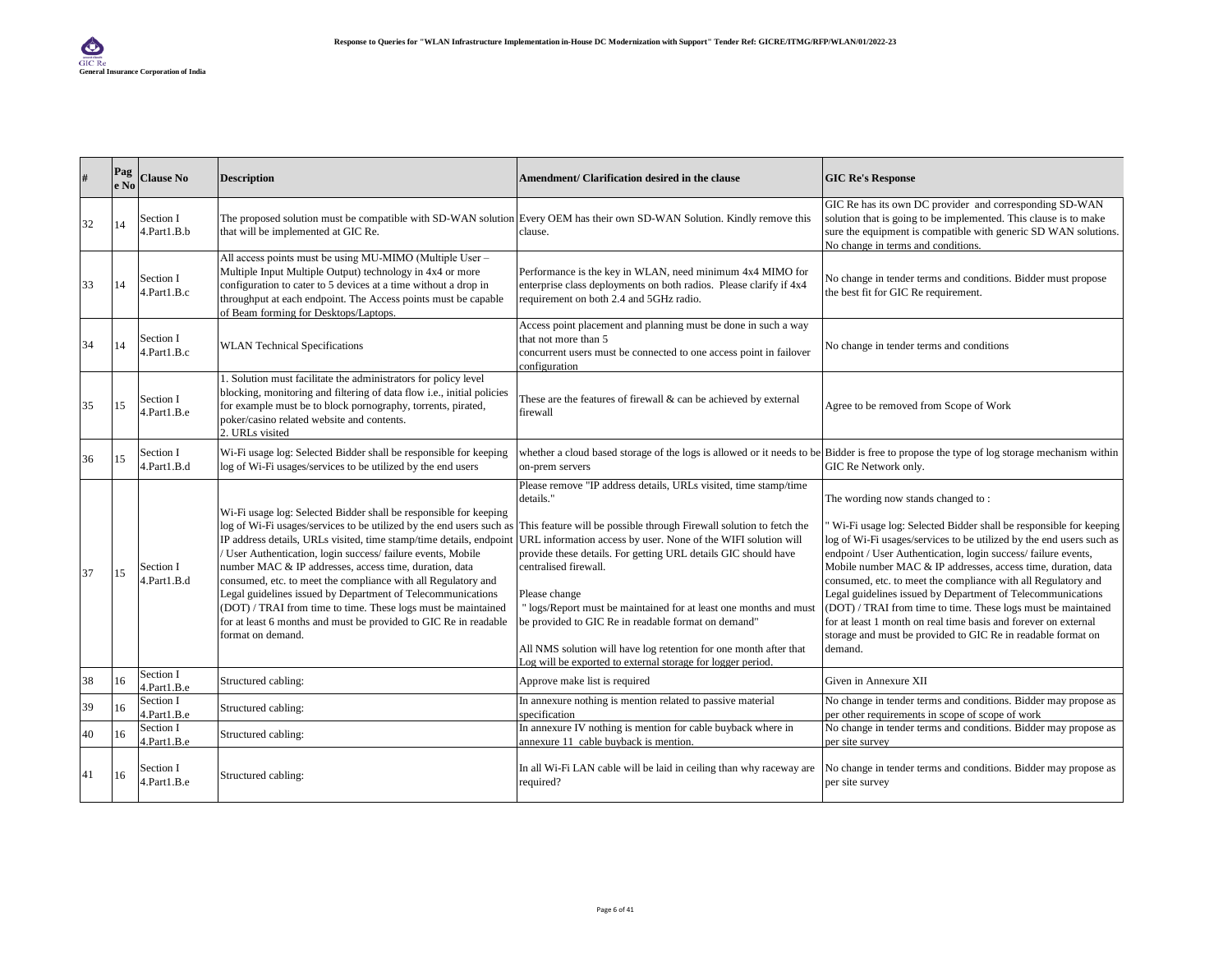| #  | Pag<br>e No | <b>Clause No</b>         | <b>Description</b>                                                                                                                                                                                                                                                                                                                             | Amendment/ Clarification desired in the clause                                                                                                                                                                                                                     | <b>GIC Re's Response</b>                                                                                                                                                                                                                                                                                   |
|----|-------------|--------------------------|------------------------------------------------------------------------------------------------------------------------------------------------------------------------------------------------------------------------------------------------------------------------------------------------------------------------------------------------|--------------------------------------------------------------------------------------------------------------------------------------------------------------------------------------------------------------------------------------------------------------------|------------------------------------------------------------------------------------------------------------------------------------------------------------------------------------------------------------------------------------------------------------------------------------------------------------|
| 42 | 16          | Section I<br>4.Part1.B.e | Structured cabling:                                                                                                                                                                                                                                                                                                                            | Is customer open for taking ownership of cabling part                                                                                                                                                                                                              | No. It is included in bidders scope of work                                                                                                                                                                                                                                                                |
| 43 | 17          | Section I<br>4.Part1.B.e | Support Service-Help Desk Support:<br>> On-site support to be provided by the Selected Bidder directly<br>deputing two full time skilled resource at Head Office and 1<br>resource each at the other locations (as per Annexure XII) for the<br>Contract Period and proactive field support for repair &<br>maintenance of WLAN infra network. | Request customer to please share the details such as shift timings,<br>educational qualification & Payroll.<br>Bidder assume to provide resources on third party payroll                                                                                           | Bidder must provide resources in a methodology that can fulfil<br>SLA requirements during the course of the contract period. On-site<br>support is necessary since WLAN is a critical Network component<br>that demands high availability.                                                                 |
| 44 | 17          | Section I<br>4.Part1.B.e | On-site support to be provided by the Selected Bidder directly<br>deputing two full time skilled resource at Head Office and 1<br>resource each at the other locations (as per Annexure XII)                                                                                                                                                   | We assume the Manpower cost to be consider under Support<br>Services of commercial format                                                                                                                                                                          | The understanding is correct                                                                                                                                                                                                                                                                               |
| 45 | 17          | Section I<br>4.Part1.B.e | Structured cabling:                                                                                                                                                                                                                                                                                                                            | Request you to clarify, Only Wi-Fi related Lan cabling will be in the<br>bidder scope in Part 1                                                                                                                                                                    | Bidder has to implement structure cabling for complete GIC Re<br>Network infrastructure that is part of the scop of both Section 1<br>and Section 2 of the scope of work. Existing cabling is to be<br>reconnected to the new network equipment proposed by the<br>bidder.                                 |
| 46 | 17          | Section I<br>4.Part1.B.e | Support Service-Help Desk Support:                                                                                                                                                                                                                                                                                                             | Is customer open for a remote help desk assignment for this bid<br>instead of on-prem team except hands and feet support                                                                                                                                           | Bidder must provide resources in a methodology that can fulfil<br>SLA requirements during the course of the contract period. On-site<br>support is necessary since WLAN is a critical Network component<br>that demands high availability.                                                                 |
| 47 | 17          | Section I<br>4.Part1.B.e | The Selected Bidder must ensure minimum network uptime of<br>99.99%.                                                                                                                                                                                                                                                                           | possibility of any relaxation on 99.99% SLA? In many deals we are<br>offering 99% SLA                                                                                                                                                                              | Necessary redundancy mechanisms in terms of WLAN equipment,<br>configuration and sup[port resources to maintain 99.99% SLA<br>must be taken care of by the selected bidder. No Change in tender<br>terms and conditions.                                                                                   |
| 48 | 17          | Section I<br>4.Part1.B.e | Selected Bidder is required to update the resolution/call-closure on<br>the centralized helpdesk and the confirmation for the rectification<br>shall be done on visibility in the deployed NMS.                                                                                                                                                | Please clarify if GIC is having Existing Centralized helpdesk, NMS<br>& Ticking Tool. If Yes, please share details. If bidder has to provide<br>the same, NMS/Ticking tool/Helpdesk tool need to include the<br>commercial format and also need the specification. | Bidder is expected to provide ticketing tool at no additional cost<br>and build in commercials within their OpenX model of bid<br>submission. There is no specification requirement for ticketing<br>tool. Ticketing tool with Basic functionalities that fulfil<br>requirement in RFP will be acceptable. |
| 49 | 18          | Section I<br>4.Part1.B.e | Redundancy in hardware level as well as in link level must be<br>implemented. To ensure the availability of LAN. Switching over<br>from one link to other (in case the active link is down) must be<br>seamless without any downtime.                                                                                                          | Request customer to please amend the clause as bidder shall be held<br>responsible only for the hardware provided. For link level, request<br>customer to please take up with the existing provider                                                                | Links within WLAN implementation are included in the scope.<br>Necessary redundancy mechanisms in terms of WLAN equipment,<br>configuration and support resources to maintain 99.99% SLA must<br>be taken care of by the selected bidder. No Change in tender terms<br>and conditions.                     |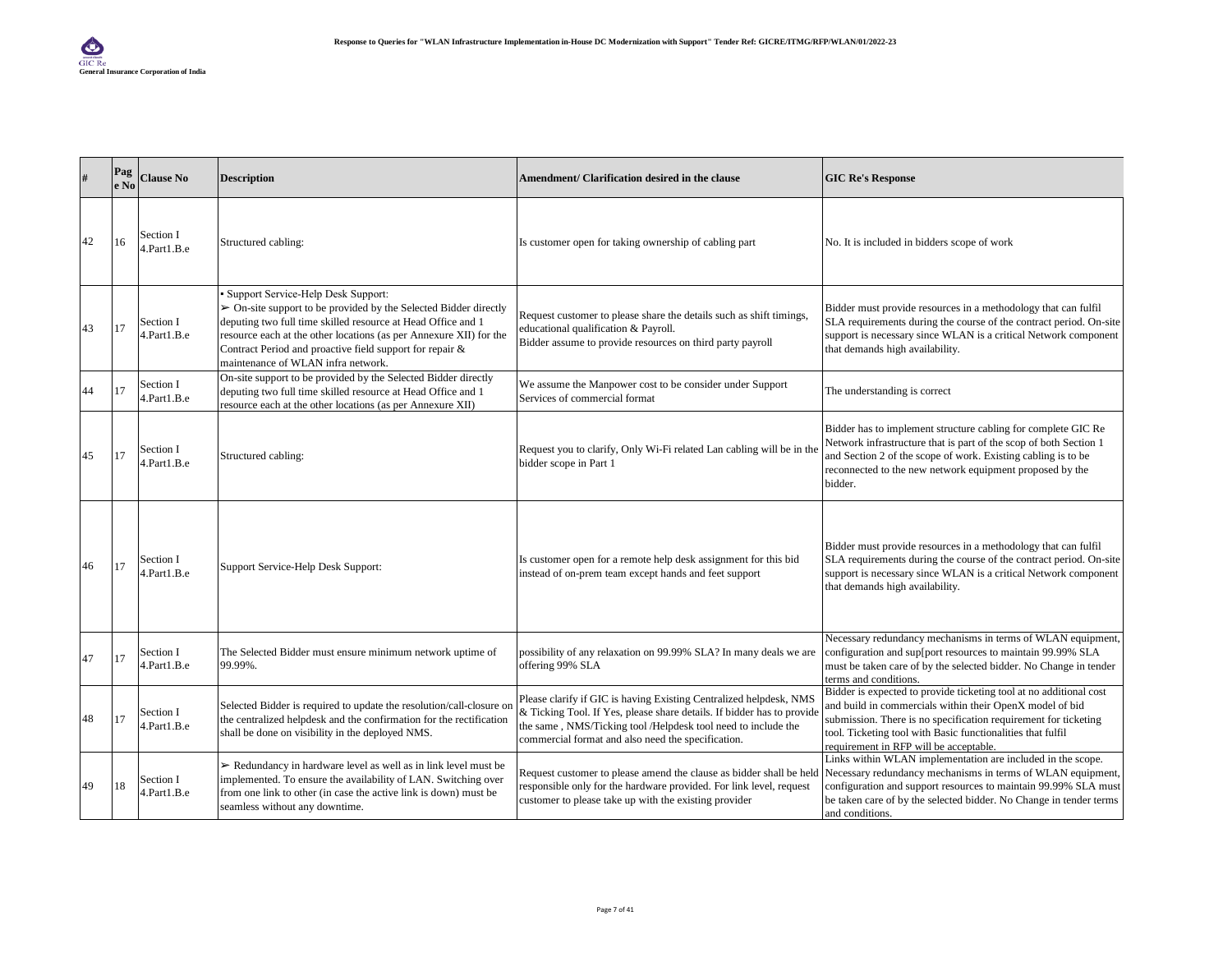| #  | Pag<br>e No | <b>Clause No</b>          | <b>Description</b>                                                                                                                                                                                                                                                                                                                    | Amendment/ Clarification desired in the clause                                                                                                                                                                                                                                                                      | <b>GIC Re's Response</b>                                                                                                                                                                                                 |
|----|-------------|---------------------------|---------------------------------------------------------------------------------------------------------------------------------------------------------------------------------------------------------------------------------------------------------------------------------------------------------------------------------------|---------------------------------------------------------------------------------------------------------------------------------------------------------------------------------------------------------------------------------------------------------------------------------------------------------------------|--------------------------------------------------------------------------------------------------------------------------------------------------------------------------------------------------------------------------|
| 50 | 18          | Section I<br>4.Part1.B.e  | $\triangleright$ The Selected Bidder must ensure minimum network uptime of<br>99.99%.                                                                                                                                                                                                                                                 | Request customer to please amend the clause as:<br>$\triangleright$ The Selected Bidder must ensure minimum network uptime of<br>99.5%.                                                                                                                                                                             | Necessary redundancy mechanisms in terms of WLAN equipment,<br>configuration and sup[port resources to maintain 99.99% SLA<br>must be taken care of by the selected bidder. No Change in tender<br>terms and conditions. |
| 51 | 18          | Section I<br>1.Part1.B.e  | $\triangleright$ The Selected Bidder shall organize training about the Wi-Fi<br>setup after completion of installation and commissioning, without<br>any additional cost for ITMG personnel for 2 days every year at<br>GIC Re's Head office. Selected Bidder will bear the cost of<br>training materials including training manuals. | Request customer to please share the details for all such trainings<br>such as timings, location etc                                                                                                                                                                                                                | The bidder is free to propose their own training schedule that<br>meets the requirements mentioned in the RFP.                                                                                                           |
| 52 | 18          | Section I<br>4.Part1.B.e  | Support Service-Help Desk Support:                                                                                                                                                                                                                                                                                                    | Selected Bidder shall not outsource the contract to sub-contractor.<br>However, in case<br>of necessity for outsourcing the contract to sub-contractors, prior<br>written approval by<br>GIC Re must be obtained.                                                                                                   | Bidder may sub-contract with prior approval from GIC Re.                                                                                                                                                                 |
| 53 | 18          | Section I<br>4.Part1.B.e  | Support Service-Help Desk Support:                                                                                                                                                                                                                                                                                                    | Selected Bidder shall provide support with its own resources which<br>are on their<br>permanent payroll.                                                                                                                                                                                                            | Bidder may sub-contract with prior approval from GIC Re.                                                                                                                                                                 |
| 54 | 19          | Section I<br>4.Part1.B.e  | Selected Bidder shall also fix any security findings/vulnerabilities<br>identified by various security agencies hired/consulted by GIC Re<br>without any cost during the contract period.                                                                                                                                             | Bidder will be responsible for the infra to be provided against this<br>RFP.                                                                                                                                                                                                                                        | No change in tender terms and conditions                                                                                                                                                                                 |
| 55 | 22          | Section I<br>4.PartII.D.b | Network equipment safety                                                                                                                                                                                                                                                                                                              | Request Customer to keep all the network equipment's/devices<br>delivered by bidder for the services under safe custody. In case any<br>device found lost or damaged due to customer attribute than<br>customer has to bear the cost for lost/damaged as well as new<br>device.                                     | Physical Security will be provided by GIC Re. However, On-site<br>support resources must ensure the devices are secure in all respect.                                                                                   |
| 56 | 22          | Section I<br>4.PartII.A   | Part II- Modernizing and maintenance of Data Center located at<br>$GIC$ Re $HO(A)$                                                                                                                                                                                                                                                    | The Racks, Equipment and Wiring shall have to be quoted by the<br>Bidder for buy back. A very top-level inventory has been given in<br>Annexure XI for indicatory purposes. Exact Inventory will have to<br>be noted by the prospective Bidder during site survey and quote the<br>buyback amount in the Final bid. | Buy back commercials to be quoted as per the items mentioned in<br>the commercial format. Other items discovered in site survey can<br>be quoted by declaring the same in Technical bid document for fair<br>comparison. |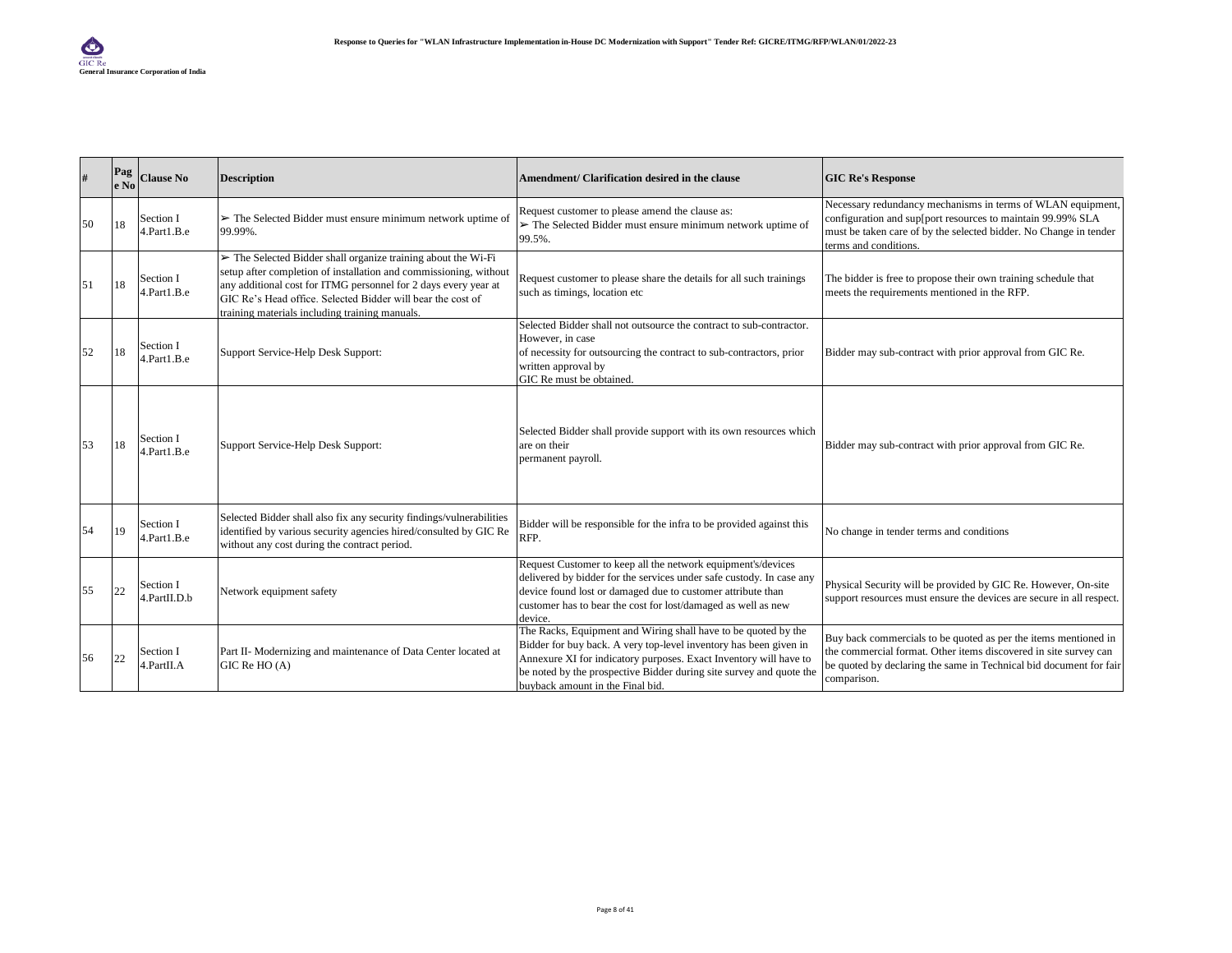| #  | Pag<br>e No | <b>Clause No</b>          | <b>Description</b>                                                                                                                                                                                                                                                                                                                                                                                                                                               | Amendment/ Clarification desired in the clause                                                                                                                                                                                                                                                                                                                                                                                                                                                              | <b>GIC Re's Response</b>                                                                                                                                                                                                                                                                                                                                                                                                                        |
|----|-------------|---------------------------|------------------------------------------------------------------------------------------------------------------------------------------------------------------------------------------------------------------------------------------------------------------------------------------------------------------------------------------------------------------------------------------------------------------------------------------------------------------|-------------------------------------------------------------------------------------------------------------------------------------------------------------------------------------------------------------------------------------------------------------------------------------------------------------------------------------------------------------------------------------------------------------------------------------------------------------------------------------------------------------|-------------------------------------------------------------------------------------------------------------------------------------------------------------------------------------------------------------------------------------------------------------------------------------------------------------------------------------------------------------------------------------------------------------------------------------------------|
| 57 | 23          | Section I<br>4.PartII.C   | Part II- Modernizing and maintenance of Data Center located at<br>GIC Re HO (C, e)                                                                                                                                                                                                                                                                                                                                                                               | Smart Rack which includes components such as UPS and Air-<br>Conditioning System, Fire<br>Detection and Suppression System, Lighting system, Water leakage<br>detection system,<br>CCTV Surveillance systems, Access Control System, Electrical<br>Cabling, power supply<br>and Network Cabling etc.IT Infrastructure components such as<br>necessary Servers,<br>Databases, Networking & Security components, Storage media,<br>Software and other IT<br>components required for managing the data centre. | Buy back commercials to be quoted as per the items mentioned in<br>the commercial format. Other items discovered in site survey can<br>be quoted by declaring the same in Technical bid document for fair<br>comparison.                                                                                                                                                                                                                        |
| 58 | 24          | Section I<br>4.PartII.D.f | f. The Selected Bidder shall provide AMC of existing UPS System<br>and new UPS Adequate LED Lighting.                                                                                                                                                                                                                                                                                                                                                            | AMC of existing UPS of S410D UPS is required?<br>In tender buyback annexure list all the UPS catering to DC needs to<br>be buyback.                                                                                                                                                                                                                                                                                                                                                                         | To be read as "The Selected Bidder shall provide AMC of new<br>UPS system and Adequate LED Lighting."                                                                                                                                                                                                                                                                                                                                           |
| 59 | 24          | Section I<br>4.PartII.D.f | Part II- Modernizing and maintenance of Data Center located at<br>GIC Re HO (D,f)                                                                                                                                                                                                                                                                                                                                                                                | The Selected Bidder shall provide AMC of existing UPS System<br>and new UPS Adequate<br>LED Lighting                                                                                                                                                                                                                                                                                                                                                                                                        | To be read as "The Selected Bidder shall provide AMC of new<br>UPS system and Adequate LED Lighting."                                                                                                                                                                                                                                                                                                                                           |
| 60 | 25          | Section I<br>4.PartII.F   | F. Smart Rack Specifications<br>a. The Selected Bidder must design in-house Data Centre (DC)<br>considering hosting space for smart Racks (server and network)<br>with 40U usable space, in an air baffle system, within the allotted<br>space of 190 sq. ft. (approx.) as provisioned by GIC Re thereby<br>including the hosting, management and utility area. Detailed<br>specifications are mentioned in Annexure XIII which are also<br>mentioned hereunder. | Kindly Share the Indicative layout with dimensions to finalize the<br>solution which may fit in the allocated space of 190 sq. ft.                                                                                                                                                                                                                                                                                                                                                                          | Bidder has to propose the solution as per site survey conducted.<br>Latest layout is not available.                                                                                                                                                                                                                                                                                                                                             |
| 61 | 25          | Section I<br>4.PartII.F.b | <b>Physical Specifications:</b><br>Enclosure with rack baying for 2 or more racks<br>5-fold welded CRCA Steel frame<br>Enclosure rated to IP54<br>Compliance to EIA 310 Standards<br>Load bearing capacity of up to 1400 kg<br>Screw mount side panels<br>LH & RH Swappable doors<br>Increased corrosion resistance<br>Electronic locking system<br>Accessories including trays and blanking panels                                                              | Request you to amend as :<br>Physical Specifications:<br>· Enclosure with rack baying for 2 or more racks with integrated hot<br>& cold aisle containment.<br>· CRCA Steel frame<br>Compliance to EIA 310 Standards<br>• Load bearing capacity of up to 1400 kg<br>Screw mount/bolted side panels<br>Increased corrosion resistance<br>· Electronic locking system / Biometric based Access control<br>• Accessories including trays and blanking panels                                                    | Agreed. To be Read as "Physical Specifications:<br>Enclosure with rack baying for 2 or more racks with integrated<br>hot & cold aisle containment.<br>CRCA Steel frame<br>· Compliance to EIA 310 Standards<br>· Load bearing capacity of up to 1400 kg<br>Screw mount/bolted side panels<br>Increased corrosion resistance<br>Electronic locking system / Biometric based Access control<br>• Accessories including trays and blanking panels" |
| 62 | 125         | Section I<br>4.PartII.F   | The Selected Bidder must design in-house Data Centre (DC)<br>considering hosting space for smart Racks (server and network)<br>with 40U usable space, in an air baffle system, within the allotted<br>space of 190 sq. ft. (approx.) as provisioned by GIC Re                                                                                                                                                                                                    | It is mentioned that Smart Rack is required at GIC HO with space<br>of 190sqft which is the Suraksha Building. So DC modernization is<br>required only at Suraksha Building & not in Oriental House? As the<br>requirement of tender mentioned both location upgradation of DC.                                                                                                                                                                                                                             | Locations mentioned in the Annexures are considered to be final<br>and included in the scope of work.                                                                                                                                                                                                                                                                                                                                           |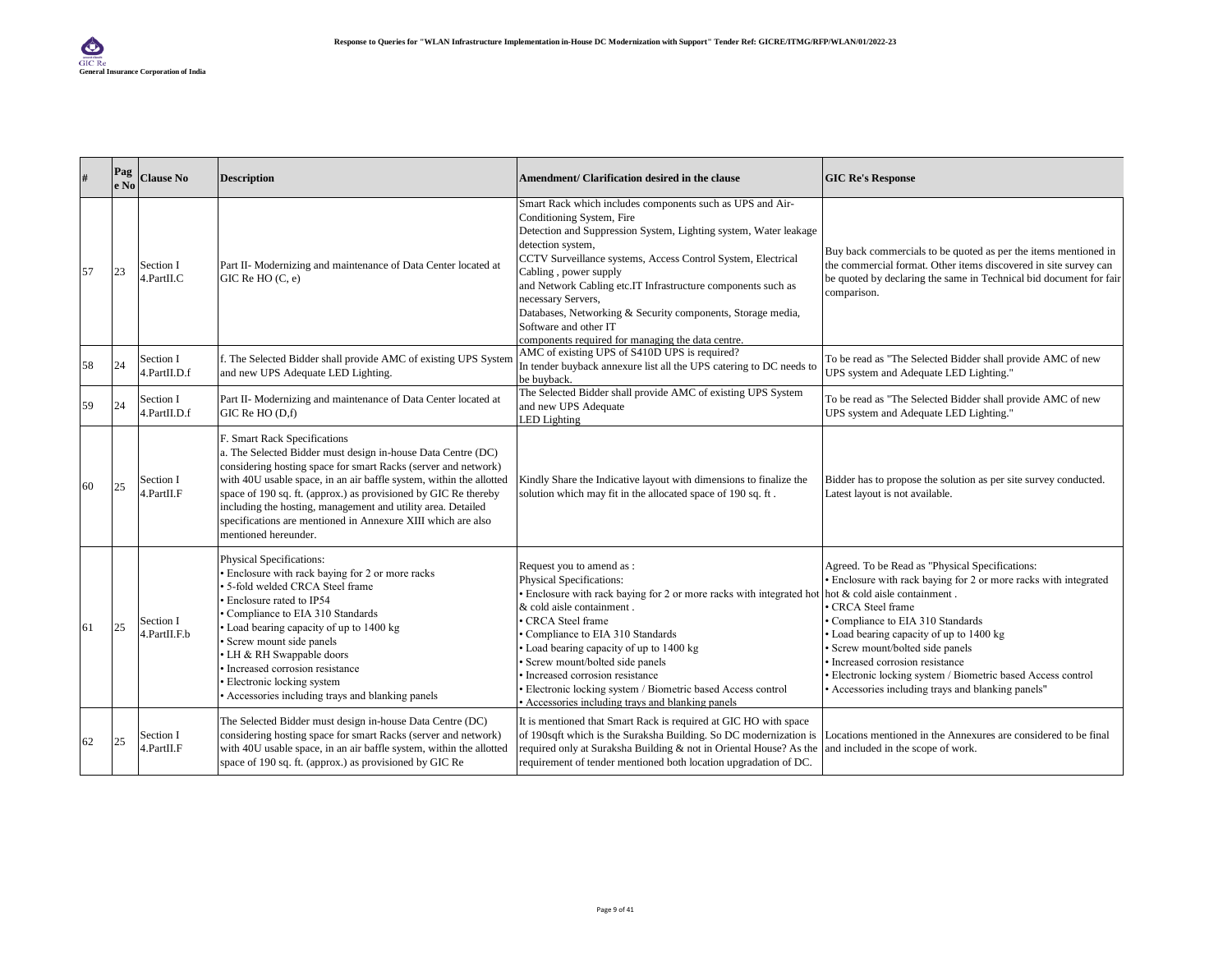| #  | Pag<br>e No | <b>Clause No</b>          | <b>Description</b>                                                                                                                                                                                                                                                                                                                      | Amendment/ Clarification desired in the clause                                                                                                                                                                                                                                                                                                                                          | <b>GIC Re's Response</b>                                                                                                                                                                                                                                                                                                                                                                                                                                                                         |
|----|-------------|---------------------------|-----------------------------------------------------------------------------------------------------------------------------------------------------------------------------------------------------------------------------------------------------------------------------------------------------------------------------------------|-----------------------------------------------------------------------------------------------------------------------------------------------------------------------------------------------------------------------------------------------------------------------------------------------------------------------------------------------------------------------------------------|--------------------------------------------------------------------------------------------------------------------------------------------------------------------------------------------------------------------------------------------------------------------------------------------------------------------------------------------------------------------------------------------------------------------------------------------------------------------------------------------------|
| 63 | 26          | Section I<br>4.PartII.F.c | c. Air Conditioning - Rack mount AC, 3.5-10kW capacity and<br>least U space                                                                                                                                                                                                                                                             | What will be exact requirement of Rack cooling unit capacity?<br>Ideally the capacity of AC should be based on the IT Load<br>requirement. RFP mentions 1Ton or 2 Ton.                                                                                                                                                                                                                  | To be read as<br>"c. Air Conditioning<br>Rack mount AC, 7-10kW capacity and least U space<br>Use of environment-friendly refrigerant<br>Highly efficient split type, bottom mount AC<br>Uniform bottom to top throw air cooling<br>High rate of air flow<br>With redundancy built in<br>Scroll type compressor<br>IT load to be considered should be the same as if Full rack is<br>occupied                                                                                                     |
| 64 | 26          | Section I<br>4.PartII.F.c | c. Air Conditioning<br>• Rack mount AC, 3.5-10kW capacity and least U space<br>• Use of environment-friendly refrigerant<br>· Highly efficient split type, bottom mount AC<br>• Uniform bottom to top throw air cooling<br>• High rate of air flow<br>· With redundancy built in<br>Scroll type compressor                              | Kindly confirm the following:<br>a. What is the expected IT Load?<br>b. What is the expected capacity for the cooling unit ? 3.5 kW or<br>10 kw? Suggest to accept minimum capacity of 7 kW per Unit in<br>N+N redundancy.                                                                                                                                                              | To be read as<br>"c. Air Conditioning<br>Rack mount AC, 7-10kW capacity and least U space<br>· Use of environment-friendly refrigerant<br>Highly efficient split type, bottom mount AC<br>Uniform bottom to top throw air cooling<br>High rate of air flow<br>With redundancy built in<br>Scroll type compressor<br>IT load to be considered should be the same as if Full rack is<br>occupied                                                                                                   |
| 65 | 26          | Section I<br>4.PartII.F.d | d. Power Distribution Unit (PDU)<br>• 32A, two x 16A, with MCB, LCD display<br>• 3m power cord with industrial plug<br>· IEC Socket: 24 outlets: C13 20, C19 4<br>• IP-based PDU (Power Distributions Units) with surge protection<br>• Socket level monitoring<br>• 2 to 4 vertical PDUs per rack<br>· Customizable as per requirement | Kindly confirm whether 2 or 4 PDU to be considered per rack?<br>Suggest to pls except 02 PDU per Rack.<br>Kindly elaborate the customization requirement. Suggest to add the<br>following to avoid/minimize the downtime:<br>a. hot swappable communication cum monitoring module for each<br>of the PDU<br>b. Outlet should have locking capability to avoid accidental<br>dislodging. | To be read as<br>d. Power Distribution Unit (PDU)<br>32A, two x 16A, with MCB, LCD display<br>hot swappable communication cum monitoring module for each<br>of the PDU<br>Outlet should have locking capability to avoid accidental<br>dislodging<br>3m power cord with industrial plug<br>EC Socket: 24 outlets: C13 20, C19 4<br>IP-based PDU (Power Distributions Units) with surge protection<br>Socket level monitoring<br>2 to 4 vertical PDUs per rack<br>Customizable as per requirement |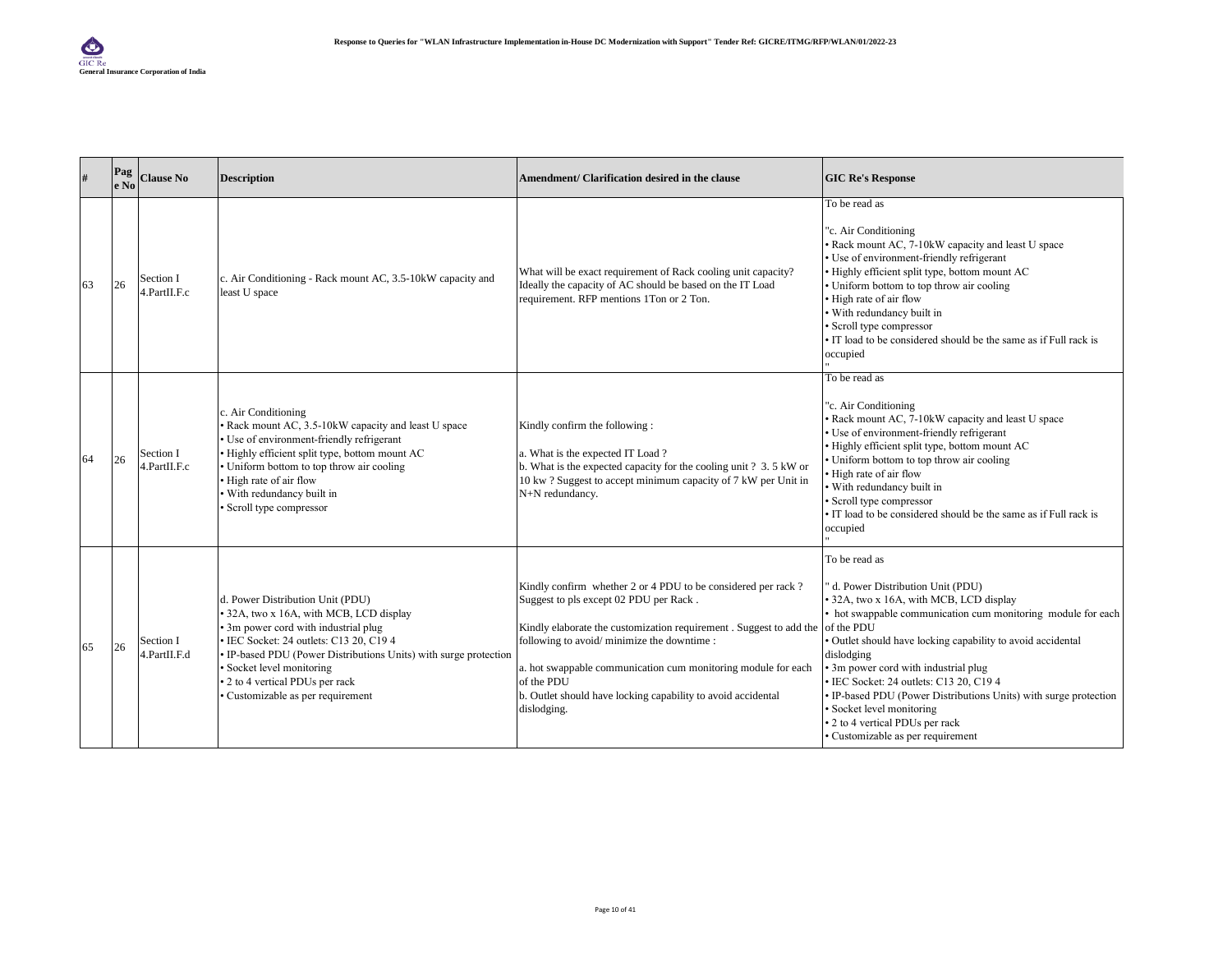| #  | Pag<br>e No | <b>Clause No</b>             | <b>Description</b>                                                                                                                                                                                                                                                                                                                           | Amendment/ Clarification desired in the clause                                                                                                                                                                                                                                                                                                                                                                                                                                                                    | <b>GIC Re's Response</b>                                                                                                                                                                                                                                                                                                                                  |
|----|-------------|------------------------------|----------------------------------------------------------------------------------------------------------------------------------------------------------------------------------------------------------------------------------------------------------------------------------------------------------------------------------------------|-------------------------------------------------------------------------------------------------------------------------------------------------------------------------------------------------------------------------------------------------------------------------------------------------------------------------------------------------------------------------------------------------------------------------------------------------------------------------------------------------------------------|-----------------------------------------------------------------------------------------------------------------------------------------------------------------------------------------------------------------------------------------------------------------------------------------------------------------------------------------------------------|
| 66 | 26          | Section I<br>4.PartII.F.h    | h. Environment Monitoring and Sensors<br>· Temperature and humidity<br>Water leak detection<br>Smoke detection<br>• Air flow<br>Automatic door control<br>Vandalism Sensor<br>Rodent Sensor                                                                                                                                                  | Request you to kindly remove Vandalism Sensor                                                                                                                                                                                                                                                                                                                                                                                                                                                                     | To be read as<br>"h. Environment Monitoring and Sensors<br>Temperature and humidity<br>Water leak detection<br>Smoke detection<br>Air flow<br>Automatic door control<br>Sensor to detect forced entry.<br>· Rodent Sensor"                                                                                                                                |
| 67 | 26          | Section I<br>4.PartII.F.d    | Socket level monitoring                                                                                                                                                                                                                                                                                                                      | Does this mean each socket monitoring or complete strip level<br>single pdu monitoring? Also no switching or control required?                                                                                                                                                                                                                                                                                                                                                                                    | It means socket level monitoring. Switching and control may be<br>proposed by the bidder.                                                                                                                                                                                                                                                                 |
| 68 | 26          | Section I<br>l.PartII.F.h    | <b>Vandalism Sensor</b>                                                                                                                                                                                                                                                                                                                      | Need more clarity on this.                                                                                                                                                                                                                                                                                                                                                                                                                                                                                        | To be read as "Sensor to detect forced entry"                                                                                                                                                                                                                                                                                                             |
| 69 | 27          | Section I<br>$l$ .PartII.F.g | Access logs entry provided on integration with DCIM or RMU                                                                                                                                                                                                                                                                                   | The RMU asked will not have feature of Access logs entry<br>management. Access logs can be retrieved as standalone device.                                                                                                                                                                                                                                                                                                                                                                                        | Bidder must propose the method of access logs if not available in<br>RMU as a feature.                                                                                                                                                                                                                                                                    |
| 70 | 27          | Section I<br>4.PartII.G      | G. Environmental Specifications<br>a. Power in the racks with two sockets with power coming from<br>separate UPS in each of these sockets. The two UPS power shall<br>be given Static Transfer Switch (STS). All the systems in the rack<br>must be connected to this STS.                                                                   | Kindly confirm whether all the system to be powered with STS as<br>mentioned in the technical specification ? What is the outlet socket<br>requirement for the each of the STS ? What is the Qty required for<br>the STS ? Is rack mountable STS has been asked ?                                                                                                                                                                                                                                                 | All the system are to be powered with STS and enough sockets to<br>be provided for full Load. Rack mountable STS would be ideal.                                                                                                                                                                                                                          |
| 71 | 27          | Section I<br>4.PartII.G      | Power in the racks with two sockets with power coming from<br>separate UPS in each of these sockets. The two UPS power shall<br>be given Static Transfer Switch (STS). All the systems in the rack<br>must be connected to this STS.                                                                                                         | Additional supply of STS needs to be considered in scope?                                                                                                                                                                                                                                                                                                                                                                                                                                                         | Yes, additional supply of STS is included in scope                                                                                                                                                                                                                                                                                                        |
| 72 | 28          | Section I<br>4.PartII.G.k    | The Earth resistance shall be automatically measured and<br>monitored on an online basis at a pre-configured interval and<br>corrective action must be initiated based on lighting outlets and<br>switch boxes only. No joints shall be made inside conduits and<br>junction boxes. Conductors shall be continuous from outlet to<br>outlet. | Online monitoring is not possible.                                                                                                                                                                                                                                                                                                                                                                                                                                                                                | Agreed                                                                                                                                                                                                                                                                                                                                                    |
| 73 | 29          | Section I<br>1.PartII.G.k    | . Audible Alarms: Electronic sounders shall be coloured red with<br>adjustable sound outputs and at least 3 sound signals.                                                                                                                                                                                                                   | Single sound signal can be given along with visual red coloured<br>LED blink.                                                                                                                                                                                                                                                                                                                                                                                                                                     | Agreed                                                                                                                                                                                                                                                                                                                                                    |
| 74 | 32          | Section I                    | Last Date for Submission of e-Tender Bids                                                                                                                                                                                                                                                                                                    | Extend the last date of the submission for another 10-15 working<br>days.                                                                                                                                                                                                                                                                                                                                                                                                                                         | Please check GIC Re's website for any kind of extension Notice                                                                                                                                                                                                                                                                                            |
| 75 | 34          | Section II                   | Binding to All - Terms and Conditions                                                                                                                                                                                                                                                                                                        | Bidder (Supplier) wishes to share its relevant standard Master<br>Services Agreement and standard Service Schedule for the<br>concerned Service. GIC is hereby requested to peruse through the<br>same that will apply to our delivery of the services. Bidder will be<br>open to negotiate a blend of the RFP terms and our standard<br>contracts for the actual delivery of services if Bidder is successful in<br>this RFP. This should not be treated as imposing our terms or<br>stipulating our conditions. | It is clarified by CVC that there shall normally be no post<br>tender negotiations. If at all negotiations are warranted under<br>exceptional circumstances, then it can be with L1 (Lowest<br>tenderer). Hence, it is suggested that reasonable negotiation, if<br>required be undertaken post vendor selection i.e. only with one<br>successful bidder. |
| 76 | 34          | Section II<br>3.h            | A self-signed and stamped scanned copy of EMD deposit through<br>NEFT/RTGS or Bank Guarantee from any of the commercial bank                                                                                                                                                                                                                 | Please support with the Bank guarantee format for raising BG.                                                                                                                                                                                                                                                                                                                                                                                                                                                     | Bank Guarantee is admissible in lieu of PBG. BG format will be<br>shared as part of response to these queries                                                                                                                                                                                                                                             |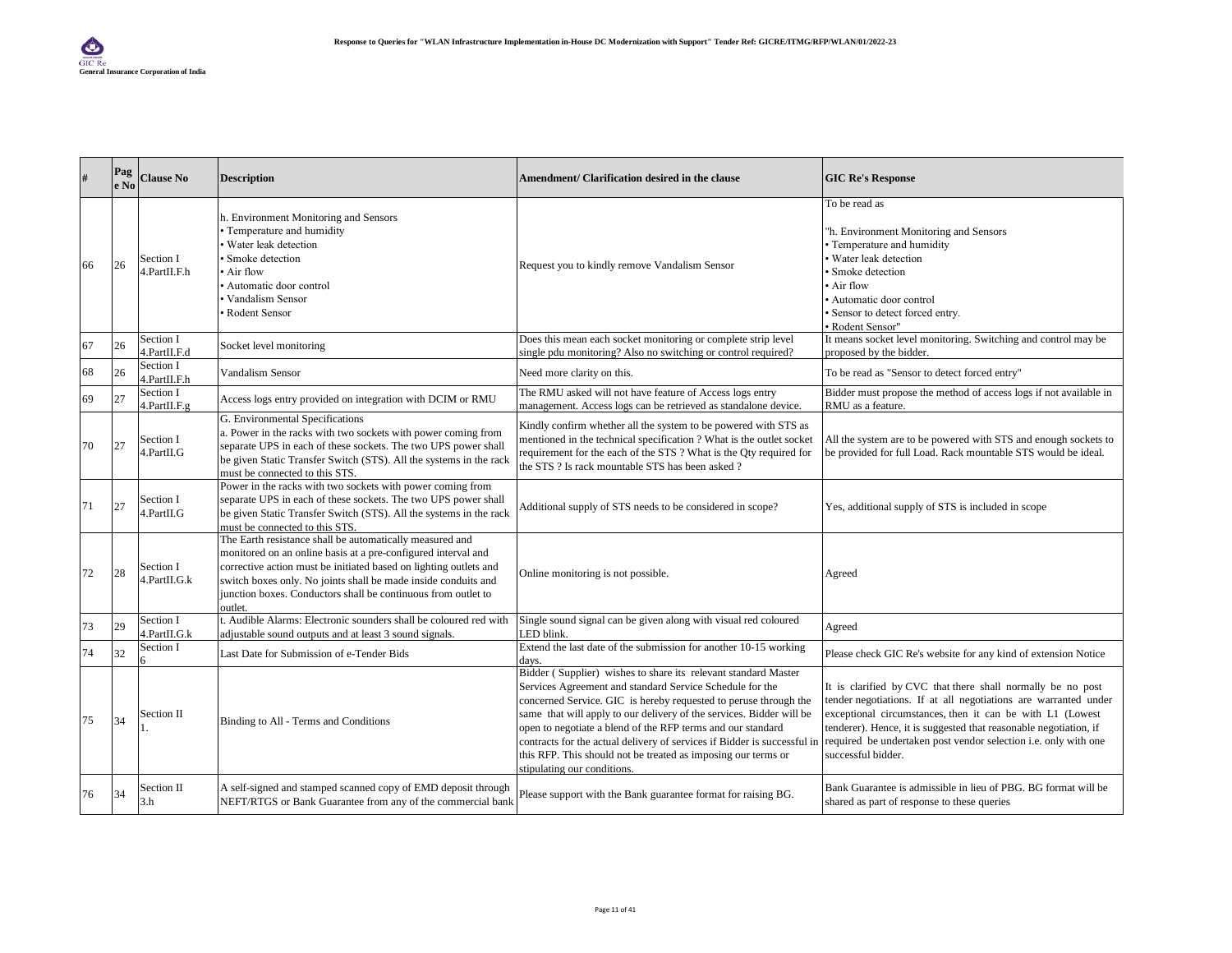| $\#$ | Pag<br>e No | <b>Clause No</b> | <b>Description</b>                                                                                                                                                                                                                                                                                                                                                                                                                                                                                                                                                      | Amendment/ Clarification desired in the clause                                                                                                                                                                                                                                                                                                                                                                                                                                                                                                                                                                                                           | <b>GIC Re's Response</b>                                                                                                                                                                                                                                                                                                                                         |
|------|-------------|------------------|-------------------------------------------------------------------------------------------------------------------------------------------------------------------------------------------------------------------------------------------------------------------------------------------------------------------------------------------------------------------------------------------------------------------------------------------------------------------------------------------------------------------------------------------------------------------------|----------------------------------------------------------------------------------------------------------------------------------------------------------------------------------------------------------------------------------------------------------------------------------------------------------------------------------------------------------------------------------------------------------------------------------------------------------------------------------------------------------------------------------------------------------------------------------------------------------------------------------------------------------|------------------------------------------------------------------------------------------------------------------------------------------------------------------------------------------------------------------------------------------------------------------------------------------------------------------------------------------------------------------|
| 77   | 35          | Section II       | Forfeiture of EMD                                                                                                                                                                                                                                                                                                                                                                                                                                                                                                                                                       | Bidder, wishes to share its relevant standard Master Services<br>Agreement and standard Service Schedule for the concerned<br>Service. GIC is hereby requested to peruse through the same that<br>will apply to our delivery of the services. Bidder will be open to<br>negotiate a blend of the RFP terms and our standard contracts for<br>the actual delivery of services if Bidder is successful in this RFP.<br>This should not be treated as imposing our terms or stipulating our<br>conditions. Assuming we have a scope to have a mix of our terms<br>and RFP terms. failure to furnish SLA should not be treated as a<br>cause to forfeit EMD. | It is clarified by CVC that there shall normally be no post<br>tender negotiations. If at all negotiations are warranted under<br>exceptional circumstances, then it can be with L1 (Lowest<br>tenderer). Hence, it is suggested that reasonable negotiation, if<br>required be undertaken post vendor selection <i>i.e.</i> only with one<br>successful bidder. |
| 78   | 36          | Section II       | EARNEST MONEY DEPOSIT (E.M.D.)<br>Every Bidder, except those eligible for EMD waiver as mentioned<br>in Section-II Point 4, shall submit non-interest bearing EMD of ₹<br>25,00,000/- (Rupees Twenty-Five Lakhs only).                                                                                                                                                                                                                                                                                                                                                  | Kindly provide relaxation to MSME and MSE vendors for EMD<br>and tender fees                                                                                                                                                                                                                                                                                                                                                                                                                                                                                                                                                                             | Bidder must submit bidder's registration under MSME category<br>either from Central Purchase Organization or the concerned<br>Ministry or Department whomsoever issued the same and<br>relaxations allowed as per guidelines applicable to GIC Re will be<br>considered.                                                                                         |
| 79   | 36          | Section II       | Every Bidder, except those eligible for EMD waiver as mentioned<br>in Section-II Point 4, shall submit non-interest bearing EMD of ₹<br>25,00,000/- (Rupees Twenty-Five Lakhs only).                                                                                                                                                                                                                                                                                                                                                                                    | Request a relaxation as the amount will be dead capital for a few<br>months.                                                                                                                                                                                                                                                                                                                                                                                                                                                                                                                                                                             | No change in tender terms and conditions                                                                                                                                                                                                                                                                                                                         |
| 80   | 36          | Section II       | Every Bidder, except those eligible for EMD waiver as mentioned<br>in Section-II Point 4, shall submit non-interest bearing EMD of ₹<br>25,00,000/- (Rupees Twenty-Five Lakhs only).<br>f) Micro and Small Enterprises (MSEs) as defined in MSE<br>Procurement Policy issued by Department of Micro, Small and<br>Medium Enterprises (MSME) or as registered with the Central<br>Purchase Organization or the concerned Ministry or Department<br>are exempted from payment of EMD. For availing such exemption<br>Bidder must submit the current relevant certificate. | We have registered with MSME Udayam in MEDIUM category,<br>please confirm are we eligible for EMD exemption & TENDER<br>FEE (Certificate enclosed)                                                                                                                                                                                                                                                                                                                                                                                                                                                                                                       | Bidder must submit bidder's registration under MSME category<br>either from Central Purchase Organization or the concerned<br>Ministry or Department whomsoever issued the same and<br>relaxations allowed as per guidelines applicable to GIC Re will be<br>considered.                                                                                         |
| 81   | 38          | Section II       | Rejection of Bids - $9$ (C) - If the bid is conditional                                                                                                                                                                                                                                                                                                                                                                                                                                                                                                                 | Bidder wishes to share its relevant standard Master Services<br>Agreement and standard Service Schedule for the concerned<br>Service. GIC is hereby requested to peruse through the same that<br>will apply to our delivery of the services. Bidder will be open to<br>negotiate a blend of the RFP terms and our standard contracts for<br>the actual delivery of services if Bidder is successful in this RFP.<br>This should not be treated as imposing our terms or stipulating our<br>conditions.                                                                                                                                                   | It is clarified by CVC that there shall normally be no post<br>tender negotiations. If at all negotiations are warranted under<br>exceptional circumstances, then it can be with L1 (Lowest<br>tenderer). Hence, it is suggested that reasonable negotiation, if<br>required be undertaken post vendor selection i.e. only with one<br>successful bidder.        |
| 82   | 39          | Section II<br>13 | 13 - SLA & PBG                                                                                                                                                                                                                                                                                                                                                                                                                                                                                                                                                          | Bidder wishes to share its relevant standard Master Services<br>Agreement and standard Service Schedule for the concerned<br>Service. GIC is hereby requested to peruse through the same that<br>will apply to our delivery of the services. Bidder will be open to<br>negotiate a blend of the RFP terms and our standard contracts for<br>the actual delivery of services if Bidder is successful in this RFP.<br>This should not be treated as imposing our terms or stipulating our<br>conditions.                                                                                                                                                   | It is clarified by CVC that there shall normally be no post<br>tender negotiations. If at all negotiations are warranted under<br>exceptional circumstances, then it can be with L1 (Lowest<br>tenderer). Hence, it is suggested that reasonable negotiation, if<br>required be undertaken post vendor selection i.e. only with one<br>successful bidder.        |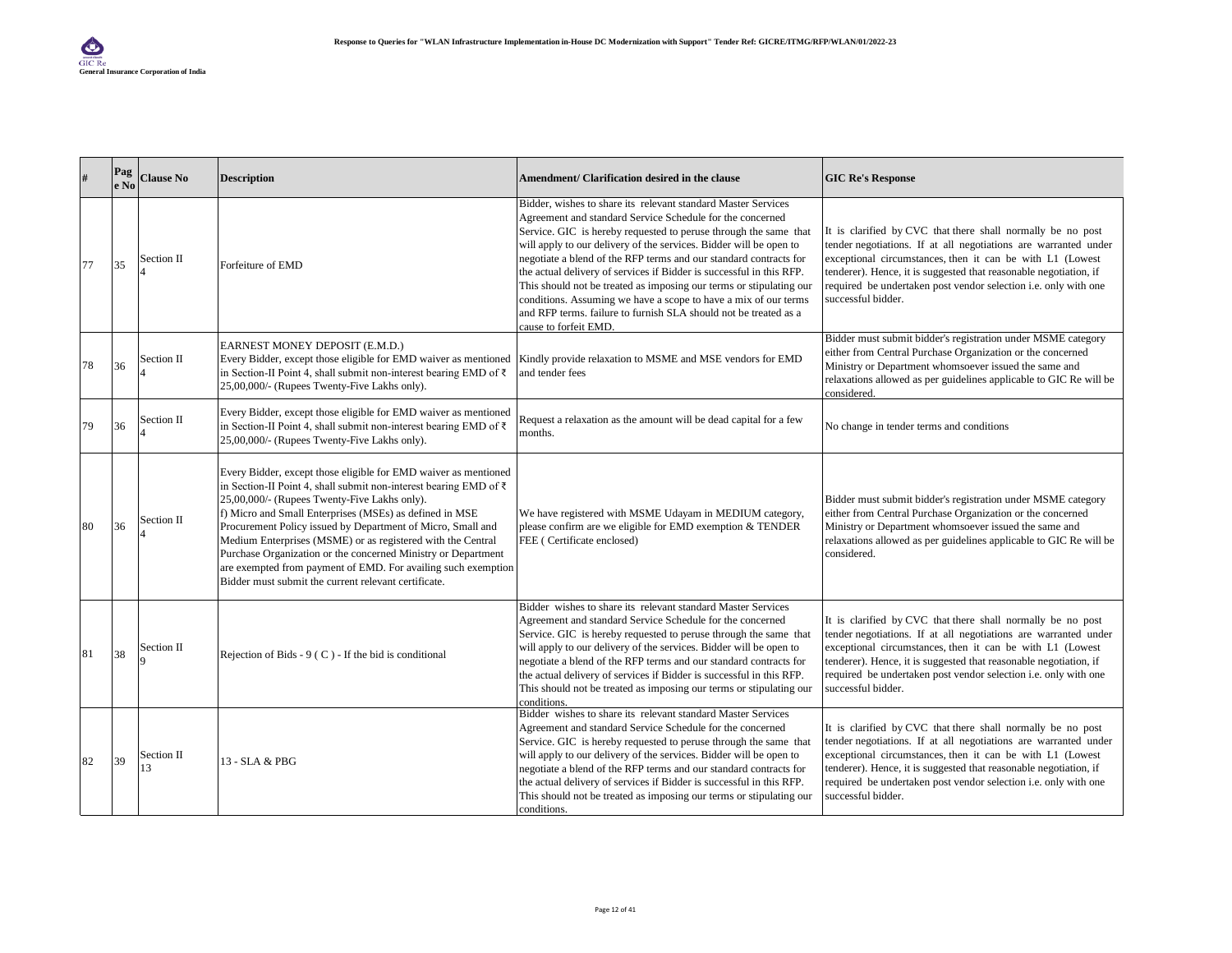| #  | Pag<br>e No | <b>Clause No</b>   | <b>Description</b>                                                                                                                                                                                                                                                                                                                             | Amendment/ Clarification desired in the clause                                                                                                                                                                                                                                                                                                                                                                                                                                                                                                                                                                                 | <b>GIC Re's Response</b>                                                                                                                                                                                                                                                                                                                                  |
|----|-------------|--------------------|------------------------------------------------------------------------------------------------------------------------------------------------------------------------------------------------------------------------------------------------------------------------------------------------------------------------------------------------|--------------------------------------------------------------------------------------------------------------------------------------------------------------------------------------------------------------------------------------------------------------------------------------------------------------------------------------------------------------------------------------------------------------------------------------------------------------------------------------------------------------------------------------------------------------------------------------------------------------------------------|-----------------------------------------------------------------------------------------------------------------------------------------------------------------------------------------------------------------------------------------------------------------------------------------------------------------------------------------------------------|
| 83 | 41          | Section II<br>16   | 16 - Compliance with Information Security Policy                                                                                                                                                                                                                                                                                               | Policy to be shared at the earliest if possible and not after bid<br>process.                                                                                                                                                                                                                                                                                                                                                                                                                                                                                                                                                  | IS Policy will be provided to successful bidder.                                                                                                                                                                                                                                                                                                          |
| 84 | <b>41</b>   | Section II<br>18   | Deed of Indemnity                                                                                                                                                                                                                                                                                                                              | Bidder SHALL IN NO EVENT BE LIABLE IN AN AMOUNT<br>THAT EXCEEDS, IN THE AGGREGATE FOR ALL SUCH<br>LIABILITIES, THE MOST RECENT TWELVE (12) MONTHS OF<br>CHARGES COLLECTED BY IT                                                                                                                                                                                                                                                                                                                                                                                                                                                | No change in tender terms and conditions                                                                                                                                                                                                                                                                                                                  |
| 85 | 41          | Section II<br>19   | General Terms & SLA/Annexures                                                                                                                                                                                                                                                                                                                  | Bidder wishes to provide the relevant standard Master Services<br>Agreement and standard Service Schedule for the concerned<br>Service as a part of our RFP Response. GIC is hereby requested to<br>peruse through those additional documents that will apply to our<br>delivery of the services. Bidder will be open to negotiate a blend of<br>the RFP terms and our standard contracts for the actual delivery of<br>services if Bidder is successful in this RFP. This should not be<br>treated as imposing our terms or stipulating our conditions.                                                                       | It is clarified by CVC that there shall normally be no post<br>tender negotiations. If at all negotiations are warranted under<br>exceptional circumstances, then it can be with L1 (Lowest<br>tenderer). Hence, it is suggested that reasonable negotiation, if<br>required be undertaken post vendor selection i.e. only with one<br>successful bidder. |
| 86 | 43          | Section II<br>21.1 | a) The Selected Bidder shall complete the implementation of<br>wireless LAN infrastructure at all locations and modernization of<br>in-house DC at GIC Re HO within 20 weeks of acceptance of the<br>Purchase Order (PO). The new infrastructure must be end-user<br>ready and fully live/ functioning within 20 weeks of acceptance of<br>PO. | Due to global semiconductor issue, all leading OEMs are providing<br>delivery in 36-40 Weeks. Implementation will also take 4 weeks.<br>Hence request to revised the delivery timeline.                                                                                                                                                                                                                                                                                                                                                                                                                                        | No change in tender terms and conditions. However, under<br>exceptional circumstances bidder may submit their case for<br>consideration of extended timelines only for activities not under<br>Bidder's control.                                                                                                                                          |
| 87 | 43          | Section II         | 22 - Limitation of Liability                                                                                                                                                                                                                                                                                                                   | Bidder's SOLE LIABILITY AND GIC's SOLE REMEDY FOR<br>DAMAGES ARISING OUT OF OR RELATING TO ANY ACT<br>OR OMISSION RELATING TO THE FURNISHING OF OR THE<br>FAILURE TO FURNISH SERVICES (INCLUDING BUT NOT<br>LIMITED TO MISTAKES, OMISSIONS, INTERRUPTIONS,<br>FAILURE TO TRANSMIT OR ESTABLISH CONNECTIONS,<br>FAILURE TO SATISFY SERVICE LEVELS OR<br>SPECIFICATIONS, DELAYS, ERRORS OR OTHER DEFECTS)<br>IS LIMITED TO ANY APPLICABLE CREDIT ALLOWANCES<br>DUE AND/OR GIC 'S RIGHT TO TERMINATE A PARTICULAR<br>SERVICE UNDER THE APPLICABLE SERVICE LEVEL<br>GUARANTEE AS SET FORTH IN THE RELEVANT SERVICE<br>SCHEDULE(S). | No change in tender terms and conditions                                                                                                                                                                                                                                                                                                                  |
| 88 | 43          | Section II<br>24   | 24- Intellectual Property rights                                                                                                                                                                                                                                                                                                               | Bidder makes no representations or warranties as to any third-party<br>hardware or software provided to GIC, all of which is transferred to<br>GIC on an "AS IS" basis and subject to any third party terms and<br>conditions. GIC shall look solely to the warranties and remedies<br>provided by the equipment manufacturer and third-party licensor, if<br>any.                                                                                                                                                                                                                                                             | It is clarified by CVC that there shall normally be no post<br>tender negotiations. If at all negotiations are warranted under<br>exceptional circumstances, then it can be with L1 (Lowest<br>tenderer). Hence, it is suggested that reasonable negotiation, if<br>required be undertaken post vendor selection i.e. only with one<br>successful bidder. |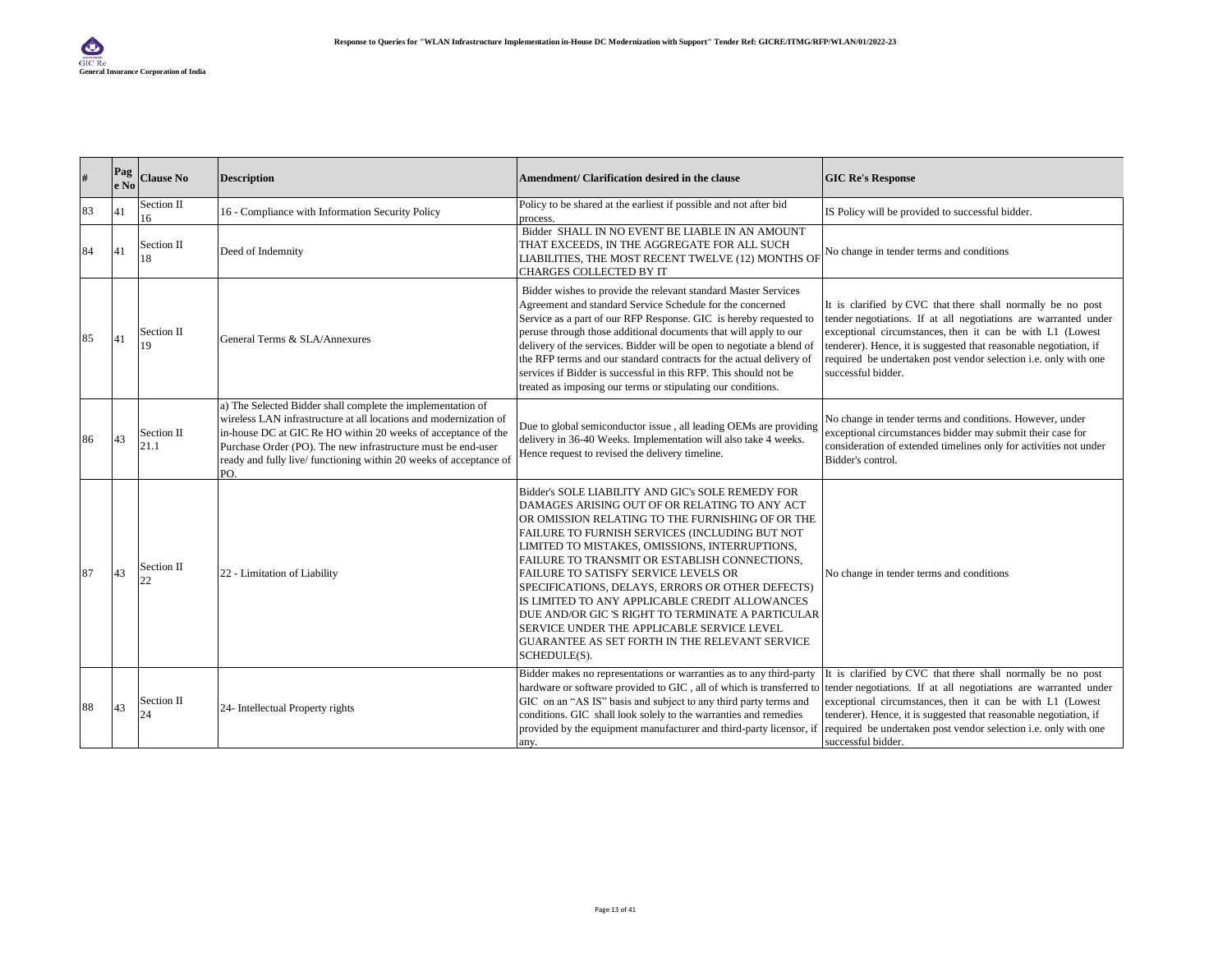| #  | Pag<br>le No | <b>Clause No</b>          | <b>Description</b>                                                                                                                                                                                                                                                                                                                                                             | Amendment/ Clarification desired in the clause                                                                                                                                                                                                                                                                                                                                                                                                                                                                                                                                                                                                                     | <b>GIC Re's Response</b>                                                                                                                                                                                                                                                                                                                                  |
|----|--------------|---------------------------|--------------------------------------------------------------------------------------------------------------------------------------------------------------------------------------------------------------------------------------------------------------------------------------------------------------------------------------------------------------------------------|--------------------------------------------------------------------------------------------------------------------------------------------------------------------------------------------------------------------------------------------------------------------------------------------------------------------------------------------------------------------------------------------------------------------------------------------------------------------------------------------------------------------------------------------------------------------------------------------------------------------------------------------------------------------|-----------------------------------------------------------------------------------------------------------------------------------------------------------------------------------------------------------------------------------------------------------------------------------------------------------------------------------------------------------|
| 89 | 43           | Section II<br>21.b        | One-time charges would be paid as per Commercial Bid<br>(Annexure IV) on completion of all activities as per Scope of<br>work, to the satisfaction of and sign-off from GIC Re.                                                                                                                                                                                                | We can define milestones for project completion. Request you to<br>please consider payment as per Milestone                                                                                                                                                                                                                                                                                                                                                                                                                                                                                                                                                        | It is clarified by CVC that there shall normally be no post<br>tender negotiations. If at all negotiations are warranted under<br>exceptional circumstances, then it can be with L1 (Lowest<br>tenderer). Hence, it is suggested that reasonable negotiation, if<br>required be undertaken post vendor selection i.e. only with one<br>successful bidder. |
| 90 | 43           | Section II<br>21.c        | <b>SCHEDULE &amp; PAYMENT TERMS</b><br>The Selected Bidder shall complete the implementation of wireless<br>LAN infrastructure at all locations and modernization of in-house                                                                                                                                                                                                  | Considering the delivery timelines because of the Global Semi<br>Conductor Shortage will be 20 - 24 Weeks from the date of PO.<br>Hence the Project Handover to be considered at 28 - 30 Weeks                                                                                                                                                                                                                                                                                                                                                                                                                                                                     | No change in tender terms and conditions. However, under<br>exceptional circumstances bidder may submit their case for<br>consideration of extended timelines only for activities not under                                                                                                                                                               |
| 91 | 44           | Section II<br>21.c        | 21. SCHEDULE & PAYMENT TERMS                                                                                                                                                                                                                                                                                                                                                   | The Selected Bidder shall complete the implementation of wireless<br>LAN infrastructure at all locations and modernization of in-house<br>DC at GIC Re HO within 20 weeks of acceptance of the Purchase<br>Order (PO). The new infrastructure must be end-user ready and<br>fully live/ functioning within 20 weeks of acceptance of PO                                                                                                                                                                                                                                                                                                                            | No change in tender terms and conditions. However, under<br>exceptional circumstances bidder may submit their case for<br>consideration of extended timelines only for activities not under<br>Bidder's control.                                                                                                                                          |
| 92 | 44           | Section II<br>21.a        | 21. SCHEDULE & PAYMENT TERMS<br>a) The Selected Bidder shall complete the implementation of<br>wireless LAN infrastructure at all locations and modernization of<br>in-house DC at GIC Re HO within 20 weeks of acceptance of the<br>Purchase Order (PO). The new infrastructure must be end-user<br>ready and fully live/ functioning within 20 weeks of acceptance of<br>PO. | Request customer to please relax the delivery timelines to 45-50<br>weeks as there is huge delay in hardware delivery from OEM due to<br>shortage of semiconductors globally                                                                                                                                                                                                                                                                                                                                                                                                                                                                                       | No change in tender terms and conditions. However, under<br>exceptional circumstances bidder may submit their case for<br>consideration of extended timelines only for activities not under<br>Bidder's control.                                                                                                                                          |
| 93 | 46           | Section II<br>32.(c)      | $32(c)$ - No Agency                                                                                                                                                                                                                                                                                                                                                            | Subject to limitation of liabilities stated                                                                                                                                                                                                                                                                                                                                                                                                                                                                                                                                                                                                                        | No Change in tender terms and conditions                                                                                                                                                                                                                                                                                                                  |
| 94 | 47           | Section II<br>37          | No Legal Relationship                                                                                                                                                                                                                                                                                                                                                          | Considering that there is no binding legal relationship until<br>execution of a contractual agreement, Bidder wishes to provide the<br>relevant standard Master Services Agreement and standard Service<br>Schedule for the concerned Service as a part of our RFP Response.<br>GIC is hereby requested to peruse through those additional<br>documents that will apply to our delivery of the services. Bidder will<br>be open to negotiate a blend of the RFP terms and our standard<br>contracts for the actual delivery of services if Bidder is successful in<br>this RFP. This should not be treated as imposing our terms or<br>stipulating our conditions. | It is clarified by CVC that there shall normally be no post<br>tender negotiations. If at all negotiations are warranted under<br>exceptional circumstances, then it can be with L1 (Lowest<br>tenderer). Hence, it is suggested that reasonable negotiation, if<br>required be undertaken post vendor selection i.e. only with one<br>successful bidder. |
| 95 | 51           | Annexure II<br><b>PQC</b> | Capability<br>The Bidder should have successfully Supplied /implemented /<br>executed/managed the Networking / WLAN equipment of the<br>OEMs (Switching, Routing) in at least 3 PSUs/ Government<br>/Private Organizations in India.                                                                                                                                           | any relaxation on this clause                                                                                                                                                                                                                                                                                                                                                                                                                                                                                                                                                                                                                                      | No change in tender terms and conditions                                                                                                                                                                                                                                                                                                                  |
| 96 | <b>51</b>    | Annexure II<br>POC        | The Bidder should have been in the Networking/WLAN Supply,<br>Services & Support business for a period of at least 3 consecutive<br>vears as on 31.03.2021                                                                                                                                                                                                                     | Request you to please amend the same clause as "The Bidder should<br>have been in the Networking/WLAN Supply, Services & Support<br>business for a period of last 5 years as on 31.03.2021"                                                                                                                                                                                                                                                                                                                                                                                                                                                                        | No change in tender terms and conditions                                                                                                                                                                                                                                                                                                                  |
| 97 | 151          | Annexure II<br>POC        | The Bidder should have successfully Supplied /implemented /<br>executed/managed the Networking / WLAN equipment of the<br>OEMs (Switching, Routing) in at least 3 PSUs/Government<br>/Private Organizations in India.                                                                                                                                                          | Please relax this clause to show case the relevant experience in last<br>5 years and also include the expertise in servers and FMS.                                                                                                                                                                                                                                                                                                                                                                                                                                                                                                                                | No change in tender terms and conditions                                                                                                                                                                                                                                                                                                                  |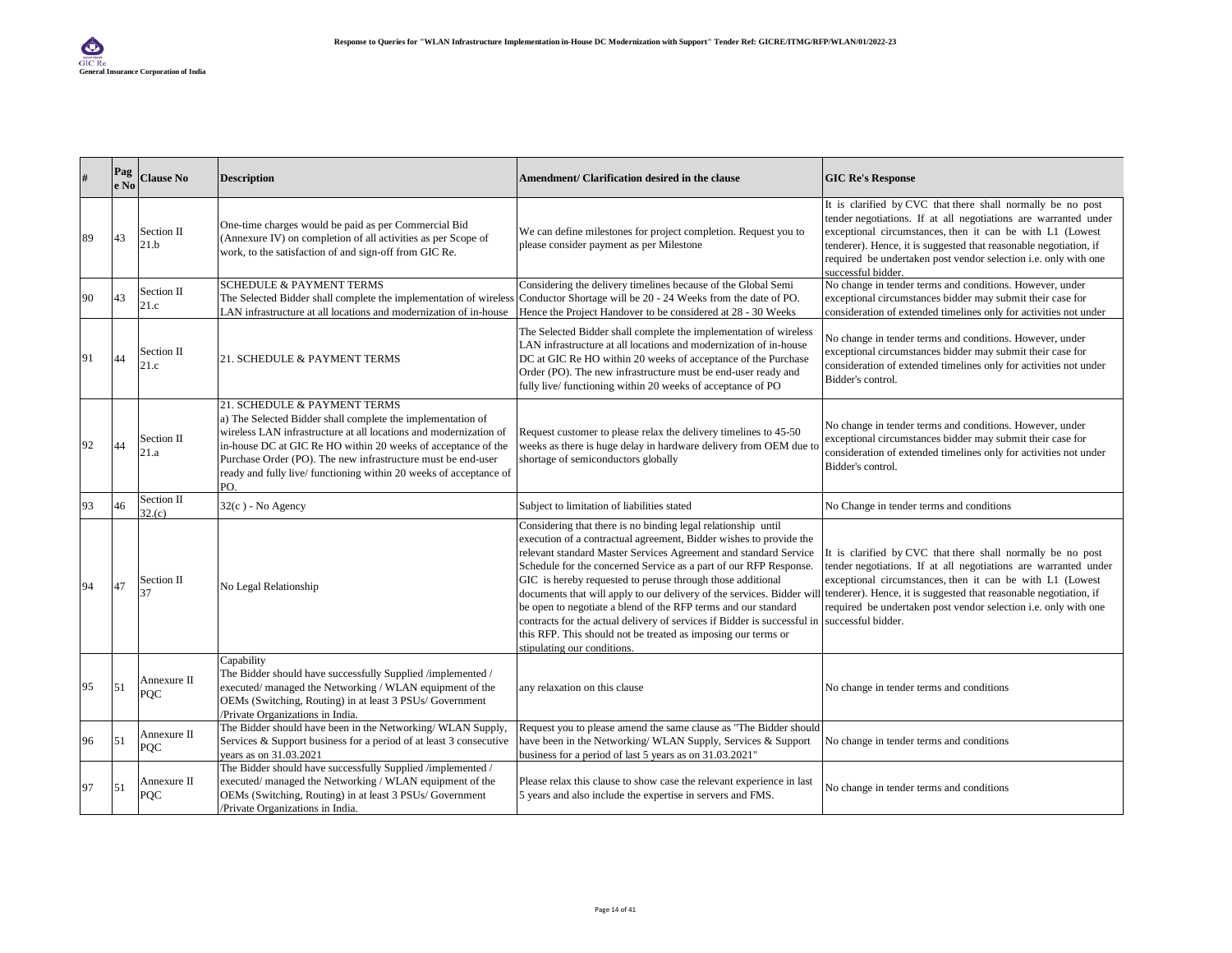|     | Pag<br>e No | <b>Clause No</b> | <b>Description</b>                                                                                                                                                                                                                                                                                                                                                                            | Amendment/ Clarification desired in the clause                                                                                                                | <b>GIC Re's Response</b>                                                                                                                                                                                                                                                                   |
|-----|-------------|------------------|-----------------------------------------------------------------------------------------------------------------------------------------------------------------------------------------------------------------------------------------------------------------------------------------------------------------------------------------------------------------------------------------------|---------------------------------------------------------------------------------------------------------------------------------------------------------------|--------------------------------------------------------------------------------------------------------------------------------------------------------------------------------------------------------------------------------------------------------------------------------------------|
| 98  | 54          | AnnexureIII      | <b>SCHEME OF MARKS</b><br>Technical Bids receiving Technical Score (TS) greater than or<br>equal to a score of 75 (cut-off marks) will be eligible for<br>consideration in the subsequent round of commercial evaluation.<br>Any other information that will facilitate GIC Re's evaluation of<br>the Bidder's capability to successfully implement & manage the<br>project must be provided. | Elaborate more on the evaluation process, is that QCBS or just to<br>qualify for opening of commercials.                                                      | This is not QCBS based tender process. Please refer to tender<br>process in RFP in detail.                                                                                                                                                                                                 |
| 99  | 54          | AnnexureIII      | Certifications                                                                                                                                                                                                                                                                                                                                                                                | Request you to clarify, how 5 Marks will be distributed                                                                                                       | Certifications that are Most relevant to the proposed solution will<br>be considered better for technical evaluation.                                                                                                                                                                      |
| 100 | 54          | AnnexureIII      | Methodology/ Work Plan & Key Personnel for the assignment                                                                                                                                                                                                                                                                                                                                     | Request you to clarify, how many Profile of Key project team<br>member needs to be submitted                                                                  | Bidder may submit the number of Profiles of key project members<br>who are proposed to actually work on the project both onsite/Off<br>site. This will help in technical evaluation                                                                                                        |
| 101 | .54         | AnnexureIII      | Profiles highlighting: Resumes or Profiles of project team<br>members who will be working on this assignment must be<br>provided. The core team members for this contract must<br>preferably be named and maintained for the entire duration of the<br>contract except for substitution with comparable profile agreed to<br>by GIC Re.                                                       | Kindly confirm profile/resume of project team member will be<br>onsite or offsite                                                                             | Bidder may submit the number of Profiles of key project members<br>who are proposed to actually work on the project both onsite/Off<br>site. This will help in technical evaluation                                                                                                        |
| 102 | 54          | AnnexureIII      | Technical BID, Experience of bidder - 25 Marks, Bidder must<br>provide detailed description of similar projects                                                                                                                                                                                                                                                                               | Request you to clarify, how 25 Marks will be distributed                                                                                                      | Bidder has to submit supporting document and references that are<br>contactable and verifiable for validity of Experience submitted as<br>part of the proposal. Based on the same and any other supporting<br>documents submitted by the bidder technical evaluation will be<br>conducted. |
| 103 | 54          | AnnexureIII      | Testimonial from Clients/ Customers                                                                                                                                                                                                                                                                                                                                                           | Request you to clarify, how many customer details need to be<br>provided                                                                                      | As many as bidder feel will support their technical evaluation.                                                                                                                                                                                                                            |
| 104 | 55          | AnnexureIII      | The bidder must have relevant certification of ISO 20000, ISO<br>27001, and ISO 9001.                                                                                                                                                                                                                                                                                                         | The bidder must have relevant certification of ISO 20000/ISO<br>27001, and ISO 9001                                                                           | No change in tender terms and conditions                                                                                                                                                                                                                                                   |
| 105 | 55          | Annexure IV      | COMMERCIAL BID - One Time set up Cost (OTC)                                                                                                                                                                                                                                                                                                                                                   | As per our understanding, OBidder include STIC of passive and<br>non IT component for Part 1 and for Part 2 all components<br>except(Smart rack and switches) | Agree with the understanding                                                                                                                                                                                                                                                               |
| 106 | 55          | Annexure IV      | Installation of UPS, fire extinguisher, Air conditioner                                                                                                                                                                                                                                                                                                                                       | Please help to share the commercial format for Data Center at HO<br>redesign                                                                                  | It is to be included in One Time Cost (OTC) of Whole project as<br>mentioned in the Commercial Bid format in the tender document.                                                                                                                                                          |
| 107 | 56          | Annexure IV      | Part B- Managed Services (Recurring Charges)                                                                                                                                                                                                                                                                                                                                                  | Qty provided is only for commercial purpose, Bidder will be paid<br>on actual qty supplied                                                                    | Agree with the understanding                                                                                                                                                                                                                                                               |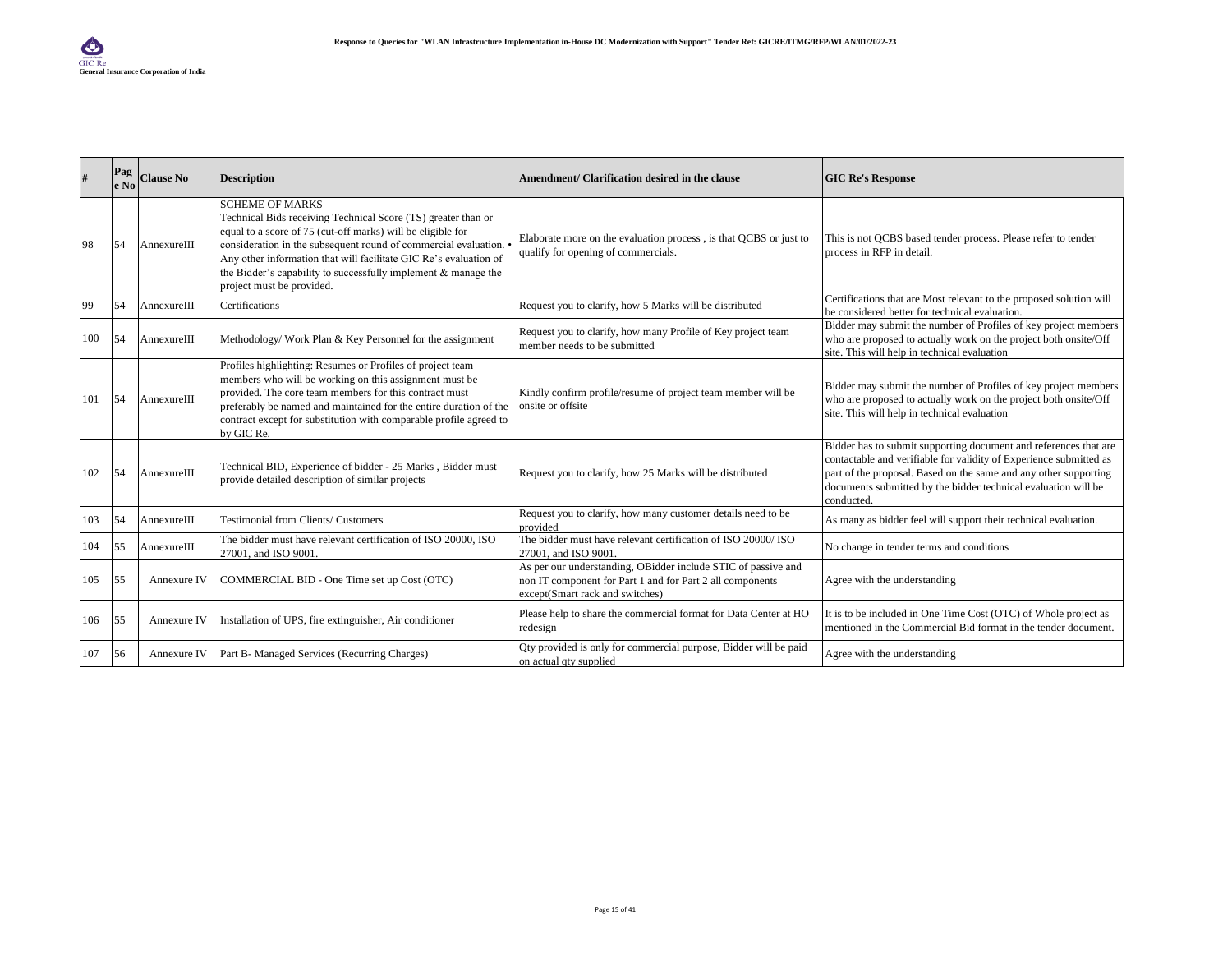| #   | $\mathbf{P}\mathbf{a}\mathbf{g}$<br>e No | <b>Clause No</b> | <b>Description</b>                                                                                                                                                                                                                                                                                                                                                                                                                                                                                                                                                                           | Amendment/ Clarification desired in the clause                                                                                                                                                                                                                                                                                                                                                                                                                                                                                                                                                                                                                                                                                                   | <b>GIC Re's Response</b>                                                                                                                                                                                                                                                                                                                                  |
|-----|------------------------------------------|------------------|----------------------------------------------------------------------------------------------------------------------------------------------------------------------------------------------------------------------------------------------------------------------------------------------------------------------------------------------------------------------------------------------------------------------------------------------------------------------------------------------------------------------------------------------------------------------------------------------|--------------------------------------------------------------------------------------------------------------------------------------------------------------------------------------------------------------------------------------------------------------------------------------------------------------------------------------------------------------------------------------------------------------------------------------------------------------------------------------------------------------------------------------------------------------------------------------------------------------------------------------------------------------------------------------------------------------------------------------------------|-----------------------------------------------------------------------------------------------------------------------------------------------------------------------------------------------------------------------------------------------------------------------------------------------------------------------------------------------------------|
| 108 | 62                                       | Annexure V       | 5- Representations and Warranties                                                                                                                                                                                                                                                                                                                                                                                                                                                                                                                                                            | Representations and Warranties of Bidder . Bidder represents and<br>warrants that (i) it has the legal right and authority, and will<br>maintain the legal right and authority during each Service Term, to<br>provide the Services ordered by Customer hereunder; (ii) the<br>performance of Bidder 's obligations will not violate any applicable<br>law, rule or regulation. Disclaimer of Warranties. EXCEPT FOR<br>WARRANTIES EXPRESSLY MADE HEREIN, Bidder MAKES<br>NO WARRANTIES OR REPRESENTATIONS EXPRESS OR<br>IMPLIED, EITHER IN FACT OR BY OPERATION OF LAW,<br>STATUTORY OR OTHERWISE, INCLUDING WARRANTIES<br>OF MERCHANTABILITY, SATISFACTORY QUALITY,<br>FITNESS FOR A PARTICULAR PURPOSE, TITLE OR NON-<br><b>INFRINGEMENT.</b> | It is clarified by CVC that there shall normally be no post<br>tender negotiations. If at all negotiations are warranted under<br>exceptional circumstances, then it can be with L1 (Lowest<br>tenderer). Hence, it is suggested that reasonable negotiation, if<br>required be undertaken post vendor selection i.e. only with one<br>successful bidder. |
| 109 | 71                                       | Annexure V<br>24 | 24. LIQUIDATED DAMAGES<br>For Service Request (SR) Management: The Selected Bidder shall<br>make an estimate of the time required for carrying out the<br>requested service/ task and this will be mutually agreed upon by<br>the selected Bidder and GIC Re. Thereafter, the penalty/ LD for<br>missed deadlines for SRs will result in maximum penalty amount<br>of 20% MRC per month. For all other SRs, timeline will be<br>mutually decided, as described above. The tool provided by<br>Selected Bidder must capture such time frames for SRs and<br>subsequent LD calculations.       | Request customer to please relax the penalty to 2% MRC per month No Change in tender terms and conditions                                                                                                                                                                                                                                                                                                                                                                                                                                                                                                                                                                                                                                        |                                                                                                                                                                                                                                                                                                                                                           |
| 110 | 171                                      | Annexure V<br>24 | SLA calculation                                                                                                                                                                                                                                                                                                                                                                                                                                                                                                                                                                              | SLA/downtime calculation will be done basis the trouble ticket<br>raised by the customer with the bidder central helpdesk. Bidder will Methodology to be proposed by the bidder and agreed upon with<br>share the monthly uptime report with the customer where all the SR successful bidder<br>will be captured along with detailed RFO/RCA.                                                                                                                                                                                                                                                                                                                                                                                                    |                                                                                                                                                                                                                                                                                                                                                           |
| 111 | 72                                       | Annexure V<br>24 | LD/ Network & Service Unavailability Credit Calculation Matrix<br>for Incidents (IRs):<br>(a) For Severity Level "Critical/ Very High": #.<br>Duration of Service Unavailability (minutes) Penalty Percentage<br>$0 - 30$<br>No Credit/ Penalty<br>$30 - 60$<br>10% of MRC<br>$60 - 90$<br>15% of MRC<br>$90 - 120$<br>25% of MRC<br>$120 - 150$<br>35% of MRC<br>For each subsequent 30-minute<br>4% of MRC in addition to the<br>above<br>period thereafter up to 24 hours<br>from the time of logging of call<br>Beyond 24 hours will be<br>100% of MRC<br>considered Breach of Agreement | Request customer to please relax the penalties as below:<br>(a) For Severity Level "Critical/ Very High": #.<br>Duration of Service Unavailability (minutes) Penalty Percentage<br>$0 - 60$<br>No Credit/ Penalty<br>$60 - 120$<br>2% of MRC<br>$120 - 180$<br>3% of MRC<br>For each subsequent 60-minute<br>1% of MRC in addition to the<br>above<br>period thereafter up to 24 hours<br>from the time of logging of call<br>Beyond 48 hours will be<br>10% of MRC<br>considered Breach of Agreement                                                                                                                                                                                                                                            | No change in tender terms and conditions.                                                                                                                                                                                                                                                                                                                 |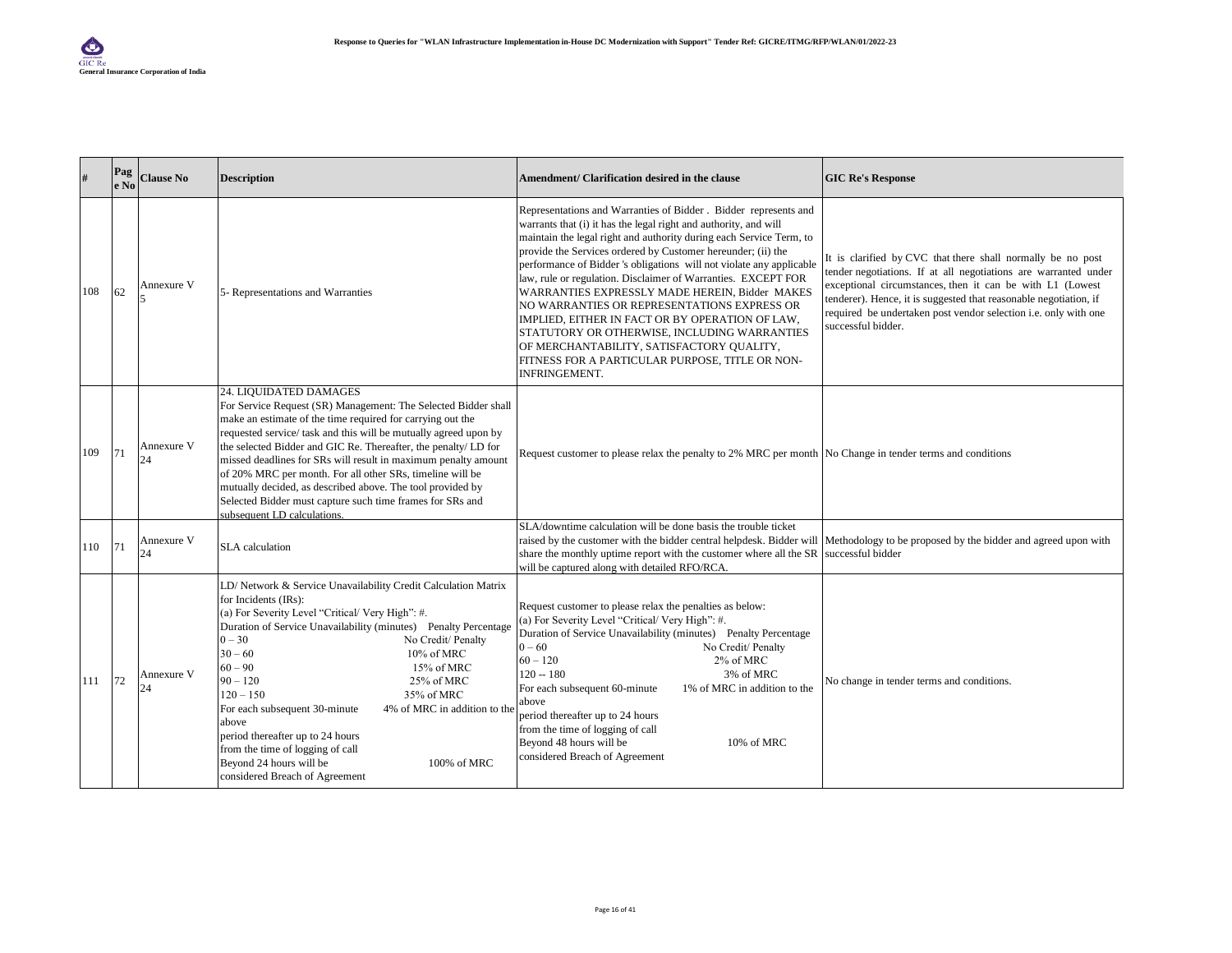| #   | Pag<br>$e$ No | <b>Clause No</b> | <b>Description</b>                                                                                                                                                                                                                                                                                                                                                                                                                                                                          | Amendment/ Clarification desired in the clause                                                                                                                                                                                                                                                                                                                                                                                                                         | <b>GIC Re's Response</b>                                                                                                                                                                                                                                                                                                                                  |
|-----|---------------|------------------|---------------------------------------------------------------------------------------------------------------------------------------------------------------------------------------------------------------------------------------------------------------------------------------------------------------------------------------------------------------------------------------------------------------------------------------------------------------------------------------------|------------------------------------------------------------------------------------------------------------------------------------------------------------------------------------------------------------------------------------------------------------------------------------------------------------------------------------------------------------------------------------------------------------------------------------------------------------------------|-----------------------------------------------------------------------------------------------------------------------------------------------------------------------------------------------------------------------------------------------------------------------------------------------------------------------------------------------------------|
| 112 | 73            | Annexure V<br>24 | (b) For Severity Level "High":<br>#. Duration of Service Unavailability (minute) Penalty Percentage<br>1. $0 - 45$ No Credit/ Penalty 2. $45 - 90$ 5% of MRC 3. $90 - 135$<br>10% of MRC 4.135 - 180 15% of MRC 5.180 - 225 25% of<br>MRC 6. For each subsequent 45-minute period thereafter up to 36 For each subsequent 60-minute<br>hours from the time of logging of call 3% of MRC in addition to<br>the above 7 Beyond 36 hours will be considered Breach of<br>Agreement 100% of MRC | Request customer to please relax the penalties as below:<br>(b) For Severity Level "High":<br>Duration of Service Unavailability (minutes) Penalty Percentage<br>No Credit/ Penalty<br>$0 - 60$<br>$60 - 120$<br>1% of MRC<br>$120 - 180$<br>2% of MRC<br>1% of MRC in addition to the<br>above<br>period thereafter up to 48 hours<br>from the time of logging of call<br>Beyond 72 hours will be<br>10% of MRC<br>considered Breach of Agreement                     | No change in tender terms and conditions.                                                                                                                                                                                                                                                                                                                 |
| 113 | 73            | Annexure V<br>24 | (c) For Severity Level "Medium": Sr. No. Duration of Service<br>Unavailability (minute) Penalty Percentage $1.0 - 60$ No Credit/<br>Penalty 2. 60 - 120 5% of MRC 3. 120 - 180 10% of MRC 4. For 120 -- 180<br>each subsequent 60-minute period thereafter up to 48 hours from<br>the time of logging of call 5% of MRC in addition to the above 5<br>After 36 hours Severity level to be set at serial                                                                                     | Request customer to please relax the penalties as below:<br>(c) For Severity Level "Medium":<br>Duration of Service Unavailability (minutes) Penalty Percentage<br>$0 - 60$<br>No Credit/ Penalty<br>$60 - 120$<br>1% of MRC<br>2% of MRC<br>1% of MRC in addition to the<br>For each subsequent 60-minute<br>above<br>period thereafter up to 48 hours<br>from the time of logging of call<br>Beyond 72 hours will be<br>10% of MRC<br>considered Breach of Agreement | No change in tender terms and conditions.                                                                                                                                                                                                                                                                                                                 |
| 114 | 73            | Annexure V<br>24 | <b>SLA</b> Exemption                                                                                                                                                                                                                                                                                                                                                                                                                                                                        | Request Customer not to impose SLA penalty in case the location is<br>down due to<br>1) Power issue at customer end.<br>2) Improper earthing at site.<br>3) Equipment damaged due to water seepage or stolen from the<br>location.<br>4) Access not availed at site for the bidder engineer to check the<br>issue.<br>5) LC not available at site.<br>6) Any condition which is beyond the control of bidder.                                                          | It is clarified by CVC that there shall normally be no post<br>tender negotiations. If at all negotiations are warranted under<br>exceptional circumstances, then it can be with L1 (Lowest<br>tenderer). Hence, it is suggested that reasonable negotiation, if<br>required be undertaken post vendor selection i.e. only with one<br>successful bidder. |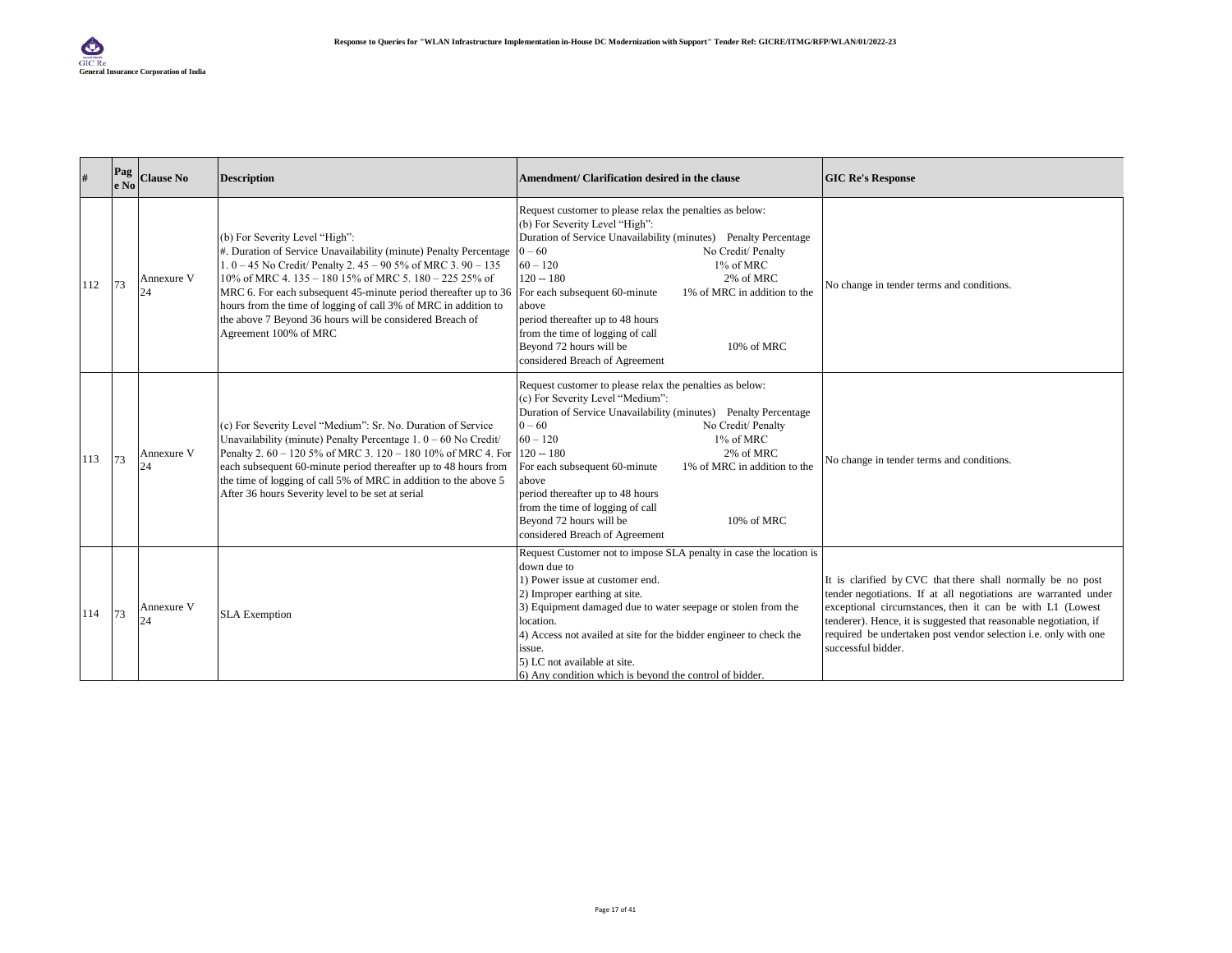| #   | Pag<br>e No | <b>Clause No</b>      | <b>Description</b>                                                                                                                                                                                                                                                                                                                                                                                                                                                                                                                                                                                             | Amendment/ Clarification desired in the clause                                                                                                                                                                                                                                                                                                                                                                                                                                               | <b>GIC Re's Response</b>                                                                                              |
|-----|-------------|-----------------------|----------------------------------------------------------------------------------------------------------------------------------------------------------------------------------------------------------------------------------------------------------------------------------------------------------------------------------------------------------------------------------------------------------------------------------------------------------------------------------------------------------------------------------------------------------------------------------------------------------------|----------------------------------------------------------------------------------------------------------------------------------------------------------------------------------------------------------------------------------------------------------------------------------------------------------------------------------------------------------------------------------------------------------------------------------------------------------------------------------------------|-----------------------------------------------------------------------------------------------------------------------|
| 115 | 74          | Annexure V<br>24      | d) For Severity Level "Low":<br>Sr. No. Duration of Service Unavailability (minute) Penalty<br>Percentage 1.0 - 90 No Credit/ Penalty 2.90 - 180 5% of MRC 3.<br>180 - 270 10% of MRC 4. For each subsequent 90-minute period<br>thereafter up to 48 hours from the time of logging of call 5% of<br>MRC in addition to the above 5 After 48 hours Severity level to be<br>set at serial no.                                                                                                                                                                                                                   | Request customer to please relax the penalties as below:<br>d) For Severity Level "Low":<br>Duration of Service Unavailability (minutes) Penalty Percentage<br>$0 - 90$<br>No Credit/ Penalty<br>1% of MRC<br>$90 - 180$<br>$120 - 180$<br>2% of MRC<br>1% of MRC in addition to the<br>For each subsequent 90-minute<br>above<br>period thereafter up to 72 hours<br>from the time of logging of call<br>Beyond 72 hours will be<br>10% of MRC<br>considered Breach of Agreement            | No change in tender terms and conditions.                                                                             |
| 116 | 74          | Annexure V<br>24      | Penalty & LD on One-Time Charges (OTC):<br>In the event of delayed Implementation of WLAN &<br>Modernization of in-house DC Setup, i.e., after the expiry of the<br>Implementation and Go-Live period of 20 weeks, the Selected<br>Bidder shall be liable to pay Liquidated Damages at a percentage<br>of the value of the OTC stated in the Commercial Bid subject to a<br>maximum of 10% (ten percent) as detailed below:<br>$\cdot$ @ 1% for delay up to one week.<br>$\cdot$ @ 2.5% for delay up to two weeks.<br>$\cdot$ @ 5% for delay up to three weeks.<br>· @ 10% for delay for four weeks and above. | Request customer to please relax the LD penalty as below:<br>$\cdot$ @ 0.5% cost of delayed work /per week to max. of 10% of<br>delayed work                                                                                                                                                                                                                                                                                                                                                 | No Change in tender terms and conditions                                                                              |
| 117 | 105         | AnnexureXIII<br>A.3.c | Must support BGP, MPLS, IS-IS, VRF, VXLAN, NAT, OSPF<br>Routed Access, Policy-Based Routing (PBR), PIM SM, and<br>Virtual Router Redundancy Protocol (VRRP) f rom Day 1                                                                                                                                                                                                                                                                                                                                                                                                                                        | NAT (Network Address Translation) is a process in which one or<br>more local IP address is translated into one or more Global / Public<br>IP address. Generally found in Router / Firewall. Request to remove. To be read as " "Must support BGP, MPLS, IS-IS, VRF, VXLAN,<br>So, we request to modify the clause as "Must support BGP, MPLS,<br>IS-IS, VRF, VXLAN, OSPF Routed Access, Policy-Based Routing<br>(PBR), PIM SM, and Virtual Router Redundancy Protocol (VRRP)<br>from Day 1." | OSPF Routed Access, Policy-Based Routing (PBR), PIM SM, and<br>Virtual Router Redundancy Protocol (VRRP) from Day 1." |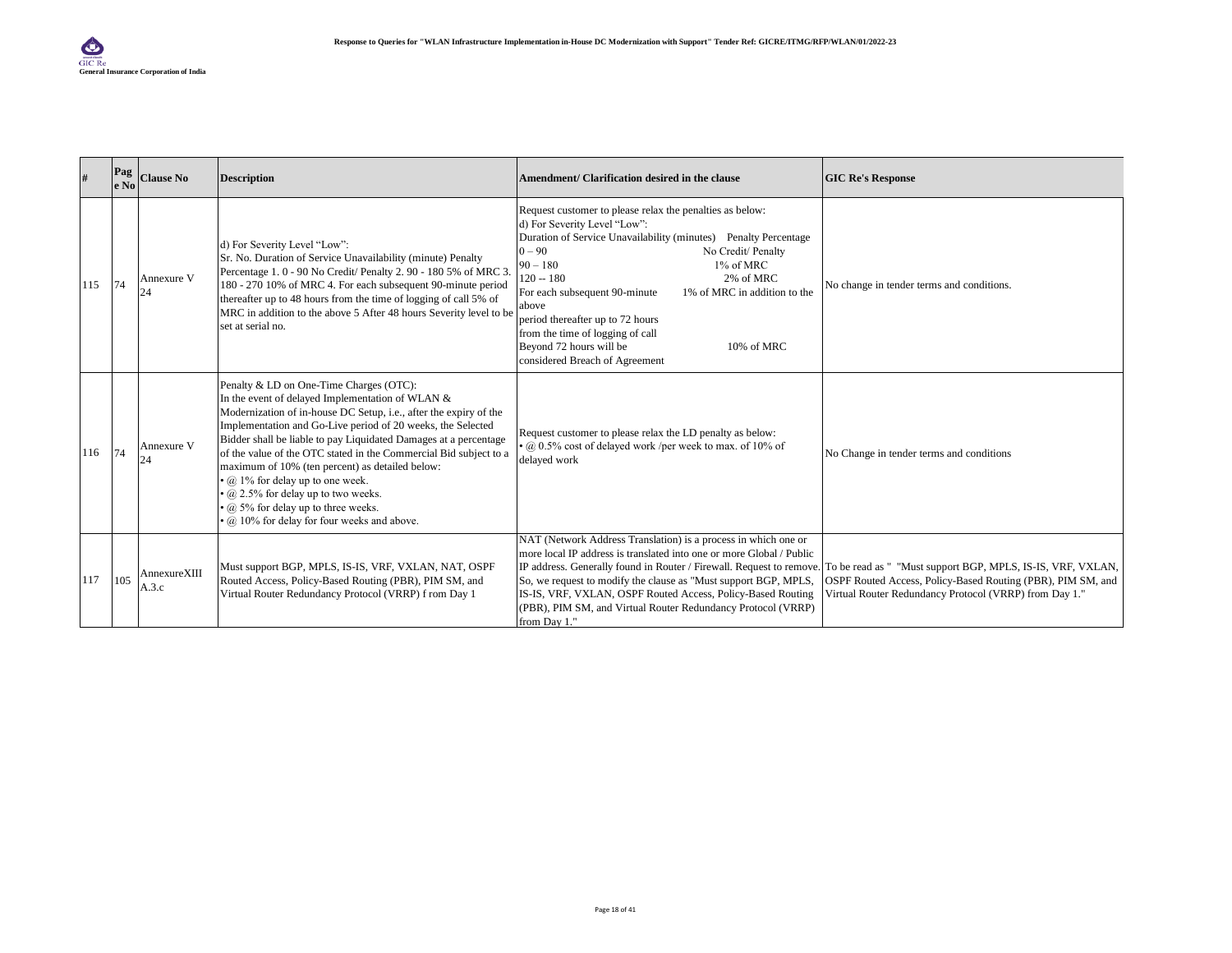|     | Pag<br>e No | <b>Clause No</b>              | <b>Description</b>                                                                                                                                                         | Amendment/ Clarification desired in the clause                                                                                                                                                                                                                                                                                                                                                                                                                                                                                                                                                                                                                                                                                                                                                                                                    | <b>GIC Re's Response</b>                                                                                                                                        |
|-----|-------------|-------------------------------|----------------------------------------------------------------------------------------------------------------------------------------------------------------------------|---------------------------------------------------------------------------------------------------------------------------------------------------------------------------------------------------------------------------------------------------------------------------------------------------------------------------------------------------------------------------------------------------------------------------------------------------------------------------------------------------------------------------------------------------------------------------------------------------------------------------------------------------------------------------------------------------------------------------------------------------------------------------------------------------------------------------------------------------|-----------------------------------------------------------------------------------------------------------------------------------------------------------------|
| 118 | 105         | $An nexture XIII \\$<br>A.3.c | Must support BGP, MPLS, IS-IS, VRF, VXLAN, NAT, OSPF<br>Routed Access, Policy-Based Routing (PBR), PIM SM, and<br>Virtual Router Redundancy Protocol (VRRP) from Day 1     | Please remove MPLS, NAT and ISIS.<br>Please modify this clause to<br>"Must support BGP, VRF, VXLAN, IS-IS/OSPF, Policy-Based<br>Routing (PBR), PIM SM, and Virtual Router Redundancy Protocol<br>(VRRP) from Day 1"<br>MPLS will not be required at switch, its required at router. NAT is<br>not required in Switch, it is required in Firewall or Router.<br>IS-IS and OSPF works on same algorithm.<br>IS-IS protocol is used in service provider enviorement.IS-IS is a link-<br>state routing protocol, operating by reliably flooding link state<br>information throughout a network of routers. Like IS-IS protocol<br>OSPF protocol uses Dijkstra's algorithm for computing the best<br>path through the network. Packets (datagrams) are then forwarded,<br>based on the computed ideal path, through the network to the<br>destination. | To be read as<br>"Must support BGP, VRF, VXLAN, IS-IS/OSPF, Policy-Based<br>Routing (PBR), PIM SM, and Virtual Router Redundancy Protocol<br>(VRRP) from Day 1" |
| 119 | 105         | AnnexureXIII<br>A.3.a         | Must support IEEE Standards of Ethernet: IEEE 802.1D, 802.1<br>AE, 802.1s, 802.1w, 802.1x, 802.3ad, 802. 1ae (256-bit and 128-<br>bit AES), 802.3x, 802.1p, 802.1Q, 1588v2 | 802.1 AE and 802. 1ae (256-bit and 128-bit AES) is MAC Security<br>protocol. MACsec works on OSI layer 2 and relies on GCM-AES-<br>128 to offer confidentiality. TLS (a Layer 4 security protocol) can be<br>a better fit. Request to remove. So, we request to modify the clause<br>as "Must support IEEE Standards of Ethernet: IEEE 802.1D,<br>802.1s, 802.1w, 802.1x, 802.3ad, 802.3x, 802.1p, 802.1Q,<br>1588v2."                                                                                                                                                                                                                                                                                                                                                                                                                            | No change in tender terms and conditions                                                                                                                        |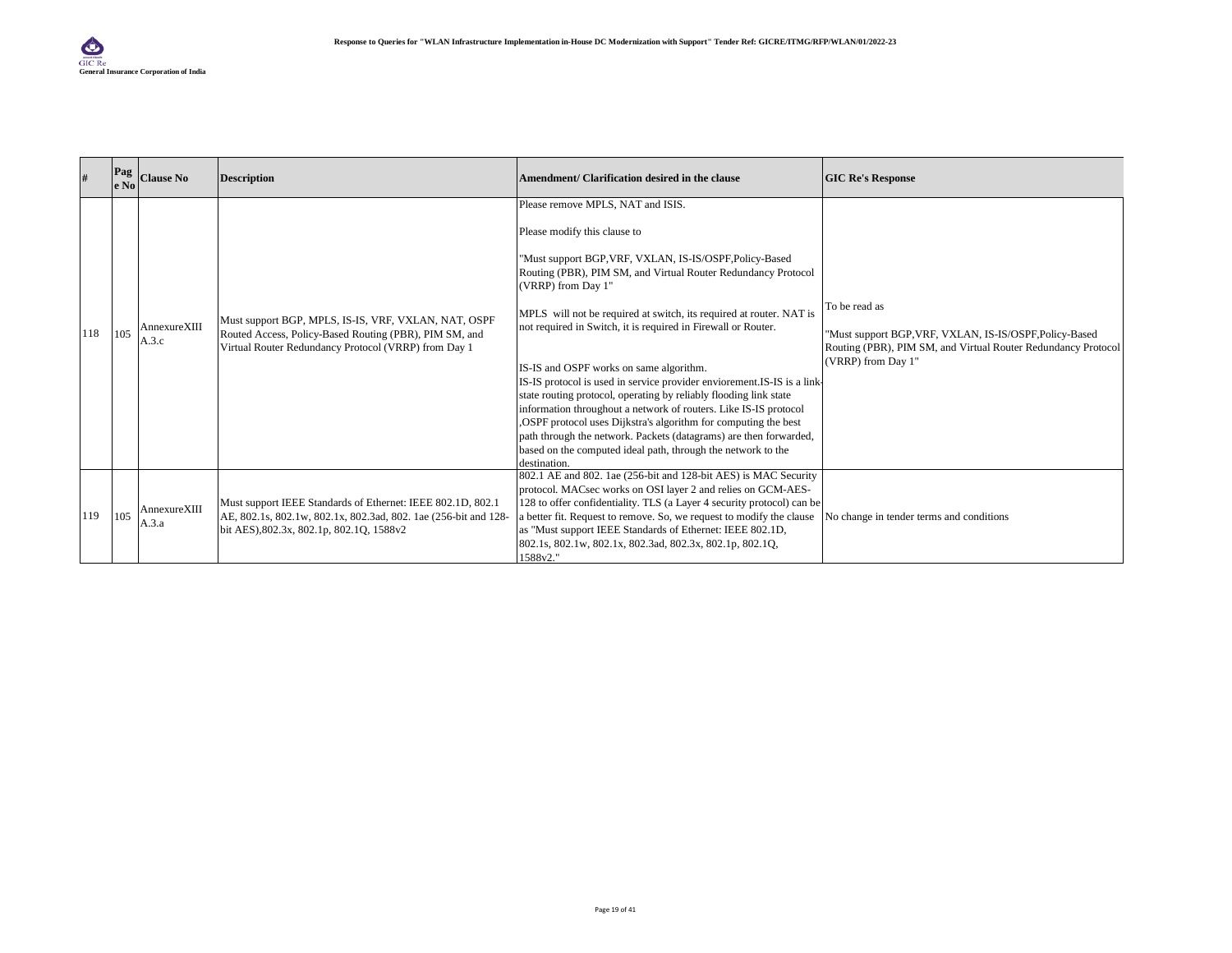| $\#$ | Pag<br>e No | <b>Clause No</b>      | <b>Description</b>                                                                                         | Amendment/ Clarification desired in the clause                                                                                                                                                                                                                                                                                                                                                                                                                                                                                                                                      | <b>GIC Re's Response</b>                                                                                                        |
|------|-------------|-----------------------|------------------------------------------------------------------------------------------------------------|-------------------------------------------------------------------------------------------------------------------------------------------------------------------------------------------------------------------------------------------------------------------------------------------------------------------------------------------------------------------------------------------------------------------------------------------------------------------------------------------------------------------------------------------------------------------------------------|---------------------------------------------------------------------------------------------------------------------------------|
|      |             |                       |                                                                                                            | Please change to "802.1ae (256-bit and 128-bit AES)/VxLAN<br>encapsulation"                                                                                                                                                                                                                                                                                                                                                                                                                                                                                                         |                                                                                                                                 |
|      |             |                       |                                                                                                            | Please change to "switch should support IEEE 1588 or Network<br>Time Protocol (NTP) "                                                                                                                                                                                                                                                                                                                                                                                                                                                                                               |                                                                                                                                 |
|      |             | AnnexureXIII          | Must support IEEE Standards of Ethernet: IEEE 802.1D, 802.1                                                | Please remove 802.1x. 802.1x protocol is required in access switch<br>not in core switch.                                                                                                                                                                                                                                                                                                                                                                                                                                                                                           | To be read as<br>" Must support IEEE Standards of Ethernet: IEEE 802.1D, 802.1                                                  |
| 120  | 105         | A.3.a                 | AE, 802.1s, 802.1w, 802.1x, 802.3ad, 802.1ae (256-bit and 128-<br>bit AES), 802.3x, 802.1p, 802.1Q, 1588v2 | Please change to                                                                                                                                                                                                                                                                                                                                                                                                                                                                                                                                                                    | AE, 802.1s, 802.1w, 802.3ad, 802.1ae (256-bit and 128-bit                                                                       |
|      |             |                       |                                                                                                            | "Must support IEEE Standards of Ethernet: IEEE 802.1D, 802.1<br>AE, 802.1s, 802.1w, 802.3ad, 802.1ae (256-bit and 128-bit<br>AES)/VxLAN encapsulation ,802.3x, 802.1p, 802.1Q, 1588v2 or<br>Network Time Protocol (NTP) "                                                                                                                                                                                                                                                                                                                                                           | AES)/VxLAN encapsulation ,802.3x, 802.1p, 802.1Q, 1588v2 or<br>Network Time Protocol (NTP)"                                     |
|      |             |                       |                                                                                                            | MACsec encryption is required when two sites are connected on<br>service provider P2P link. This is not required in secure campus<br>network.IEEE 802.1AE MACsec encryption is required when two                                                                                                                                                                                                                                                                                                                                                                                    |                                                                                                                                 |
|      |             |                       |                                                                                                            | Please change to " 8Must support mac sec encryption support with<br>based encryption algorithm on hardware / VxLAN encapsulation"                                                                                                                                                                                                                                                                                                                                                                                                                                                   |                                                                                                                                 |
| 121  | 105         | AnnexureXIII<br>A.3.b | Must support mac sec encryption support with based encryption<br>algorithm on hardware                     | MACsec encryption is required when two sites are connected on<br>service provider P2P link. This is not required in secure campus<br>network.<br>IEEE 802.1AE MACsec encryption is required when two sites are<br>connected on service provider P2P link. This is not required in<br>campus network.<br>MACsec only operates on layer 2, so it can only protect a single<br>LAN, and offers no protection when traffic is routed. This single<br>LAN can be a physical LAN, or a virtual LAN, such as those<br>provided by overlay network technologies like VXLAN, GENEVE,<br>etc. | To be read as<br>Must support mac sec encryption support with based encryption<br>algorithm on hardware / VxLAN encapsulation " |
|      |             |                       |                                                                                                            | MACsec also cannot protect against malicious layer 3 traffic coming<br>from a different network interface, on a machine connected to<br>multiple LANs. For example, attacks that rely on forcing traffic to                                                                                                                                                                                                                                                                                                                                                                         |                                                                                                                                 |
| 122  | 105         | AnnexureXIII<br>A.3.e | Switch must support management features like SSHv2,<br>SNMPv2c, SNMPv3, IGMP, Netconf /YANG.               | Netconf /YANG is XML based configuration and require expert<br>engineer to do the coding in software. The same management<br>functionality can be achieved through NMS. Request to delete<br>Netconf/YANG. We request to modify this clause as "Switch must"<br>support management features like SSHv2, SNMPv2c, SNMPv3,<br>IGMP."                                                                                                                                                                                                                                                  | To be read as<br>"Switch must support management features like SSHv2,<br>SNMPv2c, SNMPv3, IGMP."                                |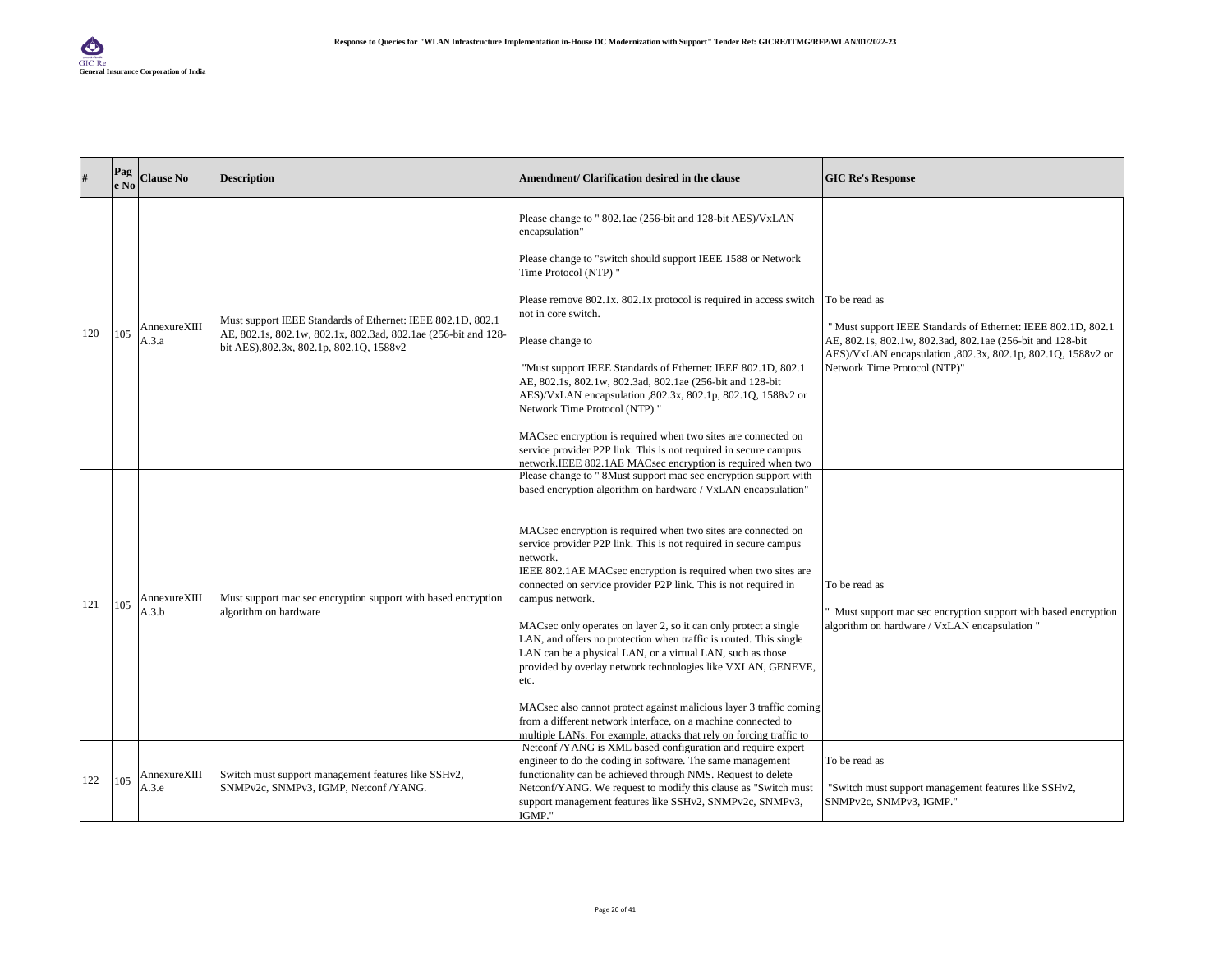| #   | Pag<br>le No | <b>Clause No</b>      | <b>Description</b>                                                                                                   | Amendment/ Clarification desired in the clause                                                                                                                                                                                                                                                                                                                                                                                                                                                                                                                                                                                                                                                                                                                                                                                                                                                     | <b>GIC Re's Response</b>                                                                                                                                                   |
|-----|--------------|-----------------------|----------------------------------------------------------------------------------------------------------------------|----------------------------------------------------------------------------------------------------------------------------------------------------------------------------------------------------------------------------------------------------------------------------------------------------------------------------------------------------------------------------------------------------------------------------------------------------------------------------------------------------------------------------------------------------------------------------------------------------------------------------------------------------------------------------------------------------------------------------------------------------------------------------------------------------------------------------------------------------------------------------------------------------|----------------------------------------------------------------------------------------------------------------------------------------------------------------------------|
| 123 | 105          | AnnexureXIII<br>A.3.e | Switch must support management features like SSHv2,<br>SNMPv2c, SNMPv3, IGMP, Netconf/YANG.                          | Please Modify this clause to<br>'Switch should support management features like SSHv2,<br>SNMPv2c, SNMPv3, IGMP, Netconf/YANG / REST API "<br>REST API is an Industry standard and support push standard sets<br>of metrics using standard encodings over widely supported transport<br>protocols.                                                                                                                                                                                                                                                                                                                                                                                                                                                                                                                                                                                                 | To be Read as<br>"Switch should support management features like SSHv2,<br>SNMPv2c, SNMPv3, IGMP, Netconf/YANG / REST API "                                                |
| 124 | 105          | AnnexureXIII<br>A.3.f | Switch must support port security, DHCP snooping, Spanning tree<br>root guard, First Hop Security.                   | Please remove this point or make it optional.<br>These features are required in Access switch where user is<br>connected and getting the DHCP IP from DHCP host. DHCP<br>address will be allocated to end user which will connect to Access<br>switch not on the core switch, on the core switch is any server will<br>connect that will have the static Ip address not the DHCP address so<br>DHCP snooping feature is required at access layer switch not at core<br>layer switch.<br>Same this happen with First hop security as well. First hop security<br>is required at the access layer switch not at core or distribution<br>switch.                                                                                                                                                                                                                                                      | To be read as<br>Core Switch must support and not hinder access switch features<br>such as port security, DHCP snooping, Spanning tree root guard,<br>First Hop Security." |
| 125 | 105          | AnnexureXIII<br>A.3.f | Switch shall support application visibility and traffic monitoring<br>with minimum 60 K sflow/jflow/Netflow entries. | Please change to 60 K iflow/Netflow entries or sflow<br>Netflow is OEM specific protocol which works on number of flow<br>where as sflow does not work based on number of flow.<br>Sflow does not defined number of flow.<br>NetFlow is flow export protocols that aim at aggregating packets<br>into flows. After that, flow records are sent to a collection point for<br>storage and analysis. sflow, however, has no notion of flows or<br>packet aggregation at all.<br>sflow allows for exporting packet data chunks and interface<br>counters, which are non-typical features of flow export protocols.<br>While flow export can be performed with 1:1 sampling (i.e.,<br>considering every packet), this is typically not possible with sflow,<br>as it was not designed to do so. Sampling forms an integral part of<br>sflow, aiming to provide scalability for network-wide monitoring. | No Change in tender terms and conditions. The sentence implies<br>either/or inherently.                                                                                    |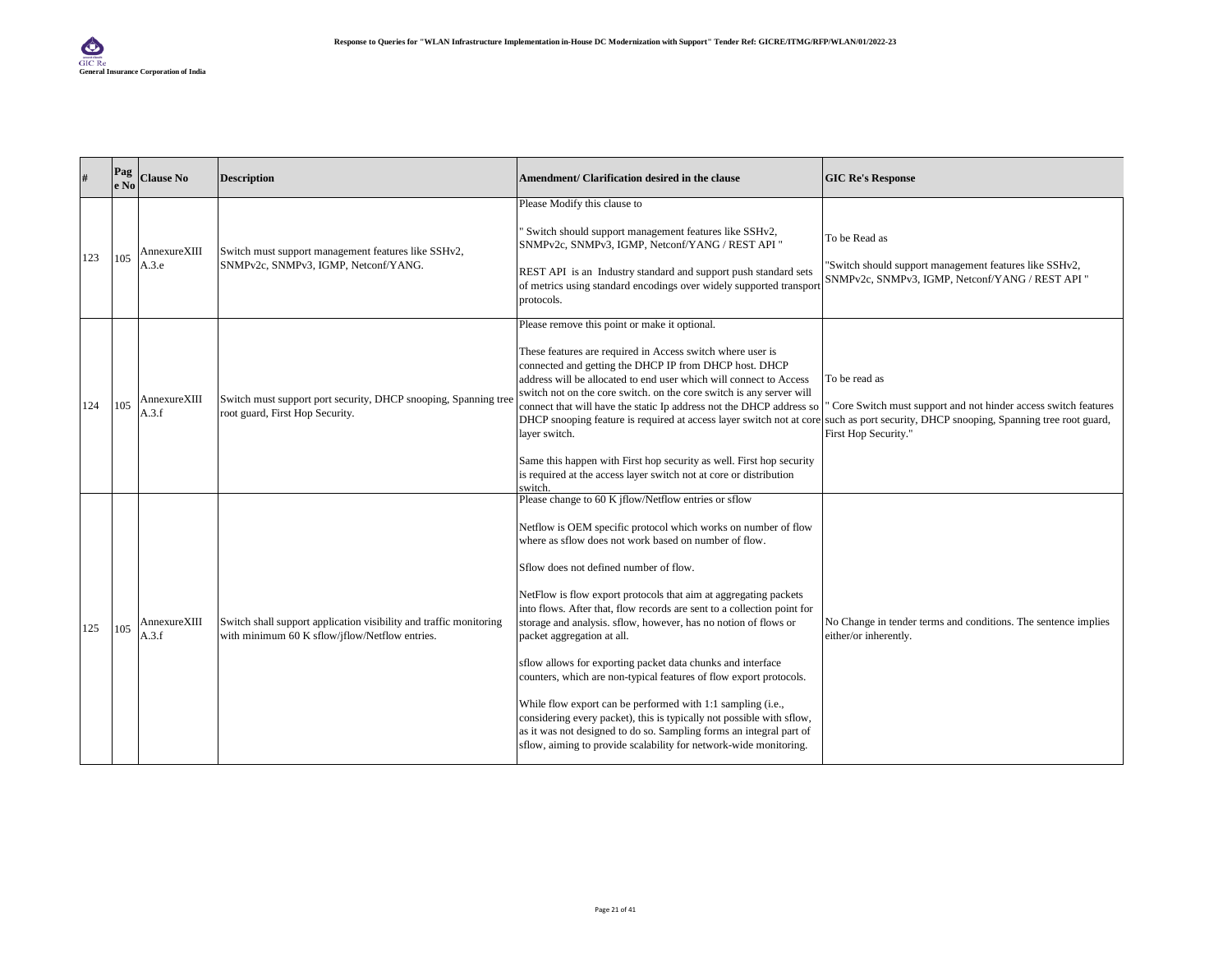|     | Pag<br>le No | <b>Clause No</b>      | <b>Description</b>                                                                                                   | Amendment/ Clarification desired in the clause                                                                                                                                                                                                                                                                                                                                                                                                                                                                                 | <b>GIC Re's Response</b>                                                                                                                                                  |
|-----|--------------|-----------------------|----------------------------------------------------------------------------------------------------------------------|--------------------------------------------------------------------------------------------------------------------------------------------------------------------------------------------------------------------------------------------------------------------------------------------------------------------------------------------------------------------------------------------------------------------------------------------------------------------------------------------------------------------------------|---------------------------------------------------------------------------------------------------------------------------------------------------------------------------|
| 126 | 105          | AnnexureXIII<br>A.3.e | Switch shall support application visibility and traffic monitoring<br>with minimum 60 K sflow/jflow/Netflow entries. | Very few OEM has Application visibility feature in the switches.<br>This can be done through 3rd party monitoring software. We<br>request to delete application visibility feature.<br>And for minimum 60 K sflow/jflow/Netflow entries. - NetFlow is<br>OEM specific protocol which works on flow entries. While sflow<br>does not work based on flow entries. So, we request to modify the<br>clause only as "sflow/jflow/Netflow."                                                                                          | No Change in tender terms and conditions. The clause is inherently<br>of either/or nature.                                                                                |
| 127 | 105          | AnnexureXIII<br>A.2.a | Switching system shall have minimum 3.0 Tbps of switching f<br>abric and minimum 1Bpps of forwarding rate.           | For wire speed performance in switch calculation is: Switching<br>capacity of switch = (Number of ports) X (Rate of the port X 2 (for<br>full-duplex)). Less capacity will be blocking architecture of the<br>switch and Additional Capacity will never be used. We request to<br>modify as "Switching system and forwarding rate should be non-<br>blocking architecture."                                                                                                                                                    | Switching system and forwarding rate should be non-blocking<br>architecture and shall have minimum 3.0 Tbps of switching f abric<br>and minimum 1Bpps of forwarding rate. |
| 128 | 105          | AnnexureXIII<br>A.2.d | The Switch must support minimum 18K ACLs, 4K IPV4 and 2K<br><b>IPV6</b> Multicast routes                             | In GIC approx. 500 to 700 users are available. 18K (18,000) ACL<br>will never utilise for this small network. And same for Multicast<br>route. We request to modify as "The Switch must support minimum<br>2K ACLs. 1K IPV4 and 1K IPV6 Multicast routes."                                                                                                                                                                                                                                                                     | To be read as ""The Switch must support minimum 4K ACLs, 1K<br>IPV4 and 1K IPV6 Multicast routes.""                                                                       |
| 129 | 105          | AnnexureXIII<br>A.2.c | The Switch must support minimum 64K IPv4 & 32K IPv6 Routes                                                           | GIC will never utilise such huge routing entries. And it will push all<br>the vendors to quote the higher model. We request to modify as<br>"The Switch must support minimum 16K IPv4 & 16K IPv6<br>Routes."                                                                                                                                                                                                                                                                                                                   | To be read as "The Switch must support minimum 16K IPv4 &<br>16K IPv6 Routes"                                                                                             |
| 130 | 106          | AnnexureXIII<br>B.2.c | Must support 2k IPV4 and 1k IPV6 routing entries                                                                     | Generally routing require in Core switch not in Access switches. We To be read as<br>request to delete this clause, Or We request to modify the clause as<br>"Must support 500 IPV4 and IPV6 routing entries"                                                                                                                                                                                                                                                                                                                  | "Must support 500 IPV4 and IPV6 routing entries"                                                                                                                          |
| 131 | 106          | AnnexureXIII<br>A.3.h | Must support 802.1x authentication and accounting, IPv4 and<br>IPv6 ACLs and Dynamic VLAN assignment.                | Please change this clause to "Switch should support IPv4 and IPv6<br>ACLs and VLAN"<br>IEEE 802.1x authentication, and Dynamic VLAN assignment is not<br>required at the core switch, it is required at access switch for end<br>user.<br>802.1x authentication is required at access switch where user will<br>connect. core switch will have uplink connectivity to core switch.<br>None of the user will directly connect to core switch. so 802.1x<br>authentication will not be applicable on uplink port of core switch. | To be read as<br>Switch should support IPv4 and IPv6 ACLs and VLAN "                                                                                                      |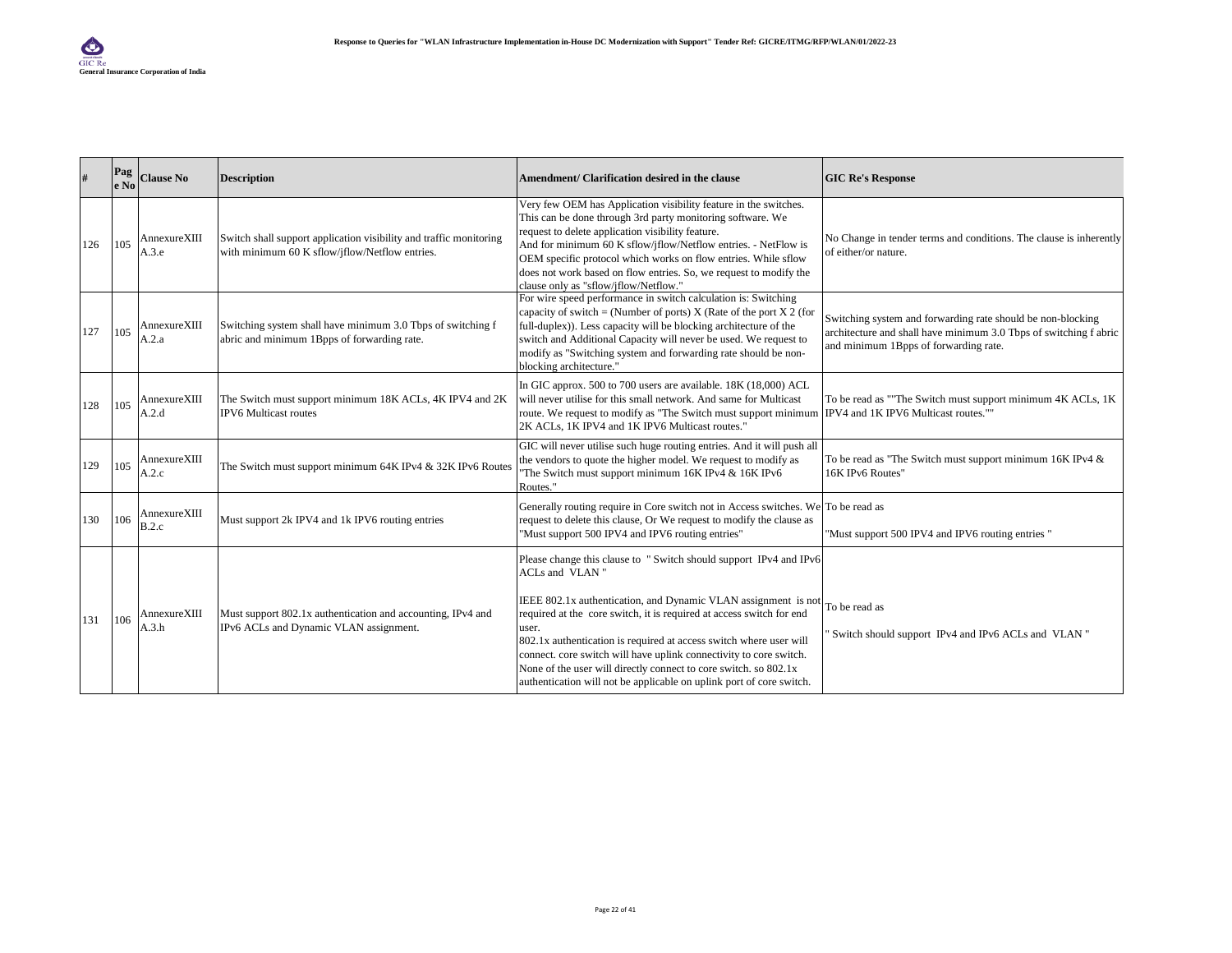| #   | Pag<br>e No | <b>Clause No</b>      | <b>Description</b>                                                                                                                                                                                                                                        | Amendment/ Clarification desired in the clause                                                                                                                                                                                                                                                                                                                                                                                                                                                                                                                                                                                                                                                                                               | <b>GIC Re's Response</b>                                                                                                                                                                                                                                                           |
|-----|-------------|-----------------------|-----------------------------------------------------------------------------------------------------------------------------------------------------------------------------------------------------------------------------------------------------------|----------------------------------------------------------------------------------------------------------------------------------------------------------------------------------------------------------------------------------------------------------------------------------------------------------------------------------------------------------------------------------------------------------------------------------------------------------------------------------------------------------------------------------------------------------------------------------------------------------------------------------------------------------------------------------------------------------------------------------------------|------------------------------------------------------------------------------------------------------------------------------------------------------------------------------------------------------------------------------------------------------------------------------------|
| 132 | 106         | AnnexureXIII<br>A.5.b | Switch / Switch's Operating System must be tested f or EAL<br>2/NDPP or above under Common Criteria Certification.                                                                                                                                        | EAL 2 certificate is relevant to Gateway/Gateway security devices<br>which are connected and exposed directly to public network.<br>switches will always be part of local area network connected behind<br>Gateway router or Firewall. Hence this feature will not be applied to<br>switches. NDPP is Network Device Protection Policy created by<br>NIAP (National Information Assurance Policy) and mainly relevant EAL 2/NDPP or equivalent or above certification "<br>for requirement of US government. This certification has no<br>relevance or never recommended by government of India. Hence<br>inclusion of these clause (EAL 2/NDPP) will not do any value add<br>in performance and functionality. So, we request to remove it. | To be read as " Switch / Switch's Operating System may have or                                                                                                                                                                                                                     |
| 133 | 106         | AnnexureXIII<br>B.1.d | Switch must have dedicated slot for modular stacking, in addition<br>to asked uplink ports. Must support for minimum 160 Gbps of<br>stacking throughput with 8 switches in single stack from day 1.                                                       | 160 Gbps stacking bandwidth is huge for GIC network. For 48 port<br>1G access switches 40 Gbps stacking bandwidth is more than<br>sufficient. We request to modify the clause as "Switch must have<br>dedicated slot for modular stacking, in addition to asked uplink<br>ports. Must support for minimum 40 Gbps of stacking throughput<br>with 8 switches in single stack from day 1."                                                                                                                                                                                                                                                                                                                                                     | To be read as<br>'Switch must have dedicated slot for modular stacking, in addition<br>to asked uplink ports. Must support for minimum 40 Gbps of<br>stacking throughput with 8 switches in single stack from day 1."                                                              |
| 134 | 106         | AnnexureXIII<br>A.4.a | Switch must have minimum $48x1/10/25$ Gig + 4 x40/100 Gig<br>uplink ports. Each Switch must be populated with 36x10Gig<br>Multimode transceivers, 4x10Gig single mode transceivers, 8 x<br>1Gig copper ports & 2x 40Gig multimode transceivers from day 1 | In RFP, Core Switch is asked with 36x10 Gig module. Addition to<br>that, Access switches uplink ports are 10 Gig SFP+ only. So,<br>connectivity between core switch to Access switches will be over<br>the 10 Gbps. Hence, 48X25 Gig is not useful in GIC scenario. We<br>request to remove "25 Gig" from predominant port count. It will<br>increase the overall cost of the project. we request to modify the<br>clause as "Switch must have minimum $48x1/10Gig + 4 x40/100Gig$<br>uplink ports. Each Switch must be populated with 36x10Gig<br>Multimode transceivers, 4x10Gig single mode transceivers, 8 x<br>1Gig copper ports & 2x 40Gig multimode transceivers from day 1."                                                         | To be read as " Switch must have minimum $48x1/10Gig + 4$<br>x40/100Gig uplink ports. Each Switch must be populated with<br>36x10Gig Multimode transceivers, 4x10Gig single mode<br>transceivers, $8 \times 1$ Gig copper ports & 2x 40 Gig multimode<br>transceivers from day 1." |
| 135 | 106         | AnnexureXIII<br>B.1.c | Switch must support internal field replaceable unit redundant<br>power supply f rom day 1                                                                                                                                                                 | Access switches with field replaceable RPS unit is not common<br>with all OEM. Request to allow us with external RPS also. Request<br>to modify this clause as "Switch must support internal / external<br>redundant power supply from day 1".                                                                                                                                                                                                                                                                                                                                                                                                                                                                                               | To be read as<br>'Switch must support internal field replaceable unit redundant<br>power supply or equivalent redundancy offered as part of bidders<br>proposed deployment plan from day 1"                                                                                        |
| 136 | 106         | AnnexureXIII<br>B.2.d | Switch shall have 1K or more multicast routes.                                                                                                                                                                                                            | Please change to " Switch shall have 1K or more multicast routes/<br>multicast group"<br>At the access level switch, Multicast group(IGMP group is required<br>not the multicast routes.<br>IGMP snooping is a method that access switches use to identify<br>multicast groups, which are groups of computers or devices that all<br>receive the same network traffic. It enables switches to forward<br>packets to the correct devices in their network.                                                                                                                                                                                                                                                                                    | To be read as "Switch shall have 1K or more multicast routes/<br>multicast group"                                                                                                                                                                                                  |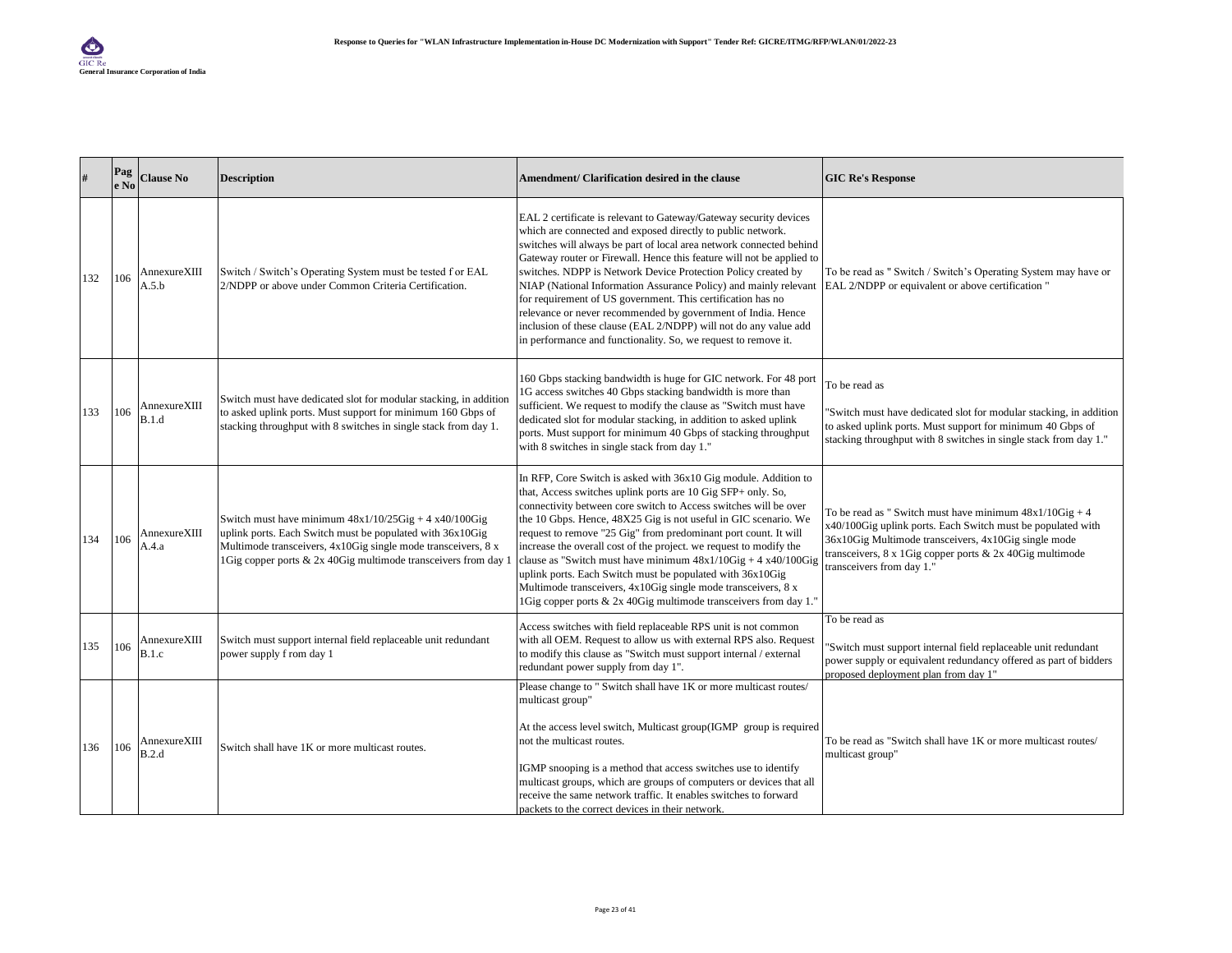| #   | Pag<br>e No | <b>Clause No</b>       | <b>Description</b>                                                                                                      | Amendment/ Clarification desired in the clause                                                                                                                                                                                                                                                                                                                                                                                                                                                                                                                                                                                               | <b>GIC Re's Response</b>                                                                               |
|-----|-------------|------------------------|-------------------------------------------------------------------------------------------------------------------------|----------------------------------------------------------------------------------------------------------------------------------------------------------------------------------------------------------------------------------------------------------------------------------------------------------------------------------------------------------------------------------------------------------------------------------------------------------------------------------------------------------------------------------------------------------------------------------------------------------------------------------------------|--------------------------------------------------------------------------------------------------------|
| 137 | 106         | AnnexureXIII<br>B.1.b  | Switch shall have 4GB RAM and 4 GB Flash                                                                                | RAM and Flash is used to store the OS/firmware and configuration<br>file of the switch. This is specific to OEM configuration file and OS<br>size. Large RAM and flash will never be utilized and will only add<br>cost. Every OEM provide adequate RAM and Flash with the switch.<br>Hence, we request to remove this clause. Or we request to modify<br>the clause as "Switch shall have 2 GB RAM and 256 MB Flash"                                                                                                                                                                                                                        | No change in tender terms and conditions                                                               |
| 138 | 106         | AnnexureXIII<br>B.1.b  | The proposed model must be IPv6 Logo Certified from<br>www.ipv6ready.org                                                | Please modify this clause to<br>"The proposed model must be IPv6 Logo Certified from<br>www.ipv6ready.org or IPv6 ready"<br>The switches are IPV6 ready from day one. Our product is having<br>all the iPv6 feature ready from day one but is not having IPv6 logo<br>ready certification. IPv6 logo ready certification is not providing the<br>details of IPv6 feature supported in the switch.<br>Also IPv6 logo ready is not ask in Wireless controller and access<br>switch. Ipv6 logo is only ask in Core Switch. So request is to change<br>in core switch "IPv6 Logo Certified from www.ipv6ready.org or<br>IPv6 ready from day one. | To be read as "The proposed model must be IPv6 Logo Certified<br>from www.ipv6ready.org or IPv6 ready" |
| 139 | 106         | AnnexureXIII<br>A.5.d  | The proposed OEM must be in the Gartner Leaders Quadrant for<br>Wired and Wireless Infrastructure for the last 3 years. | Gartner Leaders Quadrant for Wired and Wireless Infrastructure<br>report is considered internationally as a benchmark for quality.<br>MeiTY issued a notice for preference for Make in India products.<br>Gartner or third-party analyst clauses for such products are<br>restrictions to participation for all OEMs. Request you to remove the<br>Gartner Quadrant clause.                                                                                                                                                                                                                                                                  | No change in tender terms and conditions                                                               |
| 140 | 106         | AnnexureXIII<br>A.4.a  | A. Core Switch: 4 Interface                                                                                             | Switch must have minimum $48x1/10/25Gig + 4x40/100Gig$ uplink<br>ports. Each Switch must be populated with 36x10Gig Multimode<br>transceivers, 4x10Gig single mode transceivers, 8 x 1Gig copper<br>ports & 2x 40Gig multimode transceivers from day 1                                                                                                                                                                                                                                                                                                                                                                                       | Can be used for better network monitoring.                                                             |
| 141 | 107         | AnnexureXIII<br>B.2.g. | Switch must have 6MB or more packet buffer.                                                                             | Packet Buffer memory is for holding the additional data in<br>processing queue. Large Packet buffer doesn't mean better<br>performance. As Switch should do the data processing at wire<br>speed. If large amount of data is held in packet buffer, it will result<br>in delay of data delivery. We support optimize packet buffer so that<br>switch can do the data delivery at wire speed without introducing<br>delay. We request to modify the clause as "Switch must have 2MB<br>or more packet buffer."                                                                                                                                | No change in tender terms and conditions                                                               |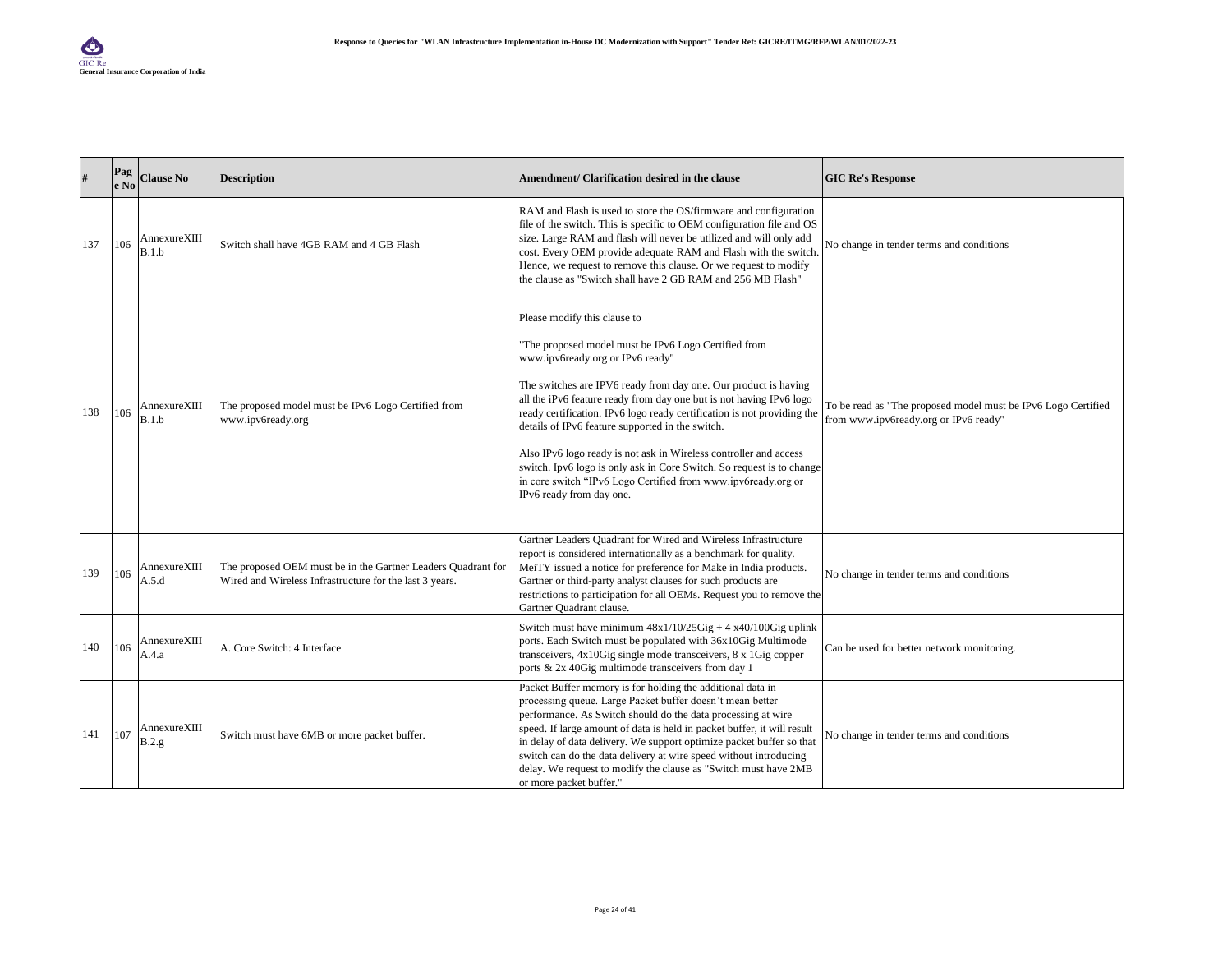|     | Pag<br>$e$ No | <b>Clause No</b>      | <b>Description</b>                                                                                                              | Amendment/ Clarification desired in the clause                                                                                                                                                                                                            | <b>GIC Re's Response</b>                                                                                                                             |
|-----|---------------|-----------------------|---------------------------------------------------------------------------------------------------------------------------------|-----------------------------------------------------------------------------------------------------------------------------------------------------------------------------------------------------------------------------------------------------------|------------------------------------------------------------------------------------------------------------------------------------------------------|
|     |               |                       |                                                                                                                                 | Please remove PBR. PBR is required in Core switch not in access<br>switch.                                                                                                                                                                                |                                                                                                                                                      |
| 142 | 107           | AnnexureXIII<br>B.3.b | Switch must have functionality like static routing, RIP from day 1<br>Switch must support PIM, OSPF, VRRP, PBR and QoS features | Please change this cluse to<br>"Switch must have functionality like static routing, RIP from day 1.<br>Switch must support PIM, OSPF, VRRP and QoS features From                                                                                          | To be read as<br>"Switch must have functionality like static routing, RIP from day                                                                   |
|     |               |                       | whenever required in future without replacing the hardware.                                                                     | Day one.                                                                                                                                                                                                                                                  | 1. Switch must support PIM, OSPF, VRRP and QoS features<br>whenever required in future without replacing the hardware."                              |
|     |               |                       |                                                                                                                                 | GIC should have all the feature from day one so whenever these<br>features are required GIC should enable it without any Cost.                                                                                                                            |                                                                                                                                                      |
|     |               |                       | Switch must have the capabilities to enable automatic                                                                           | Please remove this point.                                                                                                                                                                                                                                 | To be read as                                                                                                                                        |
| 143 | 107           | AnnexureXIII<br>B.3.h | configuration of switch ports as devices connect to the switch for<br>the device type.                                          | To achieve this functionality, Bank should require policy driven<br>architecture solution, which include policy server and controller to<br>achieve this functionality.                                                                                   | Switch optionally can have capability to enable automatic<br>configuration of switch ports as devices connect to the switch for<br>the device type." |
|     |               |                       |                                                                                                                                 | Please modify this clause to                                                                                                                                                                                                                              |                                                                                                                                                      |
|     |               |                       |                                                                                                                                 | Switch must support 16 or more MSTP Instances."                                                                                                                                                                                                           |                                                                                                                                                      |
| 144 | 107           | AnnexureXIII<br>B.2.f | Switch must support 128 or more STP Instances.                                                                                  | MSTP configures a separate spanning tree for each VLAN group<br>and blocks all but one possible alternate path within each spanning<br>tree. MSTP allows formation of Multiple Spanning Tree (MST)<br>regions that can run multiple MST instances (MSTI). | To be read as " Switch must support 16 or more MSTP Instances"                                                                                       |
|     |               |                       |                                                                                                                                 | switch will be configured in Active-Active mode using stacking<br>technology. when the Core Switch and Access switch will be in<br>active-active mode then STP/RSTP/MSTP protocol will be<br>eliminated.                                                  |                                                                                                                                                      |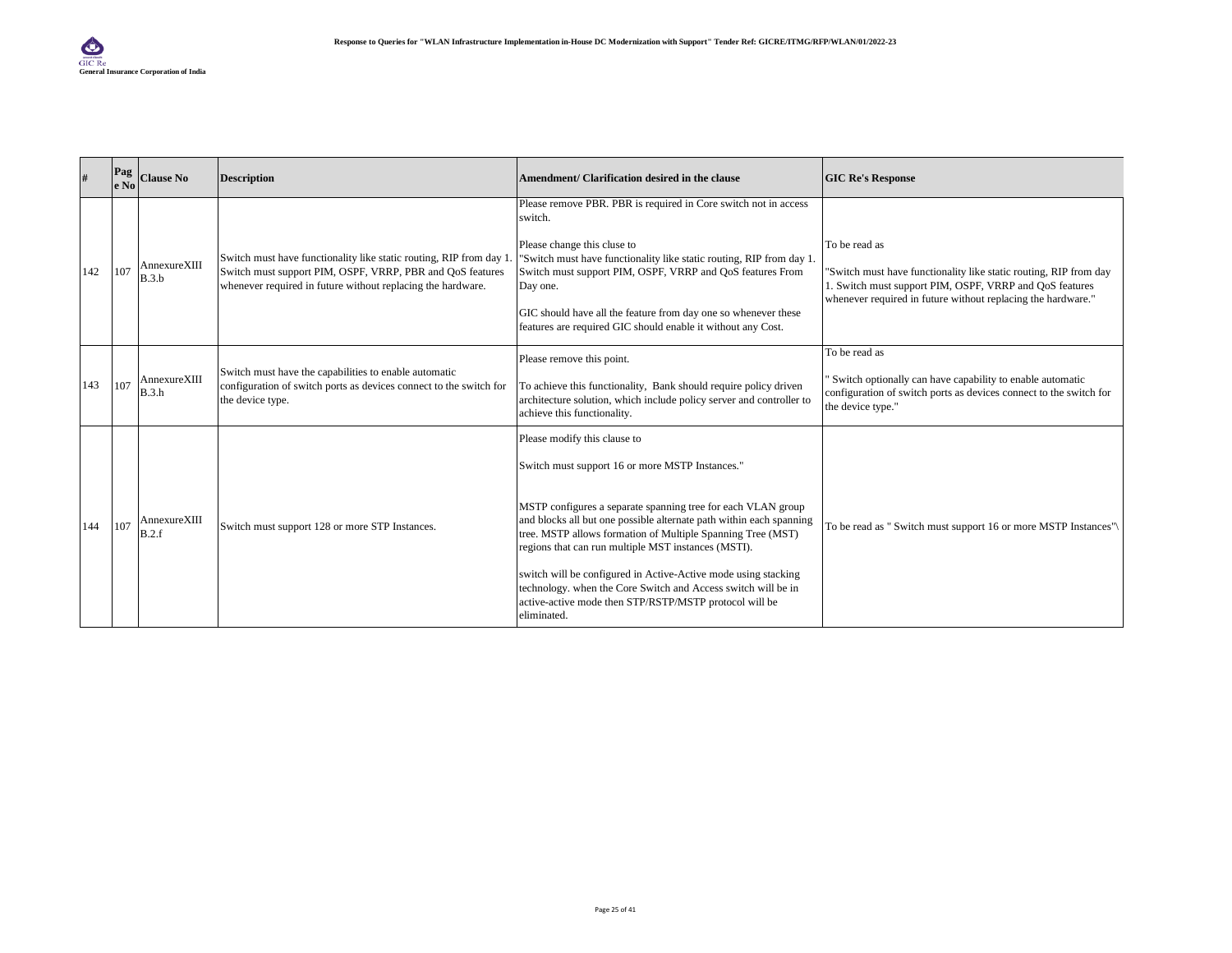|     | Pag<br>e No | <b>Clause No</b>      | <b>Description</b>                                                                                                                                                | Amendment/ Clarification desired in the clause                                                                                                                                                                                                                                                                                                                                                                                                                                                                                                                                                                                                                                                                                                                                                                                    | <b>GIC Re's Response</b>                                                                                                                                                                                                         |
|-----|-------------|-----------------------|-------------------------------------------------------------------------------------------------------------------------------------------------------------------|-----------------------------------------------------------------------------------------------------------------------------------------------------------------------------------------------------------------------------------------------------------------------------------------------------------------------------------------------------------------------------------------------------------------------------------------------------------------------------------------------------------------------------------------------------------------------------------------------------------------------------------------------------------------------------------------------------------------------------------------------------------------------------------------------------------------------------------|----------------------------------------------------------------------------------------------------------------------------------------------------------------------------------------------------------------------------------|
| 145 | 107         | AnnexureXIII<br>B.2.e | Switch must support at least 16K flow entries                                                                                                                     | Please change to "Switch must support at least 16K flow entries or<br>sflow."<br>Flow entries are required in Netflow protocol. NetFlow is OEM<br>specific protocol which works on number of flow where as sflow<br>does not work based on number of flow.<br>Sflow does not defined number of flow.<br>NetFlow is flow export protocols that aim at aggregating packets<br>into flows. After that, flow records are sent to a collection point for<br>storage and analysis. sflow, however, has no notion of flows or<br>packet aggregation at all.<br>sflow allows for exporting packet data chunks and interface<br>counters, which are non-typical features of flow export protocols.<br>While flow export can be performed with 1:1 sampling (i.e.,<br>considering every packet), this is typically not possible with sflow. | To be Read as<br>"Switch must support at least 16K flow or sflow entries"                                                                                                                                                        |
| 146 | 107         | AnnexureXIII<br>B.3.a | Switch must support IEEE Standards of Ethernet: IEEE 802.1D,<br>802.1s, 802.1w, 802.1x, 802.3ad, 802.3x, 802.1p, 802.1Q, 802.3,<br>802.3u, 802.3ab 802.3z.        | Please remove 802.3u<br>Now all the devices are having 1Gbps port. So 100Mbps standard<br>(802.3u) is not required in current deployment.                                                                                                                                                                                                                                                                                                                                                                                                                                                                                                                                                                                                                                                                                         | No change in tender terms and conditions                                                                                                                                                                                         |
| 147 | 107         | AnnexureXIII<br>B.3.e | Switch must support IPv6 Binding Integrity Guard, IPv6<br>Snooping, IPv6 RA Guard, IPv6 DHCP Guard, IPv6 Neighbour<br>Discovery Inspection and IPv6 Source Guard. | Please change to<br>"Switch should support IPv6 Binding Integrity Guard/IPv6<br>lockdown, IPv6 Snooping, IPv6 RA Guard, IPv6 DHCP Guard,<br>IPv6 Neighbour Discovery or Inspection and IPv6 Source Guard<br>/Source-port filtering."<br>Operational Security Considerations for IPv6 Networks RFC is in<br>draft stage(draft-ietf-opsec-v6-16). This is mentioned in below link.<br>https://tools.ietf.org/html/draft-ietf-opsec-v6-16<br>Different OEM is having different feature to achieve this.                                                                                                                                                                                                                                                                                                                              | To be read as<br>"Switch should support IPv6 Binding Integrity Guard/IPv6<br>lockdown, IPv6 Snooping, IPv6 RA Guard, IPv6 DHCP<br>Guard, IPv6 Neighbour Discovery or Inspection and IPv6 Source<br>Guard /Source-port filtering" |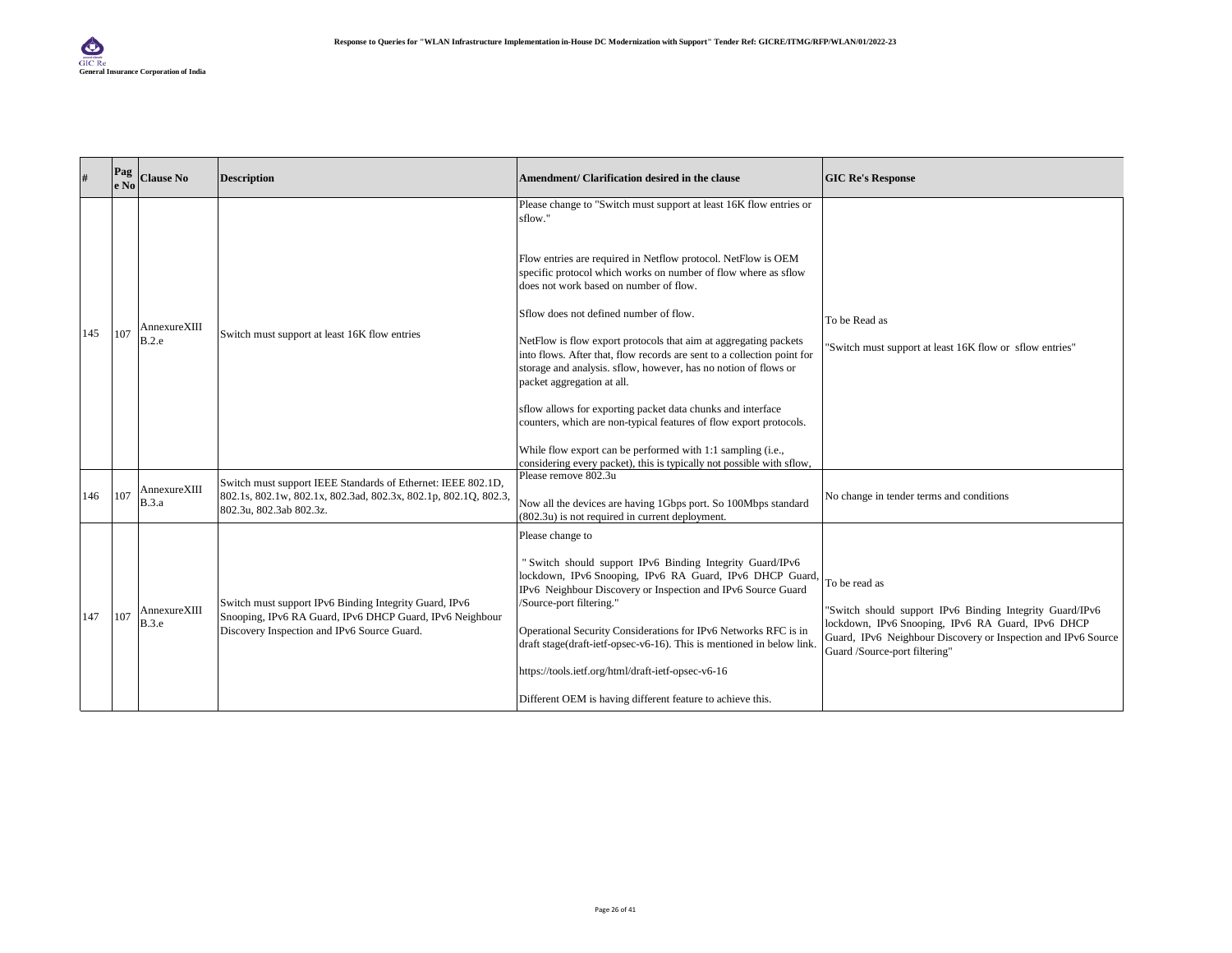|     | Pag<br>e No | <b>Clause No</b>      | <b>Description</b>                                                                                                                                                      | Amendment/ Clarification desired in the clause                                                                                                                                                                                                                                                                                                                                                                                                                                                                                                                                                                                                     | <b>GIC Re's Response</b>                                                                                                                                                                                                                                                                |
|-----|-------------|-----------------------|-------------------------------------------------------------------------------------------------------------------------------------------------------------------------|----------------------------------------------------------------------------------------------------------------------------------------------------------------------------------------------------------------------------------------------------------------------------------------------------------------------------------------------------------------------------------------------------------------------------------------------------------------------------------------------------------------------------------------------------------------------------------------------------------------------------------------------------|-----------------------------------------------------------------------------------------------------------------------------------------------------------------------------------------------------------------------------------------------------------------------------------------|
| 148 | 107         | AnnexureXIII<br>B.4.a | Switch shall have 48nos. 10/100/1000 Base-T ports and additional<br>4 nos. SFP+ uplinks ports populated with 2x 10Gig Multimode<br>transceivers from day 1              | Please change to " Switch shall have 48nos. 10/100/1000 Base-T<br>ports Mbps Base-T ports and additional 2 nos. SFP+ uplinks ports<br>populated with 2x 10Gig transceivers from day 1"<br>for standard uplink subscription is 2:1 so 20Gbps uplink will be<br>sufficient for 48 port 1G switch. If switch will be configured in the<br>stack, the uplink will be from top and bottom switch. also from each<br>stack switch(in case of 2 switch in stack. total uplink will be<br>$4x10G$ , if we consider $2x10G$ uplink from each access switch)<br>For access switch, as per best practice design, we will have 2x10G<br>uplink to core switch. | To be read as<br>Switch shall have 48nos. 10/100/1000 Base-T ports Mbps Base-<br>$\Gamma$ ports and additional 2 nos. SFP+ uplinks ports populated with $2x$<br>10Gig transceivers from day 1"                                                                                          |
| 149 | 107         | AnnexureXIII<br>B.5.b | Switch shall conform to EN 55022 Class A/B or CISPR22 Class<br>A/B or CE Class A/B or FCC Class A/B Standards for EMC<br>(Electro Magnetic Compatibility) requirements. | EN55032 is the new standard for EMC emissions replacing<br>EN55022. Also CISPR32 is intended to replace AS/NZS CISPR22<br>and AS/NZS CISPR13 hence requesting you to modify the clause as<br>below "Switch shall conform to EN 55022/55032 Class A/B or<br>CISPR22/32 Class A/B or CE Class A/B or FCC Class A/B<br>Standards for EMC (Electro Magnetic Compatibility) requirements"                                                                                                                                                                                                                                                               | To be read as<br>Switch shall conform to EN 55022/55032 Class A/B or<br>CISPR22/32 Class A/B or CE Class A/B or FCC Class A/B<br>Standards for EMC (Electro Magnetic Compatibility)<br>requirements"                                                                                    |
| 150 | 108         | AnnexureXIII<br>C.2.a | High Availability mode shall support controller inline data plane<br>mode as well as local switching mode and Mesh mode                                                 | Please change to<br>' Controller should support High Availability."<br>inline data plane mode as well as local switching mode and Mesh<br>mode is OEM specific word.                                                                                                                                                                                                                                                                                                                                                                                                                                                                               | To be read as<br>Controller should support High Availability"                                                                                                                                                                                                                           |
| 151 | 108         | AnnexureXIII<br>2.2.c | The controller failover must not trigger client de-authentication<br>and re-association                                                                                 | Please change to this clause to<br>The controller failover must not trigger client de-authentication and<br>re-association in Layer 2 Wireless controller cluster deployment."<br>For Layer3 controller deployment, the AP will bootstrap and<br>authenticate to other controller in L3 redundancy scenario, client<br>will disconnect and reconnect again. but when Controller deployed<br>in L2 cluster, in that case client will not face any de Authentication.                                                                                                                                                                                | To be read as<br>The controller failover must not trigger client de-authentication<br>and re-association in layer 2 controller deployment. In case of layer<br>3 deployment the connection and disconnection should be done<br>with near zero uptime of network access to the client. " |
| 152 | 108         | AnnexureXIII<br>C.2.e | The controller shall support 2x 10G Multimode Fiber uplink from<br>day 1                                                                                                | Controller generally works in Distributed mode. Only Management<br>traffic comes to controller. After user authentication. Data traffic<br>goes to User -> AP -> Access Switch -> Core Switch -> Router /<br>Firewall. As mentioned above, only few managements traffic comes<br>to controller and no need of 10G port in software based controller.<br>Hence, we request to modify the clause as "The controller shall<br>support 2x 1G Copper / Multimode Fiber uplink from day 1"                                                                                                                                                               | To be read as:<br>The controller shall support 2x 10G Multimode Fiber uplink from<br>day 1"                                                                                                                                                                                             |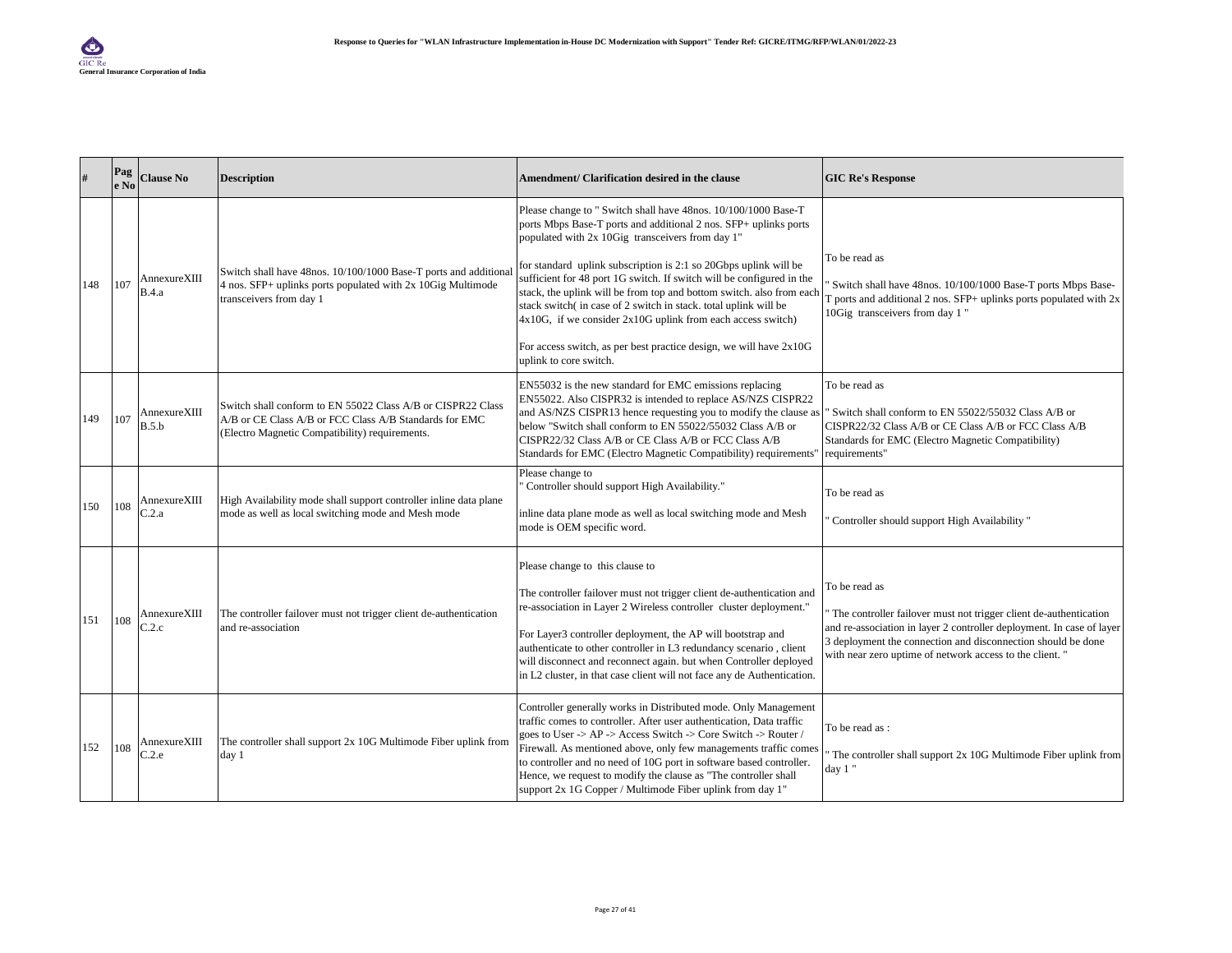| $\#$ | Pag<br>e No | <b>Clause No</b>                | <b>Description</b>                                                                                                                                                          | Amendment/ Clarification desired in the clause                                                                                                                                                                                                                                                                                                                                                                                                                                                                                                                                                                                                                                                                                                                                                                                                                                                                                                                   | <b>GIC Re's Response</b>                                                                                                                                                                                                                                                                                                                                     |
|------|-------------|---------------------------------|-----------------------------------------------------------------------------------------------------------------------------------------------------------------------------|------------------------------------------------------------------------------------------------------------------------------------------------------------------------------------------------------------------------------------------------------------------------------------------------------------------------------------------------------------------------------------------------------------------------------------------------------------------------------------------------------------------------------------------------------------------------------------------------------------------------------------------------------------------------------------------------------------------------------------------------------------------------------------------------------------------------------------------------------------------------------------------------------------------------------------------------------------------|--------------------------------------------------------------------------------------------------------------------------------------------------------------------------------------------------------------------------------------------------------------------------------------------------------------------------------------------------------------|
| 153  | 108         | AnnexureXIII<br>$2.2 \text{ g}$ | The controller shall support hardware encrypted data plane<br>between Access Point and Controller                                                                           | A software-based controller cannot have hardware based encrypted<br>data. Kindly remove this clause.                                                                                                                                                                                                                                                                                                                                                                                                                                                                                                                                                                                                                                                                                                                                                                                                                                                             | Agree to be removed from Scope of Work                                                                                                                                                                                                                                                                                                                       |
| 154  | 108         | AnnexureXIII<br>C.2.d           | The controller shall support min 5 Gbps tunnelling capacity and<br>shall be upgradable to 10 Gbps                                                                           | Please change to this cluse to<br>"The controller shall support 20 Gbps throughput from day one"<br>Compliance ask for 2x10G port in Controller, so the controller<br>throughput should be minimum 20Gbps from day one.                                                                                                                                                                                                                                                                                                                                                                                                                                                                                                                                                                                                                                                                                                                                          | To be Read as<br>The controller shall support tunnelling Capability"                                                                                                                                                                                                                                                                                         |
| 155  | 108         | AnnexureXIII<br>C.2.f           | The controller shall support new AP hardware without need for<br>upgrading entire controller software.                                                                      | Please remove this point.<br>If new AP hardware is coming up with some latest technology then<br>for controller based deployment the controller software should also<br>be having that feature to support the new AP hardware and<br>software.                                                                                                                                                                                                                                                                                                                                                                                                                                                                                                                                                                                                                                                                                                                   | To be read as<br>The controller shall support new AP hardware with minimum<br>updates or upgrades to the controller software without the need to<br>change the hardware or the proposed controller technology "                                                                                                                                              |
| 156  | 108         | AnnexureXIII<br>C.2.g.          | The controller shall support rolling AP upgrade                                                                                                                             | Please change to live upgrade of Access point.<br>Rolling AP upgrade is OEM specific term, and supported by one<br>specific OEM only                                                                                                                                                                                                                                                                                                                                                                                                                                                                                                                                                                                                                                                                                                                                                                                                                             | To be read as<br>The controller shall support live AP upgrade "                                                                                                                                                                                                                                                                                              |
| 157  | 108         | AnnexureXIII<br>C.2.h           | The controller shall support rolling AP upgrade without need for<br>clustering                                                                                              | Please change to AP upgrade with or without need for clustering<br>Different OEM is having different technique to update the AP. For<br>live-upgrade without downtime, controller must be in cluster so that<br>user will not see any downtime during AP upgrade.                                                                                                                                                                                                                                                                                                                                                                                                                                                                                                                                                                                                                                                                                                | To be read as<br>The controller shall support live AP upgrade without the need for<br>clustering "                                                                                                                                                                                                                                                           |
| 158  | 108         | AnnexureXIII<br>C.3.b           | The controller shall support standard-based, secure AP-Controller<br>data &control protocol like CAPWAP. Protocol that has known<br>vulnerability like PAPI cannot be used. | Please remove Protocol that has known vulnerability like PAPI<br>cannot be used.<br>Please change to "controller should support control protocol inside<br>secure tunnel"<br>The PAPI protocol is used by OEM Wi-Fi products, for a number of<br>management and control functions. By default, OEMOS uses PAPI<br>encapsulated inside IPsec for the majority of these functions - a<br>feature called "IPsec" or "Control Plane Security".<br>OEM does not used normal PAPI, OEM uses IPsec or "Control<br>Plane Security" on Top of PAPI, which means PAPI runs inside<br>IPsec to make it secure communication between AP and controller.<br>CAPWAP was also having the vulnerability,<br>A vulnerability in the Control and Provisioning of Wireless Access<br>Points (CAPWAP) protocol software could allow an<br>unauthenticated, remote attacker to cause a denial of service (DoS)<br>condition. The vulnerability is due to improper input validation on | To be read as:<br>The controller shall support standard-based, secure AP-Controller<br>data &control protocols. Protocols with Known vulnerabilities<br>cannot be used without completely fixing them or remediating<br>them. Compliance to advisories from security bodies like Cert-in<br>or cert-in empanelled security auditors is of utmost importance" |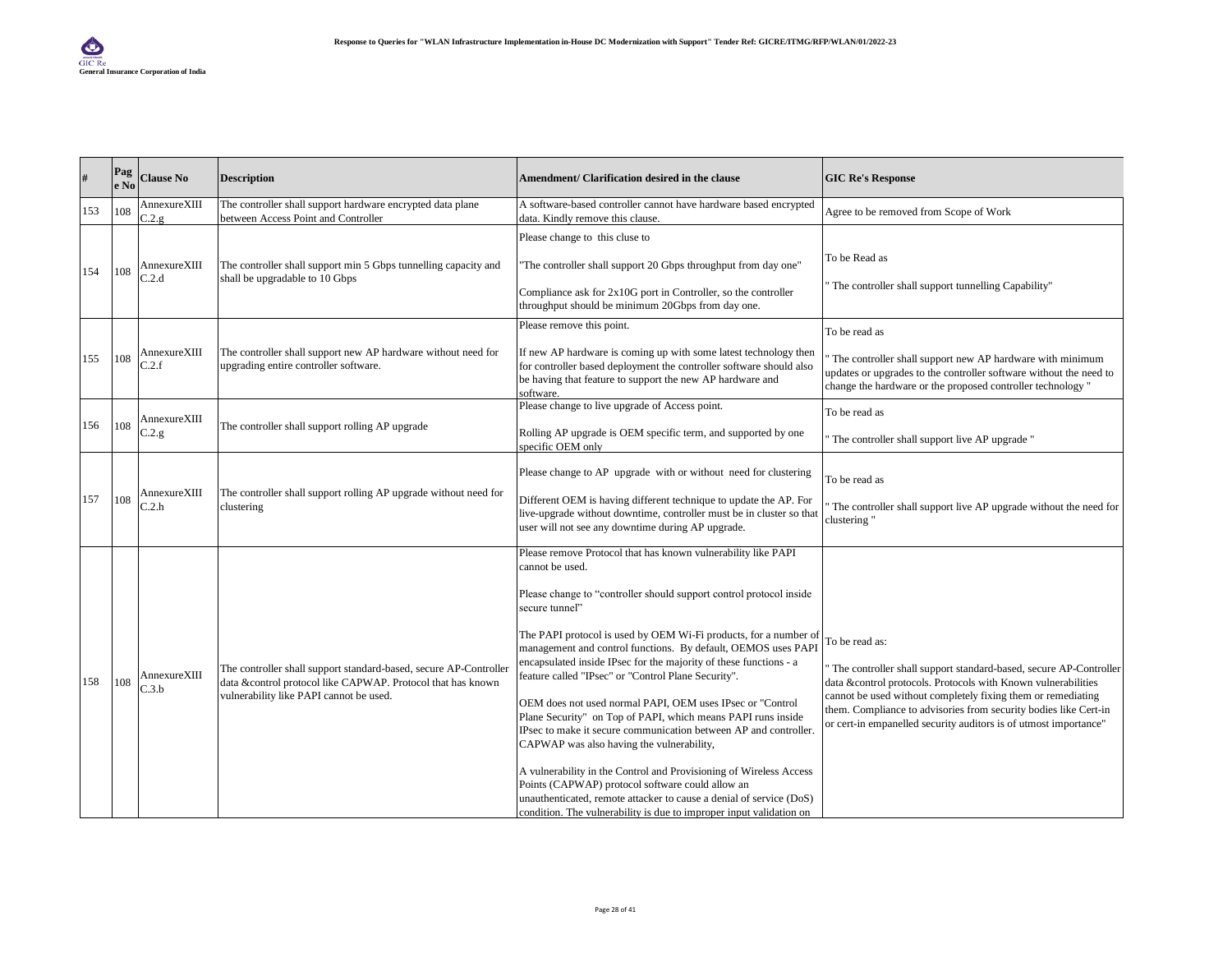|     | Pag<br>e No | <b>Clause No</b>            | <b>Description</b>                                                                                                                                                                      | Amendment/ Clarification desired in the clause                                                                                                                                                                                                                                                                                                                                                                                                                           | <b>GIC Re's Response</b>                                                                                                                                                                                                                           |
|-----|-------------|-----------------------------|-----------------------------------------------------------------------------------------------------------------------------------------------------------------------------------------|--------------------------------------------------------------------------------------------------------------------------------------------------------------------------------------------------------------------------------------------------------------------------------------------------------------------------------------------------------------------------------------------------------------------------------------------------------------------------|----------------------------------------------------------------------------------------------------------------------------------------------------------------------------------------------------------------------------------------------------|
| 159 | 108         | AnnexureXIII<br>C.3.b       | The redundant Controller shall sync Access Point and Client<br>Status, including DHCP IP lease status                                                                                   | Very few OEM has fully synchronization feature set. We request to<br>remove this clause.                                                                                                                                                                                                                                                                                                                                                                                 | No Change in terms and conditions as redundancy is of utmost<br>importance to GIC Re in High Availability WLAN environment.                                                                                                                        |
| 160 | 108         | AnnexureXIII<br>C.2.i       | Wireless controller must have redundancy and must failover<br>smoothly in case of any failure incident.                                                                                 | This will depend on the different use case scenario, IP address<br>scheme, location of 2nd controller, etc. We request to remove this<br>clause.                                                                                                                                                                                                                                                                                                                         | No change in terms and conditions. Bidder must ensure<br>redundancy in proposed solution that is agnostic to external factors<br>as far as possible.                                                                                               |
| 161 | 109         | AnnexureXIII<br>2.5.a       | Mesh AP nodes shall provide quick convergence and fast failover<br>to new root mesh node.                                                                                               | Mesh AP organized in a mesh topology to form of wireless ad hoc<br>network. Mesh AP spends more time updating routes than<br>delivering data. Addition to this, very few OEM has Mesh feature<br>set. We request to remove this clause.                                                                                                                                                                                                                                  | No change in tender terms and conditions                                                                                                                                                                                                           |
|     |             |                             |                                                                                                                                                                                         | Please remove this point.                                                                                                                                                                                                                                                                                                                                                                                                                                                | To be read as:                                                                                                                                                                                                                                     |
| 162 | 109         | $\mathbb{C}.5.\overline{a}$ | Mesh AP shall support fast roaming for Wired- client through<br>AnnexureXIII<br>wired-to-wireless bridge client.                                                                        | In the access point, Wired client will not directly connect to access<br>points, the Client will connect on Wireless only.                                                                                                                                                                                                                                                                                                                                               | The implemented Wi-Fi Network with or without the AP shall<br>support fast roaming for Wired-client through wired-to-wireless<br>bridge client."                                                                                                   |
|     |             | AnnexureXIII                | Mesh Backhaul interface shall support full duplex operation using                                                                                                                       | Mesh AP organized in a mesh topology to form of wireless ad hoc<br>network. Mesh AP spends more time updating routes than                                                                                                                                                                                                                                                                                                                                                | To be read as                                                                                                                                                                                                                                      |
| 163 | 109         | C.5.c                       | wired daisy chaining.                                                                                                                                                                   | delivering data. Addition to this, very few OEM has Mesh feature<br>set. We request to remove this clause.                                                                                                                                                                                                                                                                                                                                                               | Backhaul interfaces shall support full duplex operation "                                                                                                                                                                                          |
| 164 | 109         | AnnexureXIII<br>C.6.b       | The controller application recognition technology shall support<br>exporting to 3rd party compatible format, such as NetFlow v9or<br>equivalent.                                        | Please change to " controller application recognition technology<br>shall support exporting to 3rd party compatible format, such as<br>NetFlow v9 or controller application recognition technology shall<br>support custom application recognition "<br>Netflow v9 is OEM specific protocol and thy have develop this<br>proprietary feature in their controller, our wireless controller can be<br>configured for custom application to do the application recognition. | To be read as<br>controller application recognition technology shall support<br>exporting to 3rd party compatible format, such as NetFlow v9 or<br>controller application recognition technology shall support custom<br>application recognition " |
| 165 | 109         | AnnexureXIII<br>C.7.e       | The controller shall be able to detect employee device connection<br>to Rogue Access Point and contain it automatically. It must also<br>support protection from Honeypot or Evil twin. | Please change this clause to<br>"The controller/NMS solution shall be able to detect employee<br>device connection to Rogue Access Point and contain it<br>automatically. It must also support protection from Honeypot or Evil "<br>twin."<br>All the automated rules are maintained and defined by NMS tool,<br>WIPS management is there in NMS toll to do the auto classification.                                                                                    | To be Read as:<br>The controller/AAA/NMS/NAC solution shall be able to detect<br>employee device connection to Rogue Access Point and contain it<br>automatically. It must also support protection from Honeypot or<br>Evil twin."                 |
| 166 | 109         | AnnexureXIII<br>C.7.c       | The controller shall be able to embed custom web portal page<br>(HTML) to fully customize user experience without additional cost<br>or extra box                                       | The given functionality to embed custom web portal page (HTML)<br>to fully customize user experience is generally a feature of an<br>external Captive portal and AAA server, which is part of overall Wi-<br>Fi solution. Hence we request to amend the clause to accommodate<br>the complete solution with AAA server.                                                                                                                                                  | To be read as :<br>The controller/AAA/NMS//NAC shall be able to embed custom<br>web portal page (HTML) to fully customize user experience<br>without additional cost or extra box "                                                                |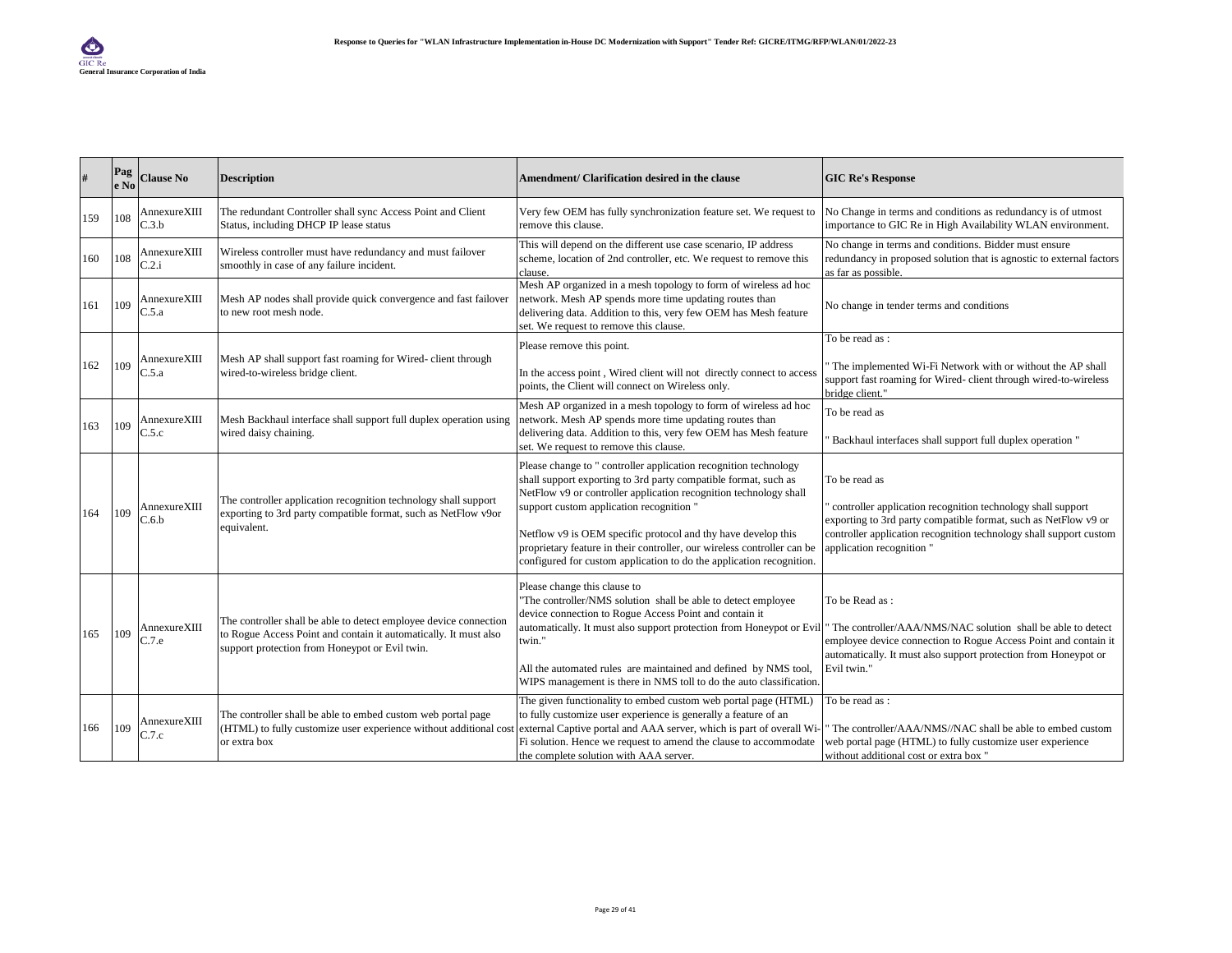| #   | $  \mathbf{P}\mathbf{a}\mathbf{g} $<br>e No | <b>Clause No</b>                 | <b>Description</b>                                                                                                                 | Amendment/ Clarification desired in the clause                                                                                                                                                                                                                                                                                                                                                                                                                                                                                                                                                                                                                 | <b>GIC Re's Response</b>                                                                                                                           |
|-----|---------------------------------------------|----------------------------------|------------------------------------------------------------------------------------------------------------------------------------|----------------------------------------------------------------------------------------------------------------------------------------------------------------------------------------------------------------------------------------------------------------------------------------------------------------------------------------------------------------------------------------------------------------------------------------------------------------------------------------------------------------------------------------------------------------------------------------------------------------------------------------------------------------|----------------------------------------------------------------------------------------------------------------------------------------------------|
| 167 | 109                                         | AnnexureXIII<br>2.7 <sub>h</sub> | The controller shall be able to provide unique pre-shared keys to<br>the devices that do not support the 802.1x security protocol. | Please modify this Clause to<br>"The controller shall be able to provide unique pre-shared keys to<br>the devices or support WPA3 with MPSK that do not support the<br>802.1x security protocol."<br>Multi Pre-Shared Key (MPSK) is an enhancement to WPA2. WPA2   "The controller/AAA/NMS/NAC shall be able to provide unique<br>is a certification program maintained by IEEE that oversees<br>standards for security over wireless networks. WPA2 supports IEEE do not support the 802.1x security protocol."<br>802.1X/EAP authentication or PSK technology, but includes<br>advanced encryption mechanism using CCMP that is referred to as<br><b>AES</b> | To be read as:<br>pre-shared keys or support WPA3 with MPSK to the devices that                                                                    |
| 168 | 109                                         | AnnexureXIII<br>C.3.d            | The controller shall maintain per-user Application usage and shall<br>be able to export it for network analytic                    | Please change this clause to<br>"The controller/NMS solution shall maintain per-user Application<br>usage and shall be able to export it for network analytic"<br>All the statistics are maintained by NMS tool, Controller will have<br>only Live data. So for any analysis, NMS will provide the required<br>data.                                                                                                                                                                                                                                                                                                                                           | To be read as<br>The controller/NMS solution shall maintain per-user Application<br>usage and shall be able to export it for network analytic "    |
| 169 | 109                                         | AnnexureXIII<br>C.7.a            | The controller shall provide Device Profiling using multiple<br>profiling methods to reduce false detection                        | Please remove this point.<br>Profiling and BYOD requirement is already ask in AAA<br>compliance.<br>So there is no need to have these feature in Wireless controller.<br>for accurate device profiling there will be different technique to do<br>the profiling like<br>HTTP User-~- Agent<br>• MAC OUI<br>• ActiveSync plugin<br>• NAC Agent<br>· SNMP<br>Subnet Scanner<br>• IF-¬-MAP<br>$\cdot$ MDM<br>• BidderP Fingerprinting                                                                                                                                                                                                                             | To be read as:<br>The controller/AAA/NMS?NAC solution shall provide Device<br>Profiling using multiple profiling methods to reduce false detection |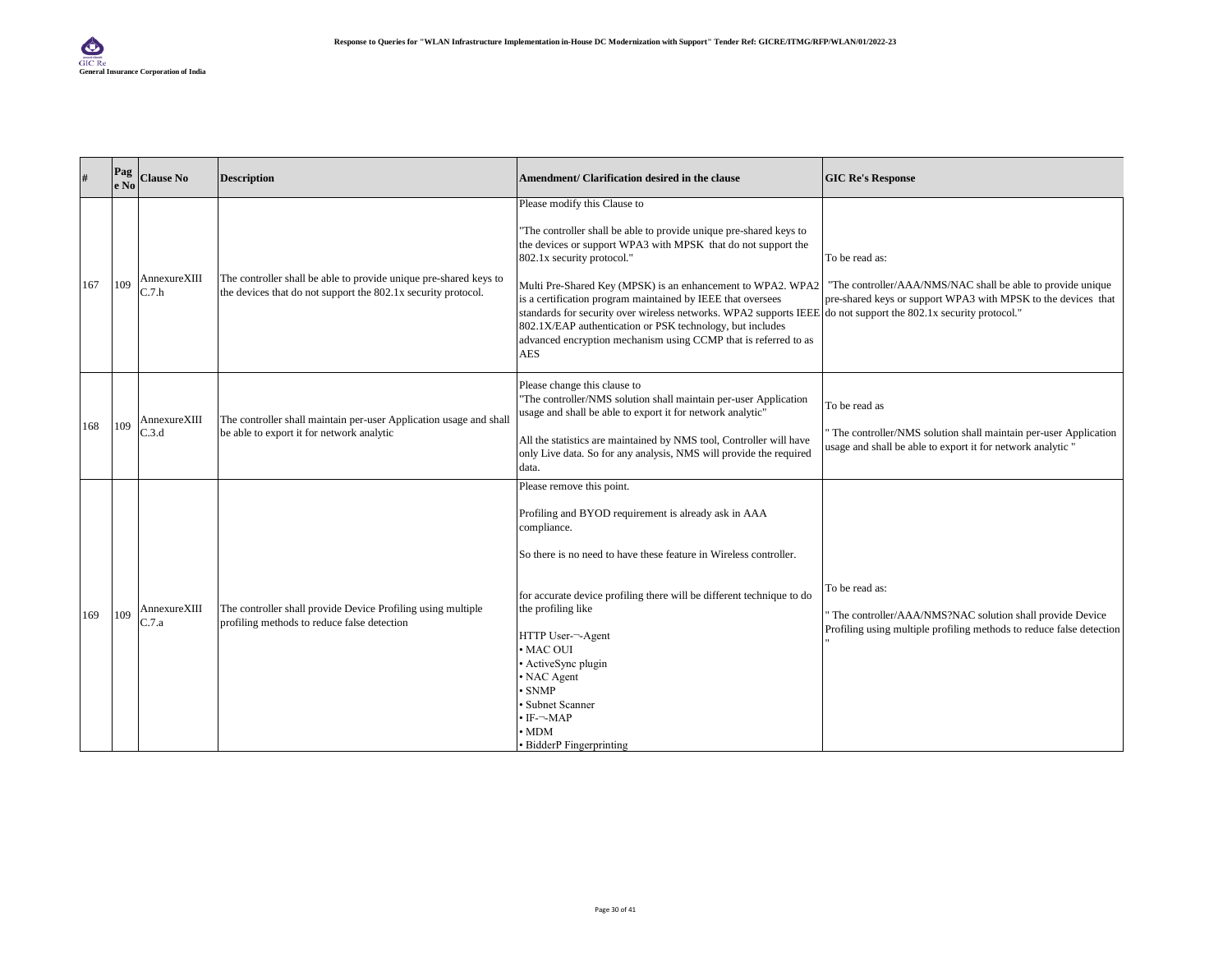|     | Pag<br>e No | <b>Clause No</b>        | <b>Description</b>                                                                                                                                                                                | Amendment/ Clarification desired in the clause                                                                                                                                                                                                                                                        | <b>GIC Re's Response</b>                                                                                                                                                                                                                                         |
|-----|-------------|-------------------------|---------------------------------------------------------------------------------------------------------------------------------------------------------------------------------------------------|-------------------------------------------------------------------------------------------------------------------------------------------------------------------------------------------------------------------------------------------------------------------------------------------------------|------------------------------------------------------------------------------------------------------------------------------------------------------------------------------------------------------------------------------------------------------------------|
| 170 | 109         | AnnexureXIII<br>C.7.d   | The controller shall provide rule-based rogue classification and<br>automatically run rogue mitigation action                                                                                     | Please change this clause to<br>"The controller/NMS solution shall provide rule-based rogue<br>classification and automatically run rogue mitigation action"<br>All the automated rules are maintained and defined by NMS tool,<br>WIPS management is there in NMS toll to do the auto classification | To be read as:<br>The controller/AAA//NMS/NAC solution shall provide rule-<br>based rogue classification and automatically run rogue mitigation<br>action"                                                                                                       |
| 171 | 109         | AnnexureXIII<br>C.3.e   | The controller shall support Multi Languages options from<br>embedded GUI Management                                                                                                              | Please remove this point.<br>In India, majority of organisation works in English language and<br>Majority of OEM is having GUI in English. There is no<br>requirement of Multi Languages options from embedded GUI<br>Management in India setup.                                                      | Agree to be removed from Scope of Work                                                                                                                                                                                                                           |
| 172 | 109         | AnnexureXIII<br>$-.6.c$ | The controller shall support new application signatures without<br>upgrading controller software                                                                                                  | Please change to<br>The controller shall support new application signatures with or<br>without upgrading controller software "<br>Controller will have custom signature option to create signature but<br>some of the signature will come from software upgrade.                                      | To be read as<br>The controller shall support new application signatures with or<br>without upgrading controller software at no additional cost "                                                                                                                |
| 173 | 109         | AnnexureXIII<br>C.6.a   | The controller shall support per-user and per-WLAN based<br>application recognition and control that throttle usage by rate-<br>limiting.                                                         | The given functionality of application visibility and control is<br>generally a feature of an external Captive portal and AAA server,<br>which is part of overall Wi-Fi solution. Hence, we request you to<br>allow for in-built or external AAA server/Captive portal to provide<br>this feature.    | The controller/AAA/NMS/AAA shall support per-user and per-<br>WLAN based application recognition and control that throttle<br>usage by rate-limiting.                                                                                                            |
| 174 | 109         | AnnexureXIII<br>C.7.g.  | The Controller's image upgrade shall be done through secure,<br>encrypted transport                                                                                                               | Please modify this Clause to<br>"The Controller's image upgrade shall be done through secure or<br>encrypted transport."<br>The controller upgrade will be sone Via Secure FTP or HTTPS. So<br>there will be no encrypted overlay required to upgrade the<br>controller.                              | To be read as :<br>The Controller's image upgrade shall be done through secure<br>transport."                                                                                                                                                                    |
| 175 | 109         | AnnexureXIII<br>C.7.b   | The system shall provide secure onboarding service for both<br>employee and guest based on standard-based security protocol<br>Proposed system shall not use public cloud as user data repository | Please remove this point from Controller compliance.<br>Profiling and BYOD requirement already ask in AAA compliance.<br>So there is no need to have these feature in Wireless controller.                                                                                                            | To be read as:<br>The system through controller/AAA/NMS/NAC solution shall<br>provide secure onboarding service for both employee and guest<br>based on standard-based security protocol Proposed system shall<br>not use public cloud as user data repository " |
| 176 | 109         | AnnexureXIII<br>C.7.f   | The system shall support control plane encryption on both IPv4<br>and IPv6                                                                                                                        | Very few OEM has this feature set. We request to remove this<br>clause.                                                                                                                                                                                                                               | No change in tender terms and conditions                                                                                                                                                                                                                         |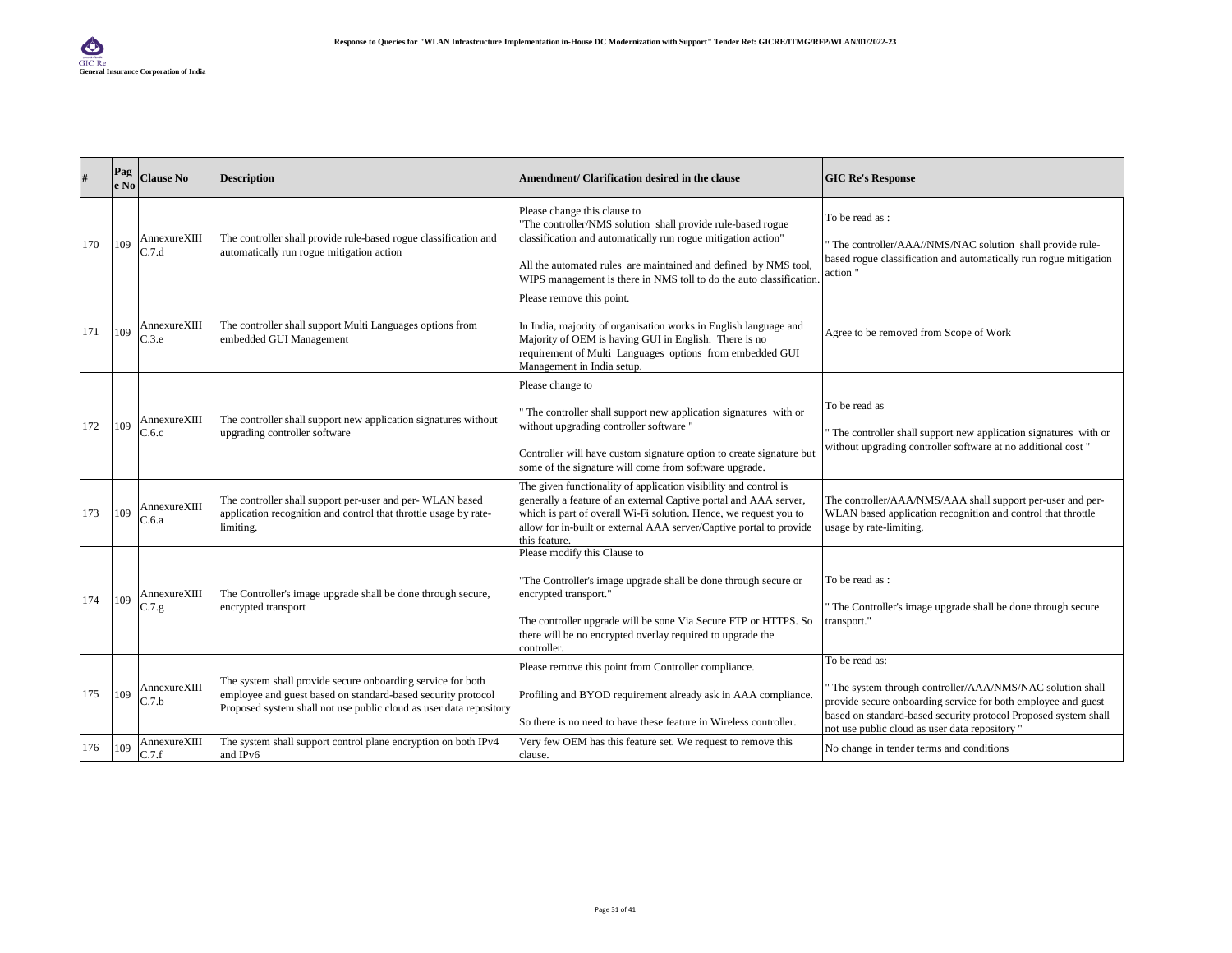| #   | Pag<br>e No | <b>Clause No</b>      | <b>Description</b>                                                                                                                                                                | Amendment/ Clarification desired in the clause                                                                                                                                                                                                                                                                                                                                                                                                                                   | <b>GIC Re's Response</b>                                                                                                      |
|-----|-------------|-----------------------|-----------------------------------------------------------------------------------------------------------------------------------------------------------------------------------|----------------------------------------------------------------------------------------------------------------------------------------------------------------------------------------------------------------------------------------------------------------------------------------------------------------------------------------------------------------------------------------------------------------------------------------------------------------------------------|-------------------------------------------------------------------------------------------------------------------------------|
| 177 | 110         | AnnexureXIII<br>C.9.a | The controller shall support automatic VLAN assignment per<br>SSID to load-balance user connection. Assigned VLAN pool shall<br>be same as number of available VLAN in the system | The given clause is restrictive with respect to Wi-Fi solutions and is<br>specific to certain OEMs only. Further the same can be done<br>through network switches if required. Hence, we request you to<br>kindly amend this clause and allow other OEMs to participate in the<br>tender.                                                                                                                                                                                        | No change in tender terms and conditions                                                                                      |
| 178 | 110         | AnnexureXIII<br>C.9.b | The controller shall support embedded best practice configuration<br>profile and setup                                                                                            | Please remove this point.<br>This is OEM specific.<br>Every organisation is having their own policy to access the wireless<br>network. So best practice recommendation will vary from<br>organisation to organisation.                                                                                                                                                                                                                                                           | To be Read as " The controller must support embedded<br>configuration profile and setup"                                      |
| 179 | 110         | AnnexureXIII<br>C.7.j | The controller shall support identification & mitigation of threat<br>inside encrypted traffic                                                                                    | Please modify this Clause to<br>"The controller shall support identification & mitigation of threat<br>inside encrypted/unencrypted traffic"                                                                                                                                                                                                                                                                                                                                     | To be read as<br>"The controller shall support identification & mitigation of threat<br>inside encrypted/unencrypted traffic" |
| 180 | 110         | AnnexureXIII<br>C.7.i | The controller shall support Identity PSK for on boarding.                                                                                                                        | Please remove this point.<br>Identity PSK used by one specific OME. Please change to solution<br>should support MPKS with WPA3.<br>Multi Pre-Shared Key (MPSK) is an enhancement to WPA2. WPA2<br>is a certification program maintained by IEEE that oversees<br>standards for security over wireless networks. WPA2 supports IEEE<br>802.1X/EAP authentication or PSK technology, but includes<br>advanced encryption mechanism using CCMP that is referred to as<br><b>AES</b> | To be read as<br>The controller may support Identity PSK or IEEE802.1X/EAP<br>authentication for on boarding"                 |
| 181 | 110         | AnnexureXIII<br>C.9.c | The controller shall support packet fragmentation between Access<br>Point and controller communication                                                                            | Please remove this point.<br>Wireless communication will be done between AP to controller on<br>Overlay and fragmentation is required in underlay network. So<br>fragmentation is required within switch not on the AP controller<br>communication.                                                                                                                                                                                                                              | To be read as "The controller may support packet fragmentation<br>between Access Point and controller communication"          |
| 182 | 111         | AnnexureXIII<br>E.2   | Access Point must be 802.11ax ready from day one and support<br>WPA3 and Enhanced Open security from day one.                                                                     | Request you to please change this clause to<br>"Access Point must be 802.11ax and WIfi6E ready from day one<br>and support WPA3 and Enhanced Open security from day one."<br>In the functional, WIFI 6E ready access point is ask for. So request<br>to change this clause so that Propose AP should support Wi-Fi 6 and<br>Wi-Fi 6E (6GHz Radio) from Day one.                                                                                                                  | No change in tender terms and conditions                                                                                      |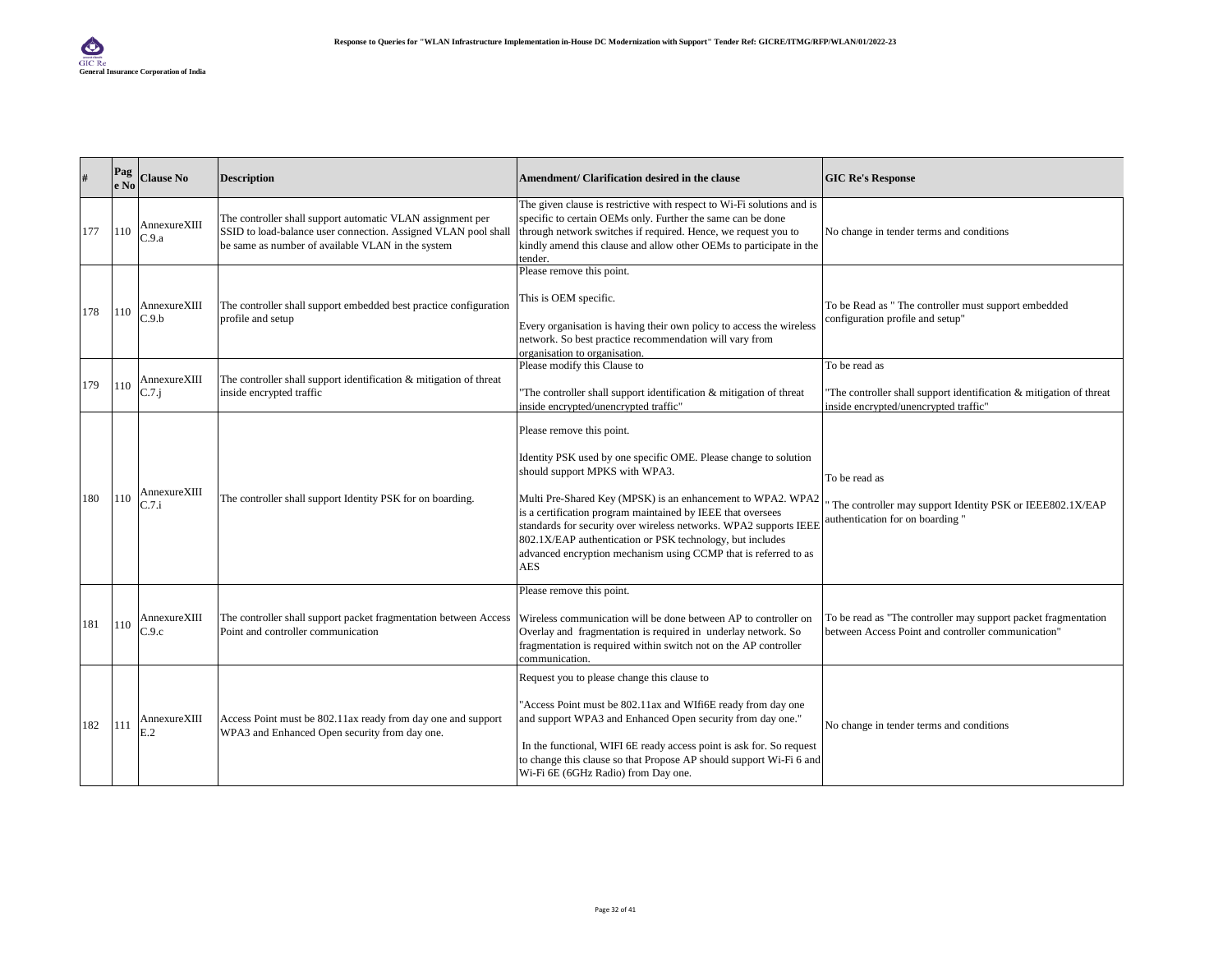| #   | Pag<br>e No | <b>Clause No</b>     | <b>Description</b>                                                                                                                                                                                                               | Amendment/ Clarification desired in the clause                                                                                                                                                                                                                                                                                                                                                                                                                                                                  | <b>GIC Re's Response</b>                                                                                                                                                                                                                                                                                                                                                                                                                              |
|-----|-------------|----------------------|----------------------------------------------------------------------------------------------------------------------------------------------------------------------------------------------------------------------------------|-----------------------------------------------------------------------------------------------------------------------------------------------------------------------------------------------------------------------------------------------------------------------------------------------------------------------------------------------------------------------------------------------------------------------------------------------------------------------------------------------------------------|-------------------------------------------------------------------------------------------------------------------------------------------------------------------------------------------------------------------------------------------------------------------------------------------------------------------------------------------------------------------------------------------------------------------------------------------------------|
| 183 | 111         | AnnexureXIII<br>E.1  | Access Point radio must be minimum 2x2 MIMO with 2 special<br>streams on 2.4Ghz and minimum 4x4 MIMO with 4 special<br>stream 5ghz. The AP must have Dual Radio 802.11ax access poin<br>with OFDMA and Multi-User MIMO (MU-MIMO) | Generally the available backhaul in Enterprise Organizations is up<br>to 1 Gbps. Considering this a 2x2:2 WiFi-6 access point with a<br>throughput of up to 1.78Gbps, is more than sufficient with respect<br>to the available backhaul. This would also allow more OEMs to<br>participate in the bidding process. Also a 4x4 Wi-Fi 6 access point<br>would be more expensive in comparison, without sufficing any use<br>case.                                                                                 | If a Wi-Fi $6$ AP has 4 transmitting and receiving antennas $(4x4)$ , it<br>enables it to simultaneously transmit to two 2x2 clients. Since all<br>our desktops have 2x2 antenna (Intel Wi-Fi 6 AX201) and wireless<br>is going to be our primary Network backbone, we require a<br>minimum of 4x4 antenna. AP must support features such as<br>Uplink and Downlink OFDMA and 1024QAM features that are<br>available in Intel Wi-Fi 6 AX201 receiver. |
| 184 | 111         | AnnexureXIII<br>E.1  | Access Point radio must be minimum 2x2 MIMO with 2 special<br>streams on 2.4Ghz and minimum 4x4 MIMO with 4 special<br>stream 5ghz. The AP must have Dual Radio 802.11ax access poin<br>with OFDMA and Multi-User MIMO (MU-MIMO) | Request you to please change this clause to<br>"Access Point radio must be minimum 2x2 MIMO with 2 special<br>streams on 2.4Ghz and minimum 2x2 MIMO with 2 special stream<br>5ghz and minimum 2x2 MIMO with 2 special stream 6ghz with<br>OFDMA support"<br>In the functional, WIFI 6E ready access point is ask for. but in the<br>AP specification only 2.4GHz and 5GhZ frequency is mentioned.<br>So request to change this clause so that Propose AP should support<br>Wi-Fi 6E (6GHz Radio) from Day one. | If a Wi-Fi $6$ AP has 4 transmitting and receiving antennas $(4x4)$ , it<br>enables it to simultaneously transmit to two 2x2 clients. Since all<br>our desktops have 2x2 antenna (Intel Wi-Fi 6 AX201) and wireless<br>is going to be our primary Network backbone, we require a<br>minimum of 4x4 antenna. AP must support features such as<br>Uplink and Downlink OFDMA and 1024QAM features that are<br>available in Intel Wi-Fi 6 AX201 receiver. |
| 185 | 111         | AnnexureXIII<br>E.3  | AP must have one Smart Rate port (RJ-45, maximum negotiated<br>speed 2.5Gbps) Auto-sensing link speed (100/1000/2500BASE-T)<br>and one 10/100/1000 Mbps speed LAN port                                                           | Request you to please change this clause to<br>"AP must have two Smart Rate port (RJ-45, maximum negotiated<br>speed 2.5Gbps) Auto-sensing link speed LAN port."<br>In the functional, WIFI 6E ready access point is ask for. Wi-Fi 6E<br>is having higher throughput so for better user experience, 2x<br>100/1000/2500 Mbps ports are required.                                                                                                                                                               | To be read as:<br>AP must have one Smart Rate port (RJ-45, maximum negotiated<br>speed 2.5Gbps) Auto-sensing link speed (100/1000/2500BASE-<br>T). Planning for redundancy of AP failure is mandatory and hence<br>one more port may be given as part of redundancy plan if not taken<br>care in overall solution design "                                                                                                                            |
| 186 | 111         | AnnexureXIII         | Clarification on product.                                                                                                                                                                                                        | The same specification is repeated in the "B. Access switch". Are<br>these two different switches or the same?                                                                                                                                                                                                                                                                                                                                                                                                  | The specifications in Section B are specific to access switches and<br>in Section D they are about any other generic switch proposed as<br>part of the network architecture solution proposed by the bidder.                                                                                                                                                                                                                                          |
| 187 | 111         | AnnexureXIII<br>E. 1 | Access Point radio must be minimum 2x2 MIMO with 2 special<br>streams on 2.4Ghz and minimum 4x4 MIMO with 4 special<br>stream 5ghz. The AP must have Dual Radio 802.11ax access poin<br>with OFDMA and Multi-User MIMO (MU-MIMO) | Performance is the key in wireless LAN hence requesting you to<br>change following clause - Access Point radio must be minimum 4x4<br>MIMO on 2.4Ghz and on 5Ghz with 4 Spatial streams. The AP<br>must have Dual Radio 802.11ax access point with OFDMA and<br>Multi-User MIMO (MU-MIMO)                                                                                                                                                                                                                       | If a Wi-Fi 6 AP has 4 transmitting and receiving antennas (4x4), it<br>enables it to simultaneously transmit to two 2x2 clients. Since all<br>our desktops have 2x2 antenna (Intel Wi-Fi 6 AX201) and wireless<br>is going to be our primary Network backbone, we require a<br>minimum of 4x4 antenna. AP must support features such as<br>Uplink and Downlink OFDMA and 1024QAM features that are<br>available in Intel Wi-Fi 6 AX201 receiver.      |
| 188 | 112         | AnnexureXIII<br>E.17 | Access point must have console port.                                                                                                                                                                                             | The requirement for a console port is not essential in the latest<br>standard access points, as most of the troubleshooting functionality<br>can be achieved using a standard RJ45 port of the access point<br>which is available in access point                                                                                                                                                                                                                                                               | To be read as "Access point must have management port via<br>console or RJ45".                                                                                                                                                                                                                                                                                                                                                                        |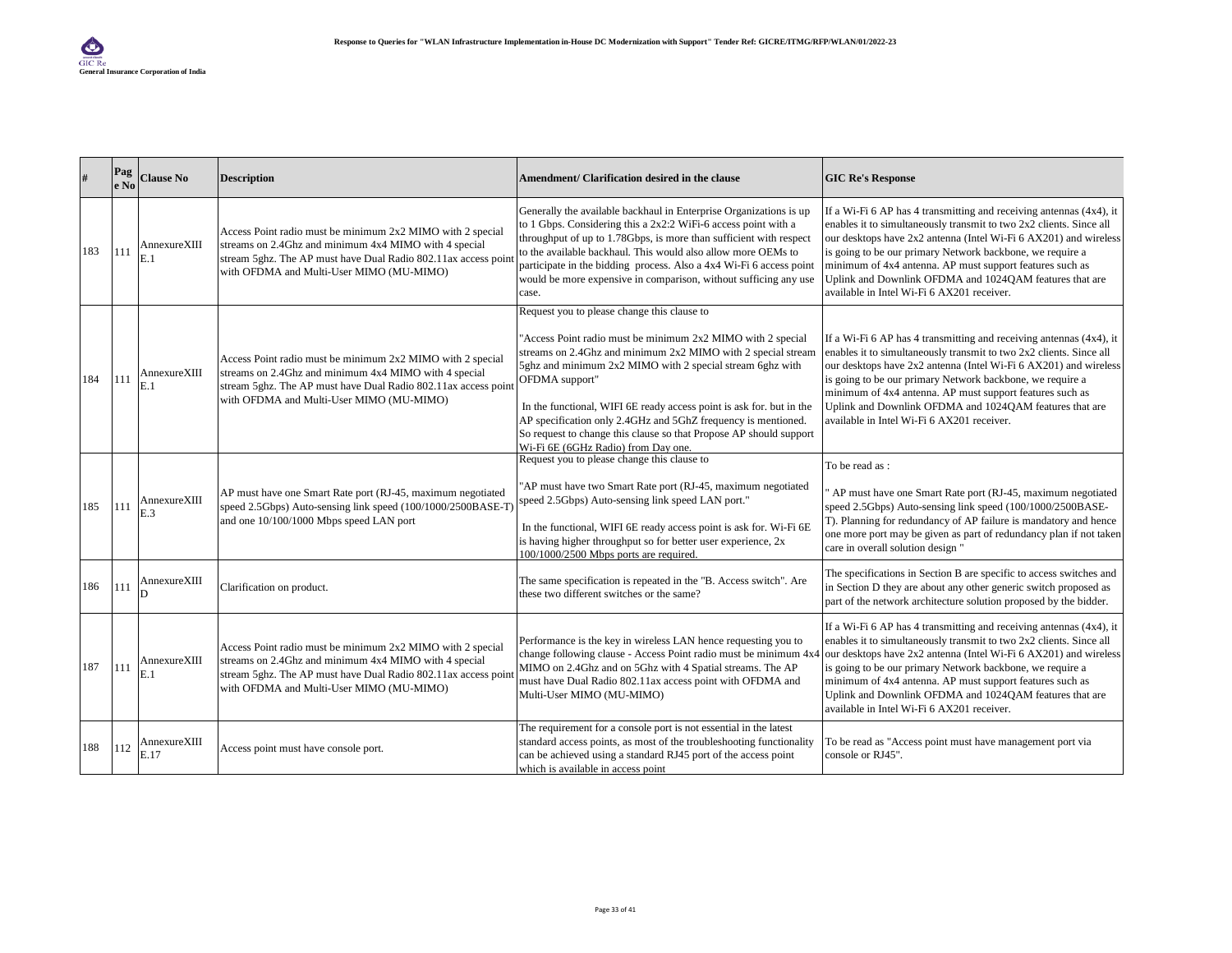|     | Pag<br>le No | <b>Clause No</b>     | <b>Description</b>                                                                                                                                                                                                                                                  | Amendment/ Clarification desired in the clause                                                                                                                                                                                                                                                                                                     | <b>GIC Re's Response</b>                                                                                         |
|-----|--------------|----------------------|---------------------------------------------------------------------------------------------------------------------------------------------------------------------------------------------------------------------------------------------------------------------|----------------------------------------------------------------------------------------------------------------------------------------------------------------------------------------------------------------------------------------------------------------------------------------------------------------------------------------------------|------------------------------------------------------------------------------------------------------------------|
| 189 | 112          | AnnexureXIII<br>E.10 | Access point must have Internal/External Bluetooth Low energy<br>beacon to support advance location-based services for Mobile<br>engagement solutions and Applications.                                                                                             | The given specification is restrictive as only a few foreign OEM<br>can comply with the same. Citing the same, we request you to<br>amend the specification to permit more participation of OEMs.                                                                                                                                                  | No change in tender terms and condition as GIC Re's requirement<br>for effective management of Aps.              |
| 190 | 112          | AnnexureXIII<br>E.6  | Access point must IoT-ready Bluetooth 5 and Zigbee support                                                                                                                                                                                                          | The use case for Zigbee and BLE is to facilitate the use of IoT<br>enabled smart appliances. The given specification is restrictive as<br>only a few foreign OEM can comply with the same. Moreover there<br>is no practical use case for IoT. Citing the same, we request you to<br>amend the specification to permit more participation of OEMs. | To be read as<br>"Access point must IoT-ready Bluetooth 5 or Zigbee support"                                     |
| 191 | 112          | AnnexureXIII<br>E.14 | Access point must support 802.3af/at POE standard                                                                                                                                                                                                                   | Request you to please change this clause to<br>'Access point must support 802.3af/at/bt POE standard"<br>In the functional, WIFI 6E ready access point is ask for. For better<br>performance of WIfi6E AP, 802.3bt power is required, or it can<br>work on 2x 802.3at nower.                                                                       | To be read as<br>'Access point must support 802.3af/at/bt POE standard"                                          |
| 192 | 112          | AnnexureXIII<br>E.22 | AP mounting kit must be with locking mechanism so that AP<br>cannot be removed without using special tools.                                                                                                                                                         | Very few OEM has AP locking mechanism using special tools.<br>Such locking functionality requires on school/college/university<br>campuses, not for the corporate customer like GIC. We request to<br>remove this clause.                                                                                                                          | No change in tender terms and conditions                                                                         |
| 193 | 112          | AnnexureXIII<br>E.23 | AP must have Kensington security slot                                                                                                                                                                                                                               | Very few OEM has Kensington security slot. Such locking<br>functionality requires on school/college/university campuses, not for Agree to be removed from Scope of Work<br>the corporate customer like GIC. We request to remove this clause.                                                                                                      |                                                                                                                  |
| 194 | 112          | AnnexureXIII<br>E.15 | Intelligent Power Monitoring (IPM) to continuously monitor and<br>report hardware energy consumption. AP can also be configured<br>to enable or disable capabilities based on available PoE power -<br>ideal when wired switches have exhausted their power budget. | The given specification is restrictive as only a few foreign OEM<br>can comply with the same. Citing the same, we request you to<br>amend the specification to permit more participation of OEMs.                                                                                                                                                  | No Change in tender terms and conditions. This is an essential<br>GIC Re requirement of AP and power management. |
| 195 | 112          | AnnexureXIII<br>E.7  | Minimum aggregate data rate of 3 Gbps (HE80/HE40)                                                                                                                                                                                                                   | Looking into the applications of GIC an aggregate throughput of<br>1.7Gbps will suffice the requirement                                                                                                                                                                                                                                            | No Change in terms and conditions as we are not limiting<br>ourselves to current applications.                   |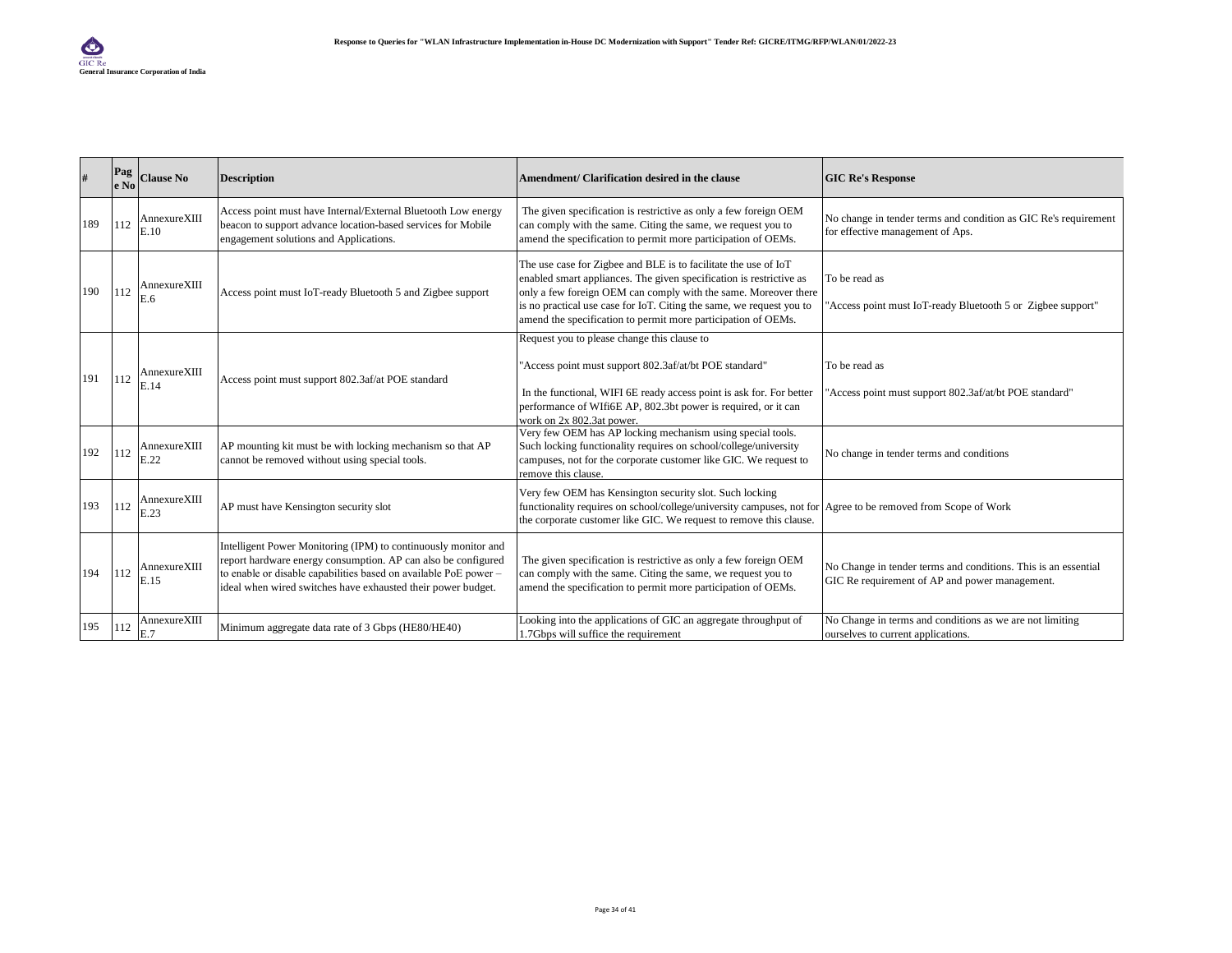| #   | Pag<br>e No | <b>Clause No</b>     | <b>Description</b>                                                                                                                                                                                               | Amendment/ Clarification desired in the clause                                                                                                                                                                                                                                                                                                                                                                                                                                                                                                                                                                                            | <b>GIC Re's Response</b>                                                                                        |
|-----|-------------|----------------------|------------------------------------------------------------------------------------------------------------------------------------------------------------------------------------------------------------------|-------------------------------------------------------------------------------------------------------------------------------------------------------------------------------------------------------------------------------------------------------------------------------------------------------------------------------------------------------------------------------------------------------------------------------------------------------------------------------------------------------------------------------------------------------------------------------------------------------------------------------------------|-----------------------------------------------------------------------------------------------------------------|
|     |             |                      |                                                                                                                                                                                                                  | Request you to please change this clause to<br>"Must support 16x BSSID on 2.4 and 5Ghz radio and minimum 4<br>x BSSID on 6GHz radio."                                                                                                                                                                                                                                                                                                                                                                                                                                                                                                     |                                                                                                                 |
|     |             |                      |                                                                                                                                                                                                                  | In the functional, WIFI 6E ready access point is ask for. So<br>minimum 4 BSSID should be there in 6GHz radio.<br>Multiple BSSID (MBSSID) is a mandatory 802.11ax feature for Wi-                                                                                                                                                                                                                                                                                                                                                                                                                                                         |                                                                                                                 |
| 196 | 112         | AnnexureXIII<br>E.11 | Must support 16x BSSID per AP radio.                                                                                                                                                                             | Fi 6E APs, which supports multiple virtual APs of a radio without<br>the need for full beacons for each virtual AP. This feature advertises<br>information for multiple BSSIDs by using a single beacon or probe<br>response frame instead of multiple beacon or probe response<br>frames, each corresponding to a single BSSID. MBSSID uses 6<br>GHz radio profile and includes support for Multiband Operation<br>(MBO) for 6 GHz radios in addition to 802.11K profile, beacon<br>rates, location and AP name advertisement (advertised in the<br>transmitted virtual AP), 6 GHz radio basic rates, and 6 GHz radio<br>transmit rates. | No change in tender terms and conditions                                                                        |
| 197 | 112         | AnnexureXIII<br>E.12 | The access point must be capable of performing security scanning<br>and serving clients on the same radio. It must be also capable of<br>performing spectrum analysis and security scanning using same<br>radio. | Very few OEM has this functionality. We request to remove this<br>clause.                                                                                                                                                                                                                                                                                                                                                                                                                                                                                                                                                                 | No change in tender terms and conditions                                                                        |
| 198 | 112         | AnnexureXIII<br>E.20 | The Access Point must have the technology to improve downlink<br>performance to all mobile devices.                                                                                                              | Downlink performance should be based on the user, not based on<br>the end device type. If a user is working on a laptop and require<br>more bandwidth, and AP give more bandwidth to the user's mobile,<br>then the user will not be able to work properly on the laptop. We<br>request to modify this clause as "The Access Point must have the<br>technology to improve downlink performance based on SSID."                                                                                                                                                                                                                            | To be read as<br>The Access Point must have the technology to improve downlink<br>performance based on SSID."   |
| 199 | 112         | AnnexureXIII<br>E.25 | The AP must support Advanced Cellular Coexistence (ACC) to<br>minimizes interference from 3G/4G cellular networks, distributed<br>antenna systems and commercial small cell / femtocell equipment.               | Very few OEM has this functionality. We request to remove this<br>clause.                                                                                                                                                                                                                                                                                                                                                                                                                                                                                                                                                                 | No change in tender terms and conditions                                                                        |
| 200 | 112         | AnnexureXIII<br>E.26 | The AP must support Supports priority handling and policy<br>enforcement for unified communication apps, including Skype for<br>Business with encrypted videoconferencing, voice, chat, and<br>desktop sharing.  | Very few OEM has application based functionality. AP can provide<br>the Priority based on different protocol and port number like Web<br>Traffic, Mail Traffic, FTP Traffic, etc. We request to modify this<br>clause as "The AP must support QoS for prioritizing the network<br>traffic."                                                                                                                                                                                                                                                                                                                                               | No change in tender terms and condition as application specific<br>prioritizing is foreseen use case at GIC Re. |
| 201 | 112         | AnnexureXIII<br>E.16 | Access point must have option of external power adaptor as well.                                                                                                                                                 | Typically access point gets power from PoE as asked in RFP. For<br>external power we request to allow power adapter or power injector.<br>Please say "Access point must have option of external power<br>adaptor or power injector"                                                                                                                                                                                                                                                                                                                                                                                                       | To be read as<br>Access point must have option of external power adaptor or<br>power injector"                  |
| 202 | 113         | AnnexureXIII<br>E.37 | AP must be UL 2043 certified.                                                                                                                                                                                    | We request to allow with UL60950-1 certification. So, we request to<br>modify the clause as "AP must be UL 2043 / UL60950-1 certified."                                                                                                                                                                                                                                                                                                                                                                                                                                                                                                   | To be read as<br>"UL2043 plenum rating / UL60950-1 certified "                                                  |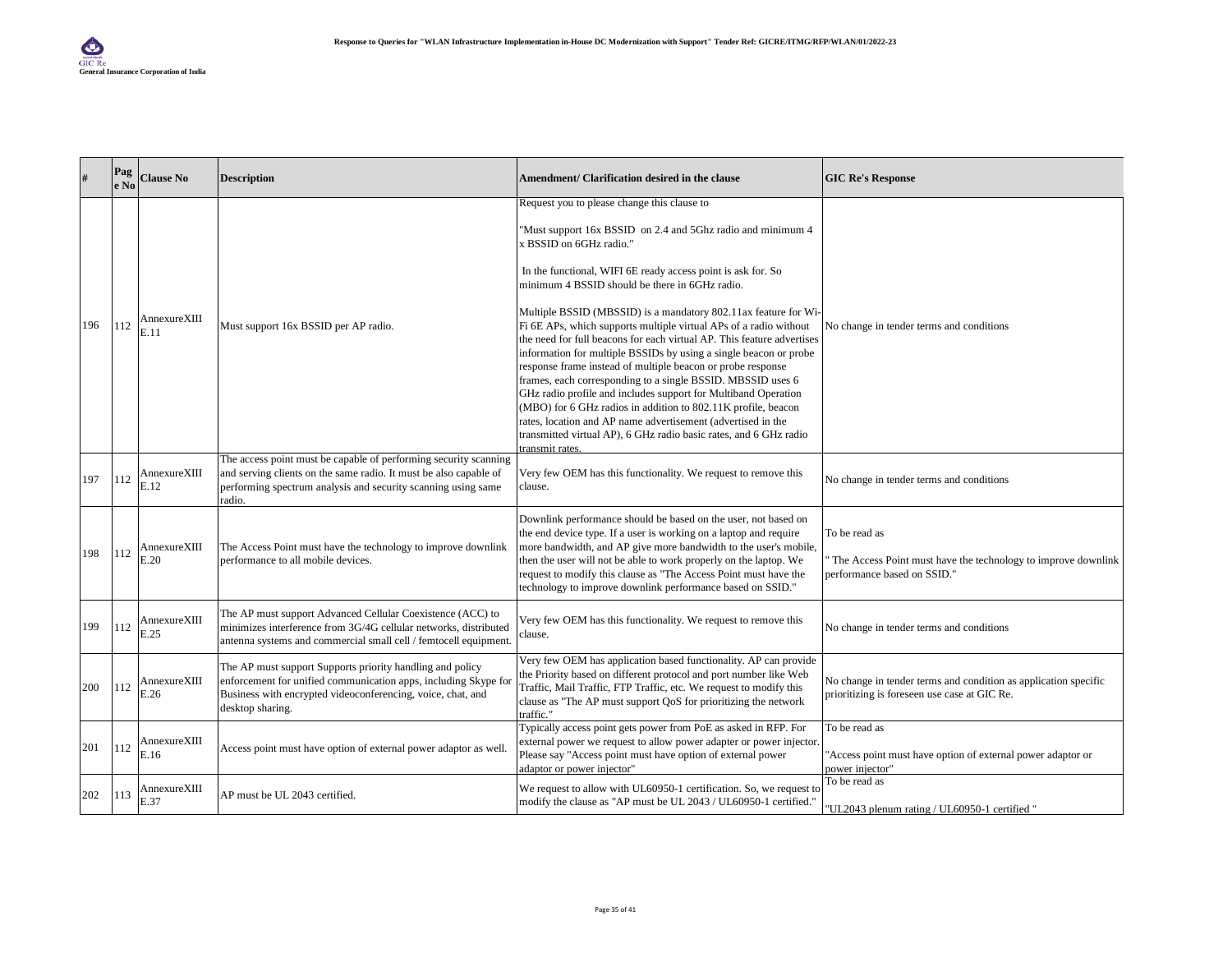| #   | Pag<br>e No | <b>Clause No</b>     | <b>Description</b>                                                                                                                                                          | Amendment/ Clarification desired in the clause                                                                                                                                                                                                                                                                                                                                                                                                                                            | <b>GIC Re's Response</b>                                                                                                               |
|-----|-------------|----------------------|-----------------------------------------------------------------------------------------------------------------------------------------------------------------------------|-------------------------------------------------------------------------------------------------------------------------------------------------------------------------------------------------------------------------------------------------------------------------------------------------------------------------------------------------------------------------------------------------------------------------------------------------------------------------------------------|----------------------------------------------------------------------------------------------------------------------------------------|
| 203 | 113         | AnnexureXIII<br>E.39 | AP must be UL 2043 certified.<br>UL2043 plenum rating.                                                                                                                      | Plenum is an international certification, because in US or western<br>countries, the access points are deployed in plenum spaces where<br>there is a risk of fire and inflammation of the same through access<br>point. However in India access points are outside the fall ceiling and<br>not in plenum spaces, hence making this requirement not relevant<br>Indian deployment. Therefore we request you to kindly exclude<br>such specifications to permit more participation of OEMs. | To be read as<br>"UL2043 plenum rating / UL60950-1 certified "                                                                         |
| 204 | 113         | AnnexureXIII<br>E.35 | AP must support Dual mode AP's (same AP can be managed via<br>cloud or controller)                                                                                          | Very few OEM has this functionality. We request to remove this<br>clause.                                                                                                                                                                                                                                                                                                                                                                                                                 | AP must support dual mode in case there is a requirement within<br>the 5 year contract period                                          |
| 205 | 113         | AnnexureXIII<br>E.40 | AP should support integrated trusted platform module (TPM) for<br>platform integrity. This ensures the boot process started from a<br>trusted combination of access points. | The given specification is restrictive as only a few foreign OEM<br>can comply with the same. Citing the same, we request you to<br>amend the specification to permit more participation of OEMs.                                                                                                                                                                                                                                                                                         | No change in tender terms and conditions                                                                                               |
| 206 | 113         | AnnexureXIII<br>E.28 | Pass point Wi-Fi (Hotspot 2.0) offers seamless cellular-to-Wi-Fi<br>carryover for guests.                                                                                   | Very few OEM has this functionality. We request to remove this<br>clause.                                                                                                                                                                                                                                                                                                                                                                                                                 | No change in tender terms and conditions                                                                                               |
| 207 | 113         | AnnexureXIII<br>E.38 | Regulatory Compliance FCC/ISEDCE Marked RED Directive<br>2014/53/EU EMC Directive 2014/30/EU Low Voltage Directive<br>2014/35/EU UL/IEC/EN 60950 EN 60601-1-1, EN60601-1-2  | EN 60601-1-1, EN60601-1-2 (Medical EMC): This certification is<br>predominantly for Medical devices, and is not applicable to access<br>points. We would therefore request you to kindly amend the clause<br>accordingly.                                                                                                                                                                                                                                                                 | The clause EN 60601-1-1, EN60601-1-2 (Medical EMC) stands<br>removed as it is not applicable to GIC Re                                 |
| 208 | 113         | AnnexureXIII<br>E.38 | Regulatory Compliance FCC/ISEDCE Marked RED Directive<br>2014/53/EU EMC Directive 2014/30/EU Low Voltage Directive<br>2014/35/EU UL/IEC/EN 60950 EN 60601-1-1, EN60601-1-2  | As in RFC GIC has already added Wi-Fi Alliance: Wi-Fi<br>CERTIFIED a, b, g, n, ac, ax. We request to remove this clause.                                                                                                                                                                                                                                                                                                                                                                  | Since the clause pertains to European union, the same has is<br>considered to not applicable and removed from Scope                    |
| 209 | 113         | AnnexureXIII<br>E.36 | Solution must have the ability to provide AI-ML Powered radio<br>resource algorithm                                                                                         | The given specification is restrictive as only a few foreign OEM<br>can comply with the same. Citing the same, we request you to<br>amend the specification to permit more participation of OEMs.                                                                                                                                                                                                                                                                                         | No Change in Terms in and conditions as GIC Re is a high density<br>environment needing intelligent Radio resource Management in<br>AP |
| 210 | 113         | AnnexureXIII<br>E.34 | The Access point must support 802.11ax Target Wait Time<br>(TWT) to support low-power client devices                                                                        | Very few OEM has this functionality. We request to remove this<br>clause.                                                                                                                                                                                                                                                                                                                                                                                                                 | No change in tender terms and conditions                                                                                               |
| 211 | 113         | AnnexureXIII<br>E.30 | The Access point must support cyclic delay/shift diversity<br>(CDD/CSD) f or improved downlink RF perf ormance                                                              | Very few OEM has this functionality. We request to remove this<br>clause.                                                                                                                                                                                                                                                                                                                                                                                                                 | No change in tender terms and conditions                                                                                               |
| 212 | 113         | AnnexureXIII<br>E.32 | The Access point must support Low-density parity check (LDPC)<br>f or high-ef f iciency error correction and increased throughput                                           | Very few OEM has this functionality. We request to remove this<br>clause.                                                                                                                                                                                                                                                                                                                                                                                                                 | No change in tender terms and conditions                                                                                               |
| 213 | 113         | AnnexureXIII<br>E.29 | The Access point must support maximum ratio combining (MRC)<br>for improved receiver performance                                                                            | Very few OEM has this functionality. We request to remove this<br>clause.                                                                                                                                                                                                                                                                                                                                                                                                                 | No change in tender terms and conditions                                                                                               |
| 214 | 113         | AnnexureXIII<br>E.33 | The Access point must support Transmit beamforming (TXBF) f<br>or increased signal reliability and range                                                                    | Very few OEM has this functionality. We request to remove this<br>clause.                                                                                                                                                                                                                                                                                                                                                                                                                 | No change in tender terms and conditions                                                                                               |
| 215 | 113         | AnnexureXIII<br>E.27 | The AP must support deep packet inspection to classify and block,<br>prioritize, or limit bandwidth f or thousands of applications in a<br>range of categories.             | Very few OEM has this functionality. We request to remove this<br>clause.                                                                                                                                                                                                                                                                                                                                                                                                                 | No change in tender terms and conditions                                                                                               |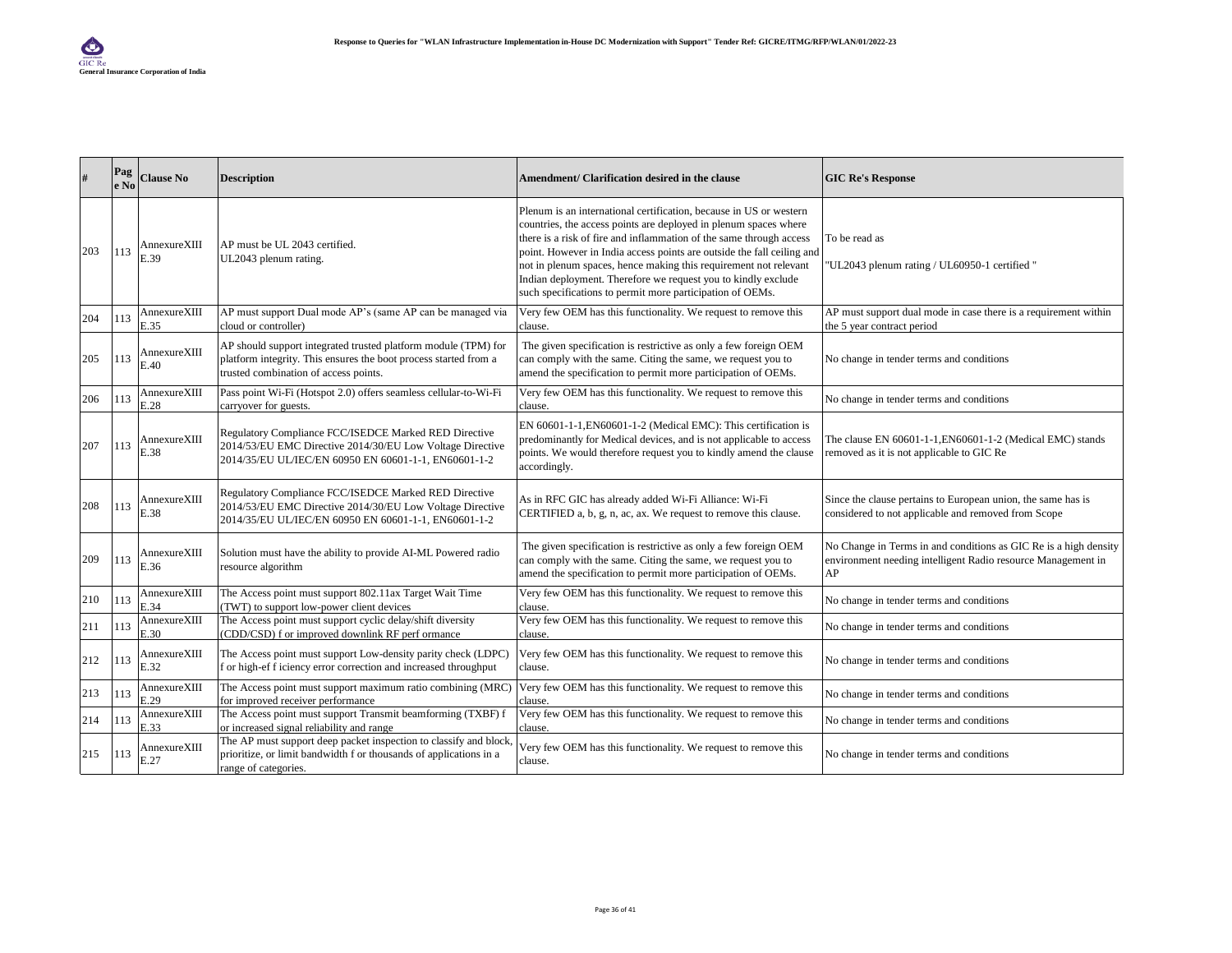| #   | Pag<br>le No | <b>Clause No</b>      | <b>Description</b>                                                                                                                                                                                                                                                                                                                                                                                                                                                                                                                                                                                                                                                                                                                                                                                                                                                                                                 | Amendment/ Clarification desired in the clause                                                                                                                                                                                                                                                                                                                                                                                                                                                                                                                                                                                                                                                                                                                                                                                                                                                                                                                                                                                                               | <b>GIC Re's Response</b>                                                                                                                                                                                                                                   |
|-----|--------------|-----------------------|--------------------------------------------------------------------------------------------------------------------------------------------------------------------------------------------------------------------------------------------------------------------------------------------------------------------------------------------------------------------------------------------------------------------------------------------------------------------------------------------------------------------------------------------------------------------------------------------------------------------------------------------------------------------------------------------------------------------------------------------------------------------------------------------------------------------------------------------------------------------------------------------------------------------|--------------------------------------------------------------------------------------------------------------------------------------------------------------------------------------------------------------------------------------------------------------------------------------------------------------------------------------------------------------------------------------------------------------------------------------------------------------------------------------------------------------------------------------------------------------------------------------------------------------------------------------------------------------------------------------------------------------------------------------------------------------------------------------------------------------------------------------------------------------------------------------------------------------------------------------------------------------------------------------------------------------------------------------------------------------|------------------------------------------------------------------------------------------------------------------------------------------------------------------------------------------------------------------------------------------------------------|
| 216 | 113          | AnnexureXIII<br>E.39  | Wi-Fi CERTIFIED WPA, WPA2 and WPA3 - Enterprise,<br>Personal WMM, WMM-PS, Wi-Fi Vantage, W-Fi Agile<br>Multiband Pass point (release 2) Bluetooth SIG Ethernet Alliance<br>(POE, PD device, class 4).                                                                                                                                                                                                                                                                                                                                                                                                                                                                                                                                                                                                                                                                                                              | Very few OEM has WMM-PS, Wi-Fi Vantage, W-Fi Agile<br>Multiband Pass point (release 2) Bluetooth SIG. We request to<br>modify this clause as "Wi-Fi CERTIFIED WPA, WPA2 and WPA3<br>Enterprise, Personal WMM, Ethernet Alliance (POE, PD device,<br>class $4$ )."                                                                                                                                                                                                                                                                                                                                                                                                                                                                                                                                                                                                                                                                                                                                                                                            | Some of them are necessary since GIC Re is going to be high<br>dense environment. So the clause is to be now read as<br>"Wi-Fi CERTIFIED WPA, WPA2 and WPA3 - Enterprise,<br>Personal WMM, Wi-Fi Vantage, Ethernet Alliance (POE, PD<br>device, class 4)." |
| 217 | 114          | AnnexureXIII<br>F.2.h | The Service assurance solution should have<br>i - Intuitive, simple-to-use dashboard with end-to-end visibility<br>over performance and health<br>ii-AI powered alerts that highlights issues affecting high priority<br>services<br>iii-Automated user and application experience monitoring through<br>synthetic testing<br>iv-Network performance metrics for wired, wireless, and cloud<br>application connectivity<br>v-Simplified deployment and backup connectivity with built-in<br>cellular connectivity<br>vi-Multivendor support enables testing for OEM specific network<br>or third-party network environment<br>vii- should have Scalability to any number of sensors<br>viii-Simple to use network and app-performance dashboard and<br>diagnostics visibility<br>ix-Cloud-based analytics and insights engine<br>x- Vendor-agnostic sensor for continuous Wi-Fi and Ethernet<br>service assessment | For better user experience GIC should have User-perspective<br>network and application performance analytics.<br>With today's dependency on Wi-Fi for SaaS Enterprise and IoT<br>applications, most of the IT departments are facing new challenges<br>to deliver the best user and client experience possible. To provide a<br>consistent level of performance, GIC must require Service<br>Assurance solution which enable IT to proactively simulate real-<br>world user and client experiences. IT can continuously monitor<br>network connectivity and the performance of wireless and Ethernet<br>connections in critical, high-value locations like head office spaces,<br>branch location and similar types of environments.<br>Customizable test scripts and easy to deploy sensors/Solution<br>provide application assurance and network insights for any vendor-<br>agnostic wireless and wired network dealing with the influx of<br>mobile and IoT devices. In addition, this allows IT to get in front of<br>service issues before they occur. | No Change in tender terms and conditions                                                                                                                                                                                                                   |
| 218 | 114          | AnnexureXIII<br>F.2.d | Must support RADSEC protocol to support RADIUS datagrams<br>over TCP and TLS                                                                                                                                                                                                                                                                                                                                                                                                                                                                                                                                                                                                                                                                                                                                                                                                                                       | We support RADIUS DTLS so kindly modify the statement to<br>support protocols RADSEC/RADIUS DTLS.                                                                                                                                                                                                                                                                                                                                                                                                                                                                                                                                                                                                                                                                                                                                                                                                                                                                                                                                                            | To be read as:<br>Must support RADSEC/RADIUS DTLS protocol to support<br>RADIUS datagrams over TCP and TLS"                                                                                                                                                |
| 219 | 114          | AnnexureXIII<br>F.1.b | Stored profiling data must identify device profile changes and<br>dynamically modify authorization privileges. For example, if a<br>printer appears as a Windows laptop, the system can automatically<br>deny access must support Load balancing for profile scans and<br><b>Scheduled Subnet scans</b>                                                                                                                                                                                                                                                                                                                                                                                                                                                                                                                                                                                                            | Device profiling is supported. OEM ISE will control devices out of<br>compliance and detect rogue assets according to the configured<br>policies.<br>Manual subnet scan is supported via NMAP. Kindly explain/remove<br>"must support Load balancing for profile scans and Scheduled<br>Subnet scans"                                                                                                                                                                                                                                                                                                                                                                                                                                                                                                                                                                                                                                                                                                                                                        | To be read as<br>Stored profiling data must identify device profile changes and<br>dynamically modify authorization privileges. For example, if a<br>printer appears as a Windows laptop, the system can automatically<br>deny access."                    |
| 220 | 114          | AnnexureXIII<br>F.1.d | Support active device profiling methods such as SNMP, Subnet<br>Scan, SSH, Sflow, WMI and NMAP Scan                                                                                                                                                                                                                                                                                                                                                                                                                                                                                                                                                                                                                                                                                                                                                                                                                | ISE Profiler supports the following active probes: SNMP, Network<br>Scan (NMAP), Active Directory (AD)<br>Kindly modify by removing "ssh, sflow".                                                                                                                                                                                                                                                                                                                                                                                                                                                                                                                                                                                                                                                                                                                                                                                                                                                                                                            | To be read as:<br>"Support active device profiling methods such as SNMP, Subnet<br>Scan, WMI and NMAP Scan "                                                                                                                                               |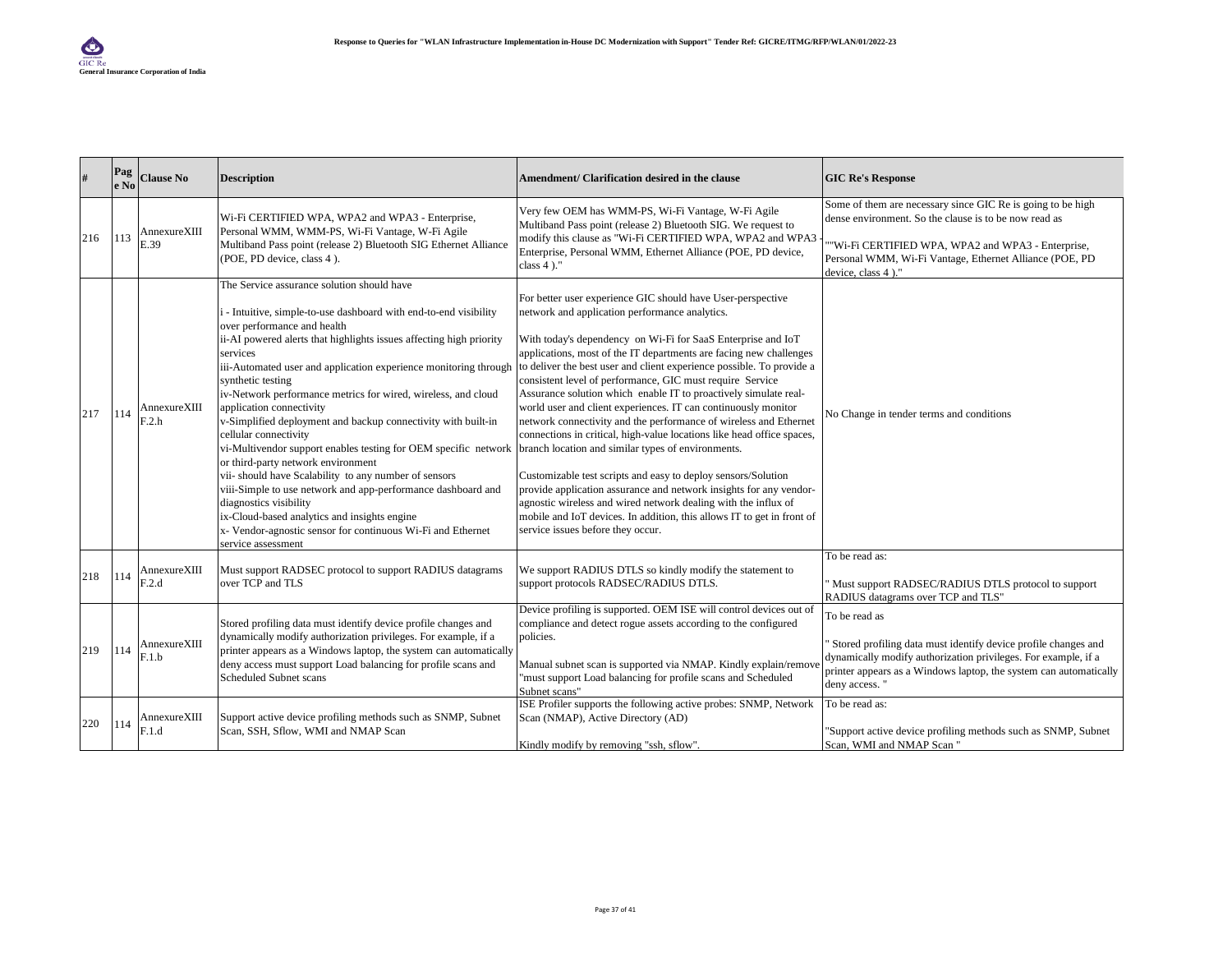|     | Pag<br>e No | <b>Clause No</b>       | <b>Description</b>                                                                                                                                                                                                                                                                                                                       | Amendment/ Clarification desired in the clause                                                                                                                                                                                                                                                                                                                                                                                               | <b>GIC Re's Response</b>                                                                                                                                                                                                                    |
|-----|-------------|------------------------|------------------------------------------------------------------------------------------------------------------------------------------------------------------------------------------------------------------------------------------------------------------------------------------------------------------------------------------|----------------------------------------------------------------------------------------------------------------------------------------------------------------------------------------------------------------------------------------------------------------------------------------------------------------------------------------------------------------------------------------------------------------------------------------------|---------------------------------------------------------------------------------------------------------------------------------------------------------------------------------------------------------------------------------------------|
| 221 | 114         | AnnexureXIII<br>F.1.c  | Support passive device profiling methods such as DHCP, Span<br>Ports, HTTP User-Agent, MAC OUI and TCP SYN-ACK<br>handshakes                                                                                                                                                                                                             | ISE Profiler supports the following probes: RADIUS, SNMP Trap,<br>SNMP Query, DHCP, DHCP SPAN, DNS, HTTP, NetFlow,<br>Network Scan (NMAP), Active Directory (AD), pxGrid.<br>Kindly explain the use case for "BidderP SYN-ACK handshakes".<br>We do not support this method so kindly remove.                                                                                                                                                | To be read as<br>Support passive device profiling methods such as DHCP, Span<br>Ports, HTTP User-Agent, MAC OUI "                                                                                                                           |
| 222 | 114         | AnnexureXIII<br>F.2.c  | Usage of multiple authentication protocols concurrently, such as<br>PEAP, EAP-FAST, EAP-TLS, EAP-TTLS, and EAP-PEAP-Public                                                                                                                                                                                                               | OEM ISE supports a wide range of authentication protocols,<br>including, but not limited to PAP, MS- CHAP, Extensible<br>Authentication Protocol (EAP)-MD5, Protected EAP (PEAP), EAP-<br>Flexible Authentication via Secure Tunnelling (FAST), EAP-<br>Transport Layer Security (TLS), and EAP-Tunnelled Transport<br>Layer Security (TTLS).<br>EAP-PEAP-Public is OEM specific, we support all the other<br>protocols. Kindly remove this. | To be read as:<br>"Usage of multiple authentication protocols concurrently, such as<br>PEAP, EAP-FAST, EAP-TLS, EAP-TTLS"                                                                                                                   |
| 223 | 115         | AnnexureXIII<br>F.3.f  | Customize guest access privileges to enforce bandwidth limits,<br>access to specific resources, length of connections and set<br>automatic account expiry after a specified number of hours or<br>days.                                                                                                                                  | "Bandwidth limits" has to be enforced at network layer. OEM ISE<br>can pass QoS attributes to NAD devices if they support limiting<br>guest bandwidth.<br>For example, for guest users connectivity to Wi-Fi with OEM WLC<br>you can pass advanced attributes to WLC from ISE by appending<br>them to authorization profiles.<br>Please confirm if this is inline with your expectations.                                                    | Bidder is free to propose his methodology of meeting the scope of<br>work requirement.                                                                                                                                                      |
| 224 | 115         | AnnexureXIII<br>F.4.a  | Automatically configure and provision mobile devices such as<br>Windows, macOS, iOS, Android, Chromebook, and Ubuntu,<br>enabling them to securely connect to enterprise network. Support<br>for at least 1000 users on day one. Each user can have up to two<br>devices and support Sponsor approval required option for<br>Onboarding. | Sponsor approval is required for guest access. Kindly remove<br>"sponsor approval" for BYOD use case since it doesn't apply.<br>We don't support Ubuntu for BYOD, please remove from the list.                                                                                                                                                                                                                                               | To be read as:<br>Automatically configure and provision mobile devices such as<br>Windows, macOS, iOS, Android, Chromebook etc, enabling them<br>to securely connect to enterprise network. Support for at least 1000<br>users on day one." |
| 225 | 115         | AnnexureXIII<br>F.3.g. | Guest portal shall have an option to accept social logins using<br>Facebook, Twitter, Slack and other social media credentials.                                                                                                                                                                                                          | Currently, OEM ISE supports only Facebook, rest of the apps are in<br>roadmap. Kindly modify the statement to support any of the social<br>media apps "Facebook/Twitter/Slack/others".                                                                                                                                                                                                                                                       | This specification/clause is being removed from the tender<br>document                                                                                                                                                                      |
| 226 | 115         | AnnexureXIII<br>F.3.h  | Third-party integration providing customizable workflows using<br>rest-based API's for delivering streamlined registration and<br>payment system integration.                                                                                                                                                                            | Please elaborate the use case.                                                                                                                                                                                                                                                                                                                                                                                                               | This specification/clause is being removed from the tender<br>document                                                                                                                                                                      |
| 227 | 116         | AnnexureXIII<br>F.6.b  | A reporting option must be available to provide a method for<br>delivering validated templates to unique requirements in a timely<br>manner.                                                                                                                                                                                             | Please elaborate the use case.                                                                                                                                                                                                                                                                                                                                                                                                               | The complete wireless solution must be able to generate custom<br>reports and options for delivering such reports to network<br>administrator/IT support Manager to regularly monitor network on<br>various parameters.                     |
| 228 | 116         | AnnexureXIII<br>F.4.g  | Automatic device certificate provisioning/installation with sponsor<br>approval required option for onboarding.                                                                                                                                                                                                                          | Certificate provisioning is part of ISE BYOD flow, requires little<br>manual intervention from users to trust the certificate. However,<br>sponsor approval applies to guest access, not BYOD access. So<br>kindly modify the statement accordingly and remove "sponsor<br>approval" option for onboarding.                                                                                                                                  | To be read as:<br>"Automatic device certificate provisioning/installation with manual<br>provisioning capability for onboarding."                                                                                                           |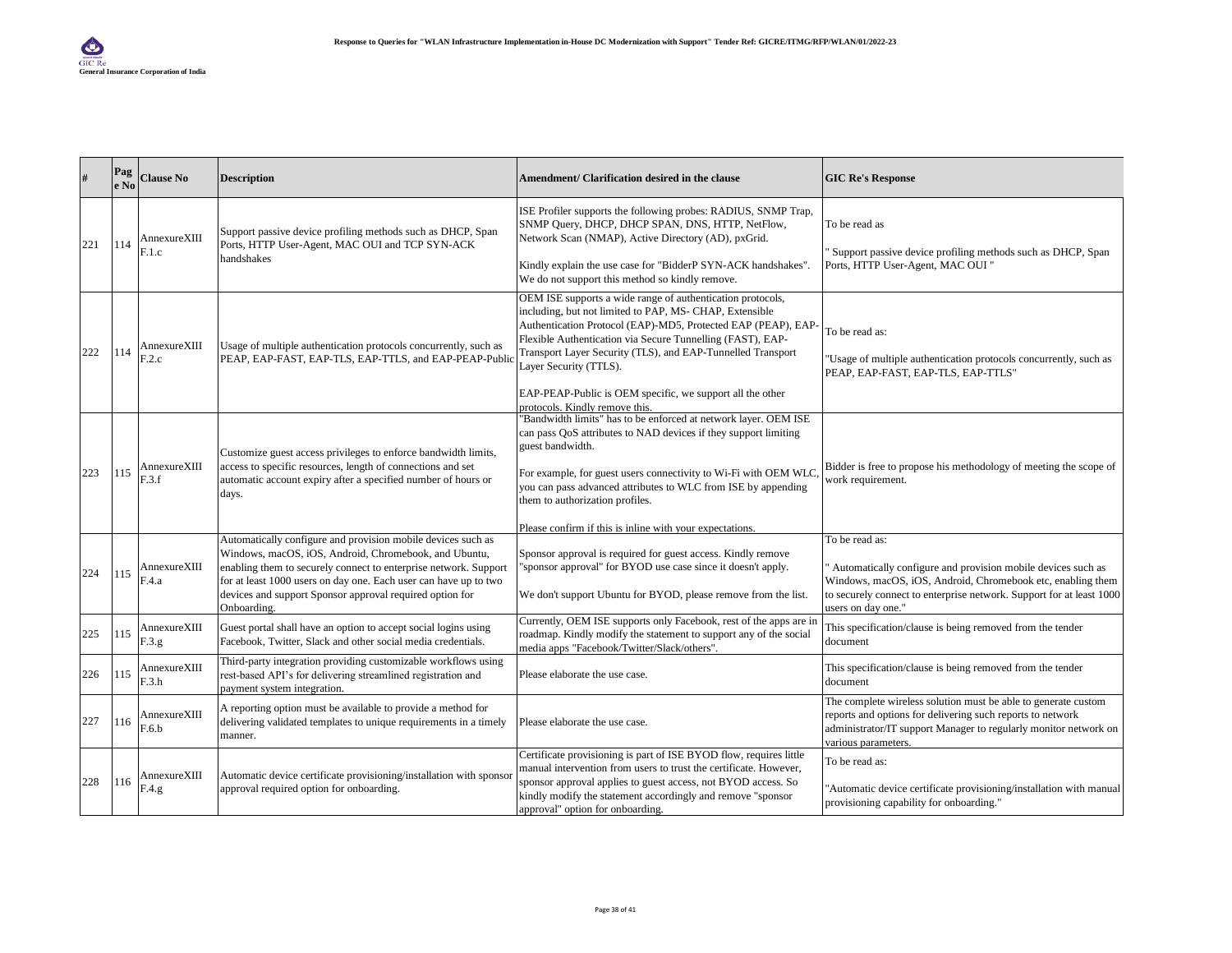|     | Pag<br>e No | <b>Clause No</b>       | <b>Description</b>                                                                                                                                                                                                    | Amendment/ Clarification desired in the clause                                                                                                                                                                                                                                                                                                                                                                                                                                                                                        | <b>GIC Re's Response</b>                                                                                                                                                                   |
|-----|-------------|------------------------|-----------------------------------------------------------------------------------------------------------------------------------------------------------------------------------------------------------------------|---------------------------------------------------------------------------------------------------------------------------------------------------------------------------------------------------------------------------------------------------------------------------------------------------------------------------------------------------------------------------------------------------------------------------------------------------------------------------------------------------------------------------------------|--------------------------------------------------------------------------------------------------------------------------------------------------------------------------------------------|
| 229 | 116         | AnnexureXIII<br>F.5.d  | Endpoint posture and health checks must include Installed<br>Applications, AntiVirus, Firewall, Network Connections,<br>Processes, Patch Management, Peer to Peer applications, Virtual<br>Machines, USB Devices etc. | OEM ISE supports following posture checks - File Condition<br>Settings, Firewall Condition Settings, Registry Condition Settings,<br>Continuous Endpoint Attribute Monitoring, Application Condition<br>Settings, Service Condition Settings, Antivirus, Antispyware,<br>Antimalware, patch management, disk encryption, USB, hardware<br>attributes.<br>"Network Connections, Peer to Peer applications, Virtual Machine"<br>are not applicable to posture. Request you to modify accordingly.                                       | To be read as<br>Endpoint posture and health checks must include Installed<br>Applications, Antivirus, Firewall, Processes, Patch Management,<br>USB Devices etc."                         |
| 230 | 116         | AnnexureXIII<br>F.5.g. | Must be able to detect multiple network interfaces and control it.                                                                                                                                                    | Please elaborate the use case.                                                                                                                                                                                                                                                                                                                                                                                                                                                                                                        | GIC Re Network admin must have the capability to control if A<br>device can or cannot connect to a different network via another<br>Network interface while connected to GIC Re's Network. |
| 231 | 116         | AnnexureXIII<br>F.4.i  | Must support Oauth and SAML 2.0 Identity Provider, which<br>allows seamless single sign-on (SSO) to the cloud or on-premises<br>applications.                                                                         | OEM ISE supports SAML 2.0 and plays a Service Provider role.<br>OEM ISE cannot be an IDP. OEM ISE can be integrated with<br>SAML IDP to enable SSO for the following web portals: Guest<br>portal (sponsored and self-registered), Sponsor portal, My Devices<br>portal, and Certificate Provisioning portal. Kindly modify the<br>statement accordingly.<br>OEM ISE supports OAUTH 2.0 with MDM management. That use<br>case doesn't apply to BYOD. So kindly either remove Oauth or<br>modify it to Oauth/SAML 2.0 protocol support | To be read as:<br>Must support Oauth/SAML 2.0 Identity Provider, which allows<br>seamless single sign-on (SSO) to the cloud or on-premises<br>applications."                               |
| 232 | 116         | AnnexureXIII<br>F.5.a  | Perform advanced endpoint posture assessments to ensure<br>organization's compliance is met before devices connect.                                                                                                   | Posture is triggered post authentication. So kindly replace "before<br>devices connect" with "before devices get appropriate network<br>access"                                                                                                                                                                                                                                                                                                                                                                                       | To be read as:<br>Perform advanced endpoint posture assessments to ensure<br>organization's compliance is met before devices get appropriate<br>network access.                            |
| 233 | 116         | AnnexureXIII<br>F.4.c  | Support the distribution of in-built CA generated certificates to<br>third-party applications using SCEP and EST (RFC 7030)<br>protocols.                                                                             | OEM ISE supports SCEP and EST which can be used to provision<br>certificates for BYOD clients. Kindly modify the statement "third-<br>party applications" accordingly since the certificate provisioning<br>applies to BYOD clients, not applications.                                                                                                                                                                                                                                                                                | To be read as:<br>"Support the distribution of in-built CA generated certificates to<br>client devices using SCEP and EST (RFC 7030) protocols."                                           |
| 234 | 116         | AnnexureXIII<br>F.5.b  | Support the following operating systems and versions: Microsoft<br>Windows 7 and above, Apple macOS 10.10 and above.                                                                                                  | Windows 7 is not supported by even Microsoft. We support<br>Windows 10 and above, and Mac OS 10.13 and above. Request you<br>to kindly modify your support ask accordingly.                                                                                                                                                                                                                                                                                                                                                           | To be read as:<br>Support the following operating systems and versions: Microsoft<br>Windows 10 and above, Apple macOS 10.10 and above."                                                   |
| 235 | 117         | AnnexureXIII<br>F.4.h  | Certificate Provisioning must work even after failover of its nodes.                                                                                                                                                  | Certificate provisioning will work with connection reset when node<br>fails. Please confirm if this is acceptable.                                                                                                                                                                                                                                                                                                                                                                                                                    | Agreeable as long as there is near zero downtime in network<br>availability.                                                                                                               |
| 236 | 117         | AnnexureXIII<br>F.7.d  | 5-Year 24x7 Hardware and Software Warranty with perpetual<br>must include at least 10 years of licensing upfront                                                                                                      | Since this is OPEX based project, License needs to be aligned with<br>licenses. If it is not possible to offer perpetual licenses, the solution contract period only. We request you to modify license requirement<br>as per contract period only                                                                                                                                                                                                                                                                                     | The requirement specification/clause is to be considered as<br>removed from the tender document                                                                                            |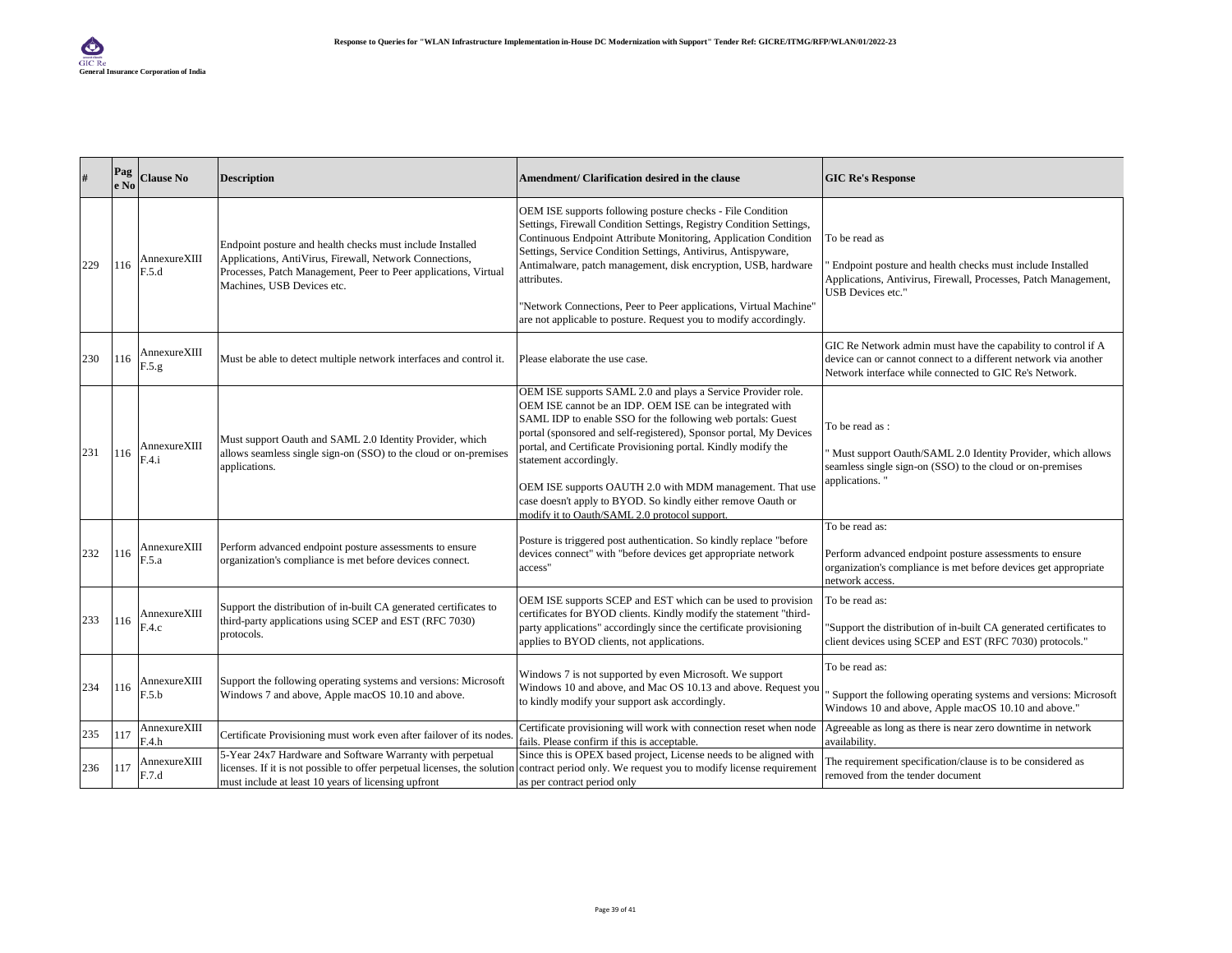| #   | Pag<br>e No | <b>Clause No</b>      | <b>Description</b>                                                                                                                                                                                                                                                                                                                                                                                                                                                                                                                                          | Amendment/ Clarification desired in the clause                                                                                                                                                                                                                                                                                                                                                                                                                                                                                                                                                                                                                                                                                                                                                                                                                                                                                                                    | <b>GIC Re's Response</b>                                                                                                                                                                                                              |
|-----|-------------|-----------------------|-------------------------------------------------------------------------------------------------------------------------------------------------------------------------------------------------------------------------------------------------------------------------------------------------------------------------------------------------------------------------------------------------------------------------------------------------------------------------------------------------------------------------------------------------------------|-------------------------------------------------------------------------------------------------------------------------------------------------------------------------------------------------------------------------------------------------------------------------------------------------------------------------------------------------------------------------------------------------------------------------------------------------------------------------------------------------------------------------------------------------------------------------------------------------------------------------------------------------------------------------------------------------------------------------------------------------------------------------------------------------------------------------------------------------------------------------------------------------------------------------------------------------------------------|---------------------------------------------------------------------------------------------------------------------------------------------------------------------------------------------------------------------------------------|
| 237 | 117         | AnnexureXIII<br>F.7.a | Hardware appliance or Virtual Appliance (Automatic HA failover) Every OEM has different architecture to meet requirement and<br>with 1:1 or N:1 redundancy. If Virtual Appliance is proposed, it<br>shall be offered with OEM recommended Hardware/VM<br>Hypervisor. There must be dedicated appliance for Reporting.                                                                                                                                                                                                                                       | asking for dedicated reporting appliance is vendor specific<br>architecture requirement. We request GIC to ask reporting at<br>solution level and not as per specific OEM architecture.                                                                                                                                                                                                                                                                                                                                                                                                                                                                                                                                                                                                                                                                                                                                                                           | To be read as:<br>Virtual Appliance (Automatic HA failover) with 1:1 or N:1<br>redundancy must be Virtual Appliance and OEM recommended<br>Hardware/VM Hypervisor specs must be provided to GIC Re for<br>provisioning the hardware." |
| 238 | 117         | AnnexureXIII<br>F.7.c | Licenses supporting minimum 25000 concurrent sessions for<br>AAA, Endpoint posture check, Guest access and TACACS+ on<br>Day 1. Upgradeable to 50,000 concurrent sessions.                                                                                                                                                                                                                                                                                                                                                                                  | OEM ISE licensing is based on the active number of endpoints<br>authenticating to the network. In the requirement #1, it is mentioned<br>that "The solution must be sized 2000 endpoints. The solution must<br>have scalability to scale up to 10000 endpoints in future on same<br>appliance."<br>In OEM ISE, concurrent sessions are equivalent to the active<br>number of endpoints authenticating to OEM ISE. So please confirm To be read as:<br>if the sizing has to be done to support $2,000$ endpoints or $25,000$<br>endpoints on Day1.<br>Additionally, please clarify if the solution should be scalable to<br>manage 10,000 endpoints or 50,000 endpoints.<br>OEM ISE deployment is highly scalable, more nodes can be added<br>to scale in future. Please confirm if the scalability requirement to<br>manage the expected number of endpoints has to be considered<br>from Day1 or would it be acceptable to add more nodes in future to<br>scale. | Licenses supporting minimum 200 concurrent sessions for AAA,<br>Endpoint posture check, Guest access and TACACS+ on Day 1.<br>Upgradeable to 10,000 concurrent sessions."                                                             |
| 239 | 117         | AnnexureXIII<br>F.8.a | The solution shall be Common Criteria certified for network<br>access control (NAC) solution, under both the Network Device<br>collaborative Protection Profile (NDcPP) and the Extended<br>Package for Authentication Servers modules. The certificate shall<br>be attached as reference.                                                                                                                                                                                                                                                                  | OEM ISE v2.6 is validated by the NIAP for conformance to the<br>Common Criteria for IT Security Evaluation.<br>ISE 3.1 is under Evaluation and it covers the protocols/server<br>modules too. Please allow certified or under evaluation solution                                                                                                                                                                                                                                                                                                                                                                                                                                                                                                                                                                                                                                                                                                                 | No change in tender terms and conditions                                                                                                                                                                                              |
| 240 | 118         | AnnexureXIII<br>F.9.b | The Network Management Solution (NMS) tool must provide a<br>complete view of the devices that are monitored and managed by<br>tool. It also allows end-end provisioning, management,<br>monitoring, and maintenance operations for the devices. NMS tool<br>mustsimplify network operations by providing zero-touch setup,<br>centralized management of networks, historical data reporting, and<br>troubleshooting for networks located around city or around the<br>state. The NMS tool must provide both Wireless (AP) and Wired<br>(Switch) management | Request to give flexibility for NMS tool for AP & Switch. As this is<br>bind the solution to specific OEMs                                                                                                                                                                                                                                                                                                                                                                                                                                                                                                                                                                                                                                                                                                                                                                                                                                                        | No change in tender terms and conditions                                                                                                                                                                                              |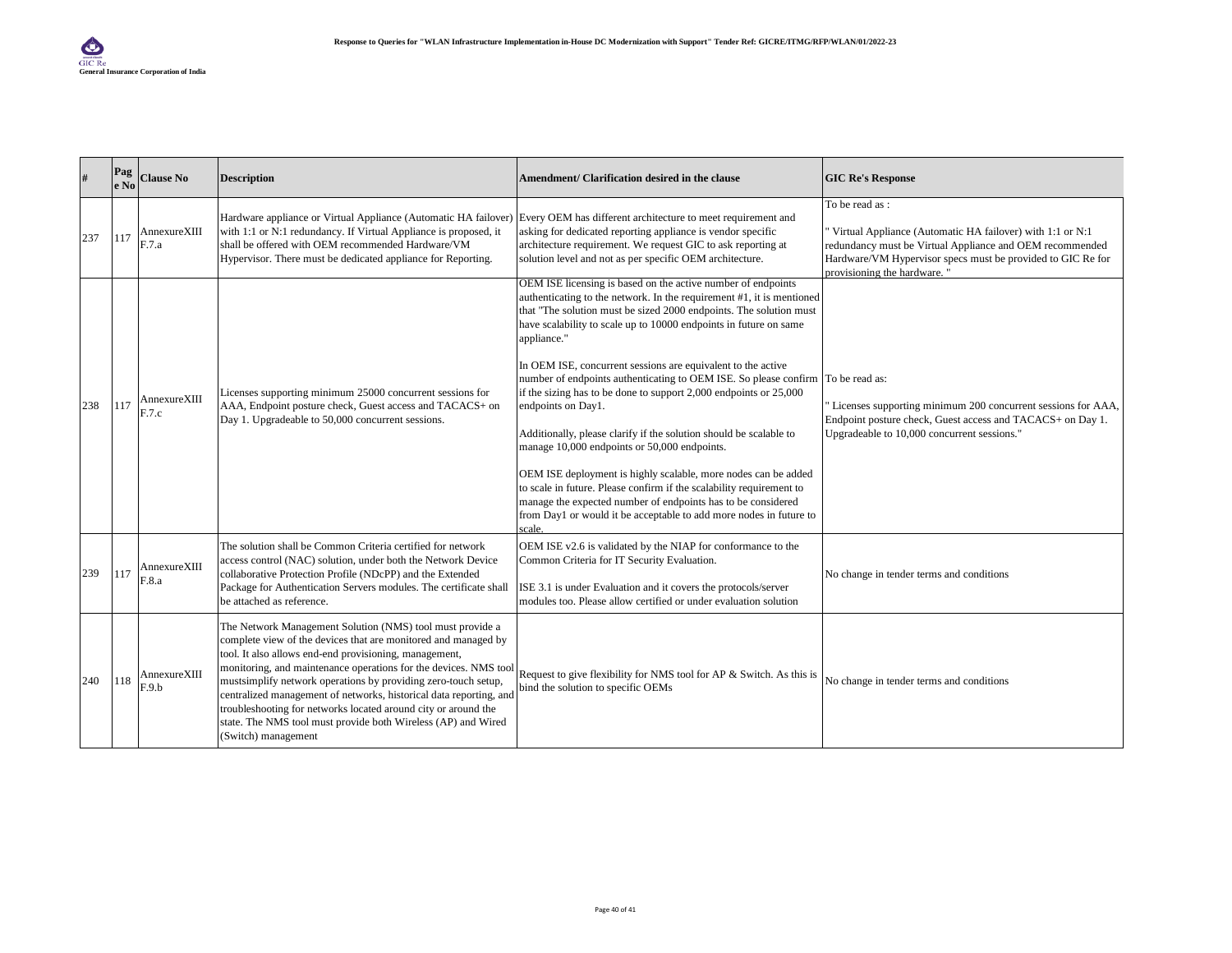|     |     | Pag Clause No         | <b>Description</b>                                                                                                                                                             | Amendment/ Clarification desired in the clause                                                                                                                                                                                                                                                                           | <b>GIC Re's Response</b>                                                                                                                                                                                                            |
|-----|-----|-----------------------|--------------------------------------------------------------------------------------------------------------------------------------------------------------------------------|--------------------------------------------------------------------------------------------------------------------------------------------------------------------------------------------------------------------------------------------------------------------------------------------------------------------------|-------------------------------------------------------------------------------------------------------------------------------------------------------------------------------------------------------------------------------------|
| 241 | 118 | AnnexureXIII<br>F.9.c | NMS tool must have Guest management, flexible captive portal<br>templates, captive portal customization, custom welcome text and<br>terms/conditions, guest self-registration. | This is typically provided by NAC solution and not NMS tool hence<br>request you to ask this capability at solution level. Please say<br>"Solution must have Guest management, flexible captive portal<br>templates, captive portal customization, custom welcome text and<br>terms/conditions, guest self-registration" | To be read as:<br>"NMS tool or the Wi-Fi Solution proposed must have Guest<br>management, flexible captive portal templates, captive portal<br>customization, custom welcome text and terms/conditions, guest<br>self-registration. |
| 242 | 119 | AnnexureXIII<br>F.9.g | Management tool must have Firewall Session Visibility                                                                                                                          | Vendor specific requirement. Request you to remove this clause.                                                                                                                                                                                                                                                          | Since Firewall is not in scope of the implementation, we can<br>consider the clause to be removed.                                                                                                                                  |
| 243 | 119 | AnnexureXIII<br>F.9.n | NMS tool must have flexibility to deploy in On-Premises as well<br>in cloud without changing the network devices.                                                              | NMS needs to be near to controller and NAC hence we request you<br>to remove Cloud deployment requirement. Please say "NMS tool<br>must be deployed On-Premises"                                                                                                                                                         | No change in tender terms and conditions                                                                                                                                                                                            |
| 244 | 120 | AnnexureXIII<br>G.2.a | SITC of UPS System : UPS - 10 kVA x 2 numbers N+N                                                                                                                              | Is the UPS to be considered rack mountable for the smart rack<br>solution ? Kindly confirm                                                                                                                                                                                                                               | Bidder is free to propose as per tender terms and conditions.                                                                                                                                                                       |